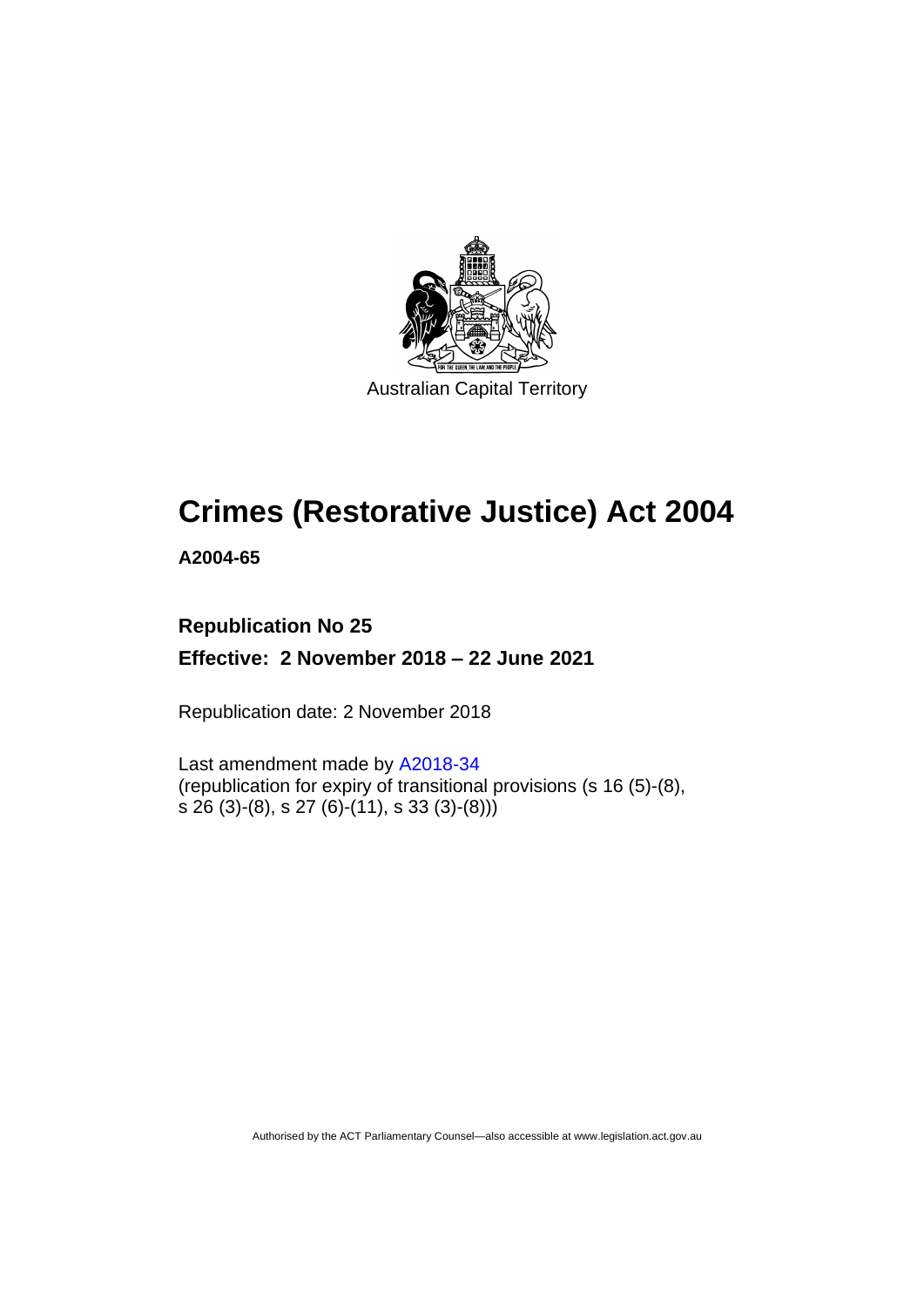### **About this republication**

#### **The republished law**

This is a republication of the *Crimes (Restorative Justice) Act 2004* (including any amendment made under the *[Legislation Act 2001](http://www.legislation.act.gov.au/a/2001-14)*, part 11.3 (Editorial changes)) as in force on 2 November 2018*.* It also includes any commencement, amendment, repeal or expiry affecting this republished law to 2 November 2018.

The legislation history and amendment history of the republished law are set out in endnotes 3 and 4.

#### **Kinds of republications**

The Parliamentary Counsel's Office prepares 2 kinds of republications of ACT laws (see the ACT legislation register at [www.legislation.act.gov.au\)](http://www.legislation.act.gov.au/):

- authorised republications to which the *[Legislation Act 2001](http://www.legislation.act.gov.au/a/2001-14)* applies
- unauthorised republications.

The status of this republication appears on the bottom of each page.

#### **Editorial changes**

The *[Legislation Act 2001](http://www.legislation.act.gov.au/a/2001-14)*, part 11.3 authorises the Parliamentary Counsel to make editorial amendments and other changes of a formal nature when preparing a law for republication. Editorial changes do not change the effect of the law, but have effect as if they had been made by an Act commencing on the republication date (see *[Legislation Act 2001](http://www.legislation.act.gov.au/a/2001-14)*, s 115 and s 117). The changes are made if the Parliamentary Counsel considers they are desirable to bring the law into line, or more closely into line, with current legislative drafting practice.

This republication does not include amendments made under part 11.3 (see endnote 1).

#### **Uncommenced provisions and amendments**

If a provision of the republished law has not commenced, the symbol  $\mathbf{U}$  appears immediately before the provision heading. Any uncommenced amendments that affect this republished law are accessible on the ACT legislation register [\(www.legislation.act.gov.au\)](http://www.legislation.act.gov.au/). For more information, see the home page for this law on the register.

#### **Modifications**

If a provision of the republished law is affected by a current modification, the symbol  $\mathbf{M}$  appears immediately before the provision heading. The text of the modifying provision appears in the endnotes. For the legal status of modifications, see the *[Legislation Act](http://www.legislation.act.gov.au/a/2001-14)  [2001](http://www.legislation.act.gov.au/a/2001-14)*, section 95.

#### **Penalties**

At the republication date, the value of a penalty unit for an offence against this law is \$150 for an individual and \$750 for a corporation (see *[Legislation Act 2001](http://www.legislation.act.gov.au/a/2001-14)*, s 133).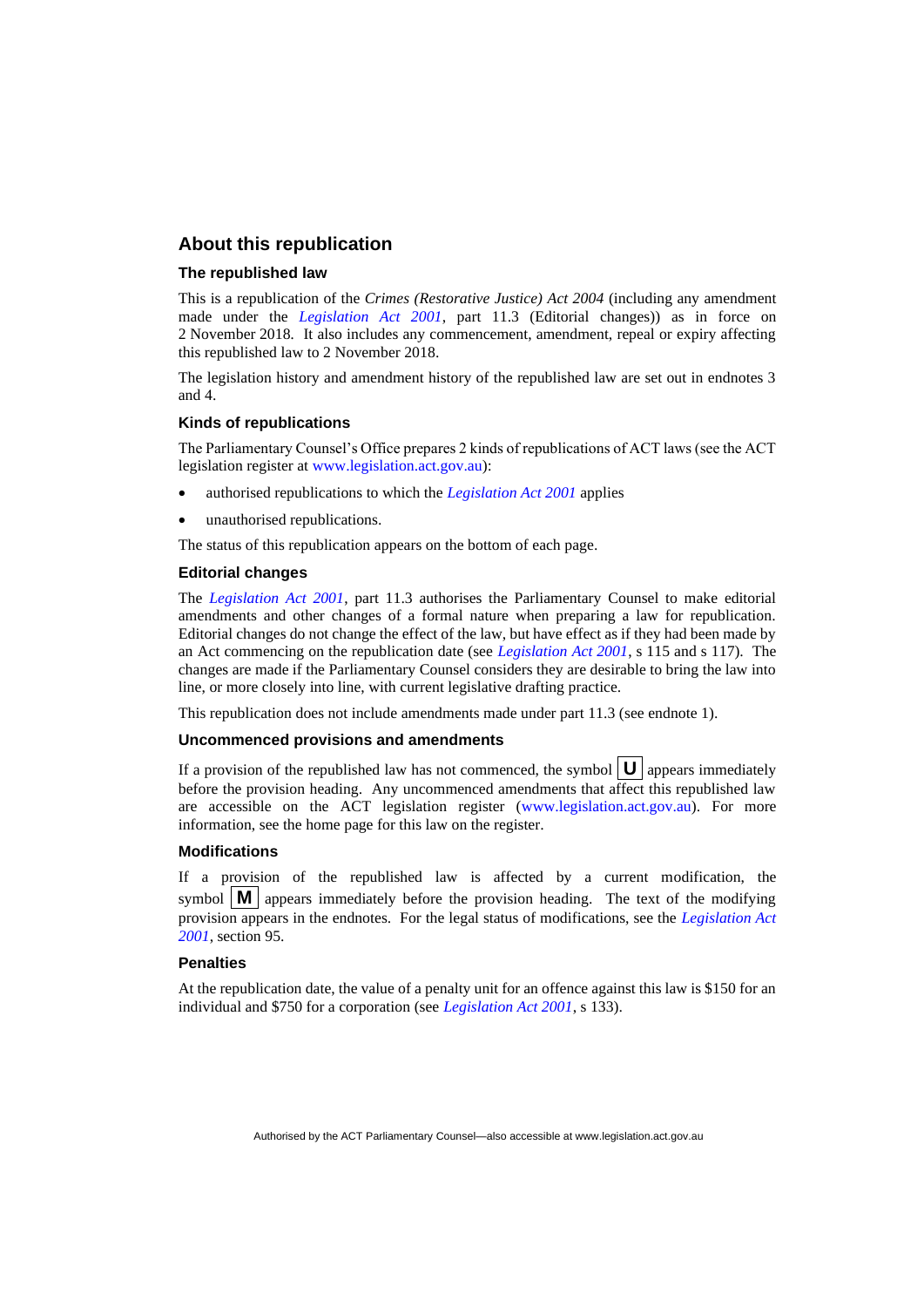

# **Crimes (Restorative Justice) Act 2004**

# **Contents**

|        |                                                       | Page                  |
|--------|-------------------------------------------------------|-----------------------|
| Part 1 | <b>Preliminary</b>                                    |                       |
| 1      | Name of Act                                           | $\mathbf{2}^{\prime}$ |
| 3      | Dictionary                                            | 2                     |
| 4      | <b>Notes</b>                                          | 2                     |
| 5      | Offences against Act-application of Criminal Code etc | 3                     |
| Part 2 | <b>Underlying principles</b>                          |                       |
| 6      | Objects of Act                                        | 4                     |
|        | Application of restorative justice                    | 4                     |
| 8      | When restorative justice is available                 | 5                     |
| 9      | No obligation to participate                          | 6                     |

| R25      | Crimes (Restorative Justice) Act 2004 | contents 1 |
|----------|---------------------------------------|------------|
| 02/11/18 | Effective: 02/11/18-22/06/21          |            |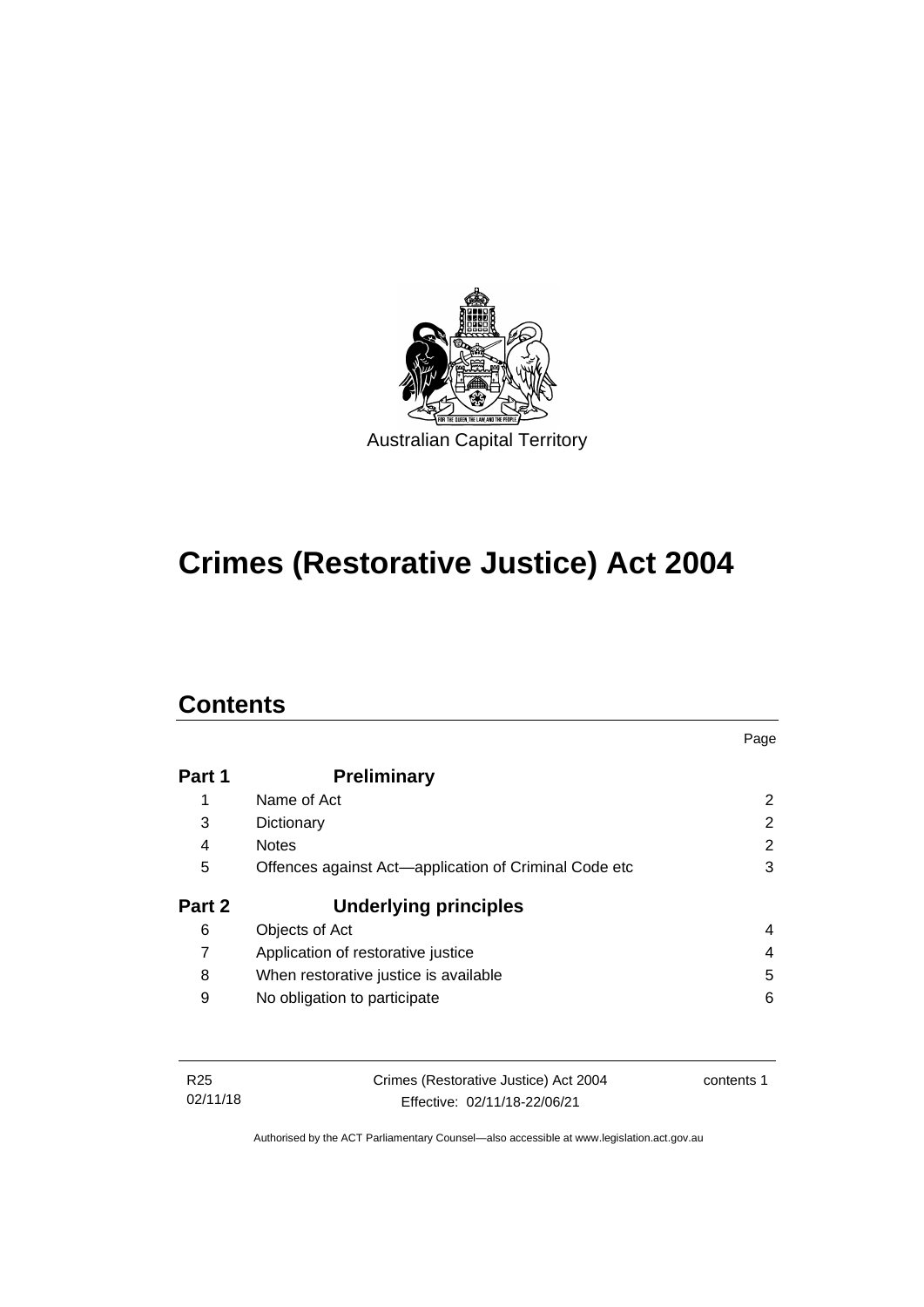| . .<br>× | ۰. |  |
|----------|----|--|

| Part 3              | Key concepts                                                                              |                 |
|---------------------|-------------------------------------------------------------------------------------------|-----------------|
| 10                  | Definitions-restorative justice                                                           | $\overline{7}$  |
| 11                  | Definitions-child victim, parent and victim                                               | 8               |
| 12                  | Definitions-offences and offenders                                                        | 8               |
| 13                  | Definition-sentence-related order                                                         | 11              |
| Part 4              | <b>Application of Act</b>                                                                 |                 |
| 14                  | Application of Act-less serious offences                                                  | 12              |
| 15                  | Application of Act-serious offences                                                       | 12 <sup>2</sup> |
| 16                  | Application of Act-family violence offences and sexual offences                           | 13              |
| Part 5              | <b>Eligibility for restorative justice</b>                                                |                 |
| 17                  | Eligible victims                                                                          | 14              |
| 18                  | Eligible parents                                                                          | 15              |
| 19                  | Eligible offenders                                                                        | 16              |
| 20                  | Accepting or not denying responsibility for offences                                      | 17              |
|                     |                                                                                           |                 |
| Part 6              | Referral for restorative justice                                                          |                 |
| <b>Division 6.1</b> | <b>Preliminary</b>                                                                        |                 |
| 21                  | Definitions-referral                                                                      | 18              |
| <b>Division 6.2</b> | General                                                                                   |                 |
| 22                  | Referring entities                                                                        | 18              |
| 23                  | Referral-procedure                                                                        | 22              |
| 24                  | Referral power                                                                            | 22              |
| 25                  | Explanation of restorative justice                                                        | 23              |
| 26                  | Referral by DPP-less serious family violence offences and less<br>serious sexual offences | 24              |
| <b>Division 6.3</b> | <b>Referral by courts</b>                                                                 |                 |
| 27                  | Referral during court proceeding-before offender enters plea                              | 25              |
| 28                  | Court referral orders-reports                                                             | 26              |
| <b>Division 6.4</b> | Referrals not requiring offender notification                                             |                 |

contents 2 Crimes (Restorative Justice) Act 2004 Effective: 02/11/18-22/06/21

R25 02/11/18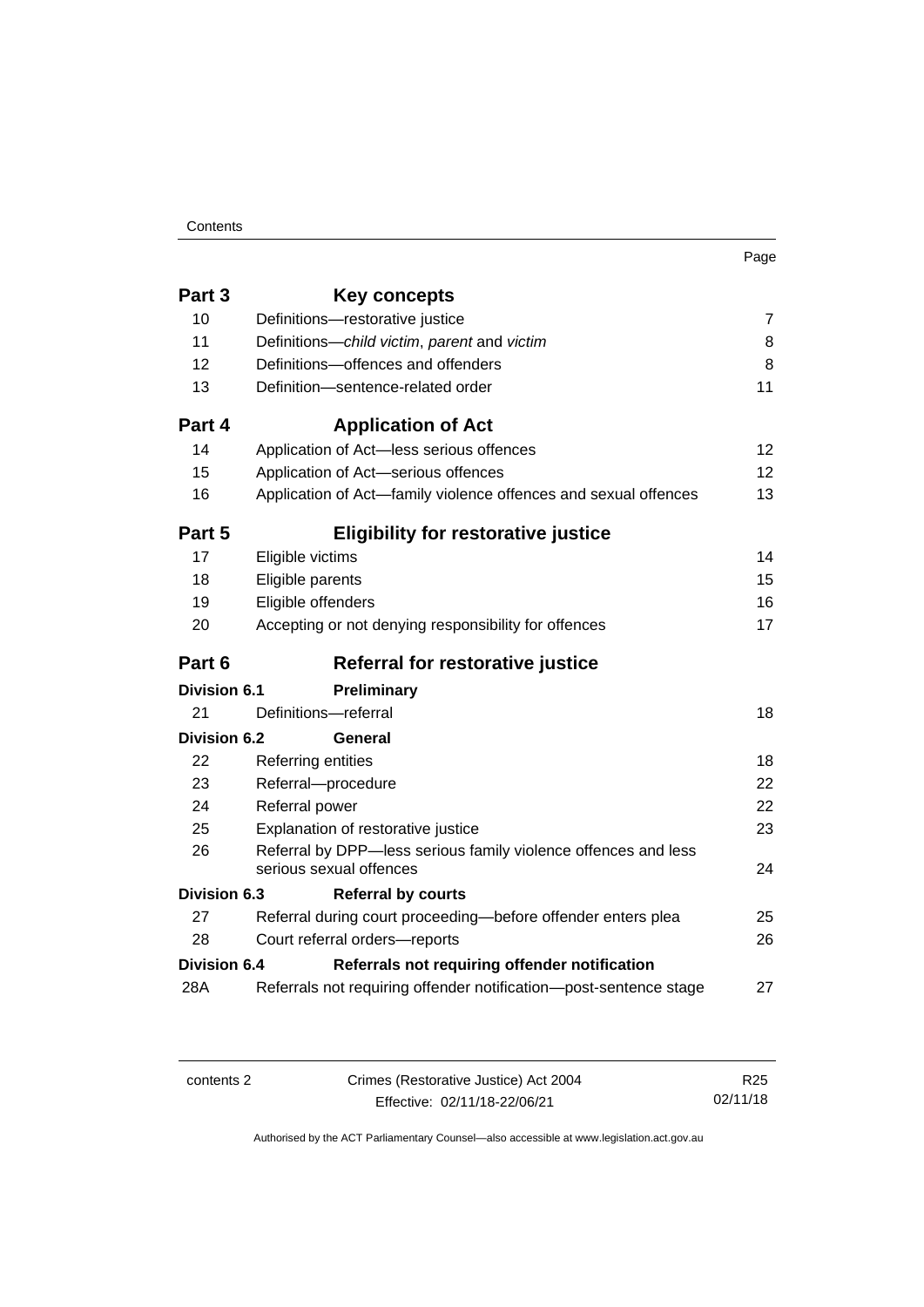Page

| Part 7              | <b>Suitability for restorative justice</b>        |    |
|---------------------|---------------------------------------------------|----|
| 29                  | Meaning of personal characteristics               | 29 |
| 30                  | Suitability-eligibility requirement               | 29 |
| 31                  | Finding of eligibility by referring entity        | 30 |
| 32                  | Suitability-decision                              | 30 |
| 32A                 | Explanation of restorative justice-before consent | 31 |
| 33                  | Suitability-general considerations                | 32 |
| 34                  | Suitability-victims                               | 33 |
| 35                  | Suitability-eligible parents                      | 33 |
| 36                  | Suitability-offenders                             | 34 |
| Part 8              | Restorative justice conferences and               |    |
|                     | agreements                                        |    |
| <b>Division 8.1</b> | General                                           |    |
| 37                  | Definitions-pt 8                                  | 35 |
| 38                  | Meaning of referring entity-pt 8                  | 35 |
| 39                  | Decision to call conference                       | 35 |
| Division 8.2        | <b>Convenors</b>                                  |    |
| 40                  | Appointment of convenors                          | 36 |
| 41                  | What a convenor does                              | 37 |
| <b>Division 8.3</b> | <b>Conduct of conference</b>                      |    |
| 42                  | Required participants                             | 38 |
| 43                  | Substitute participants                           | 38 |
| 44                  | Invited participants                              | 38 |
| 45                  | <b>Explanation for participants</b>               | 40 |
| 46                  | Form of conference                                | 41 |
| 47                  | Discontinuance of restorative justice             | 42 |
| 48                  | Report to referring entity about outcome          | 42 |
| <b>Division 8.4</b> | <b>Restorative justice agreements</b>             |    |
| 49                  | Application-div 8.4                               | 43 |
| 50                  | Agreement as object of conference                 | 43 |
| 51                  | Nature of agreement                               | 43 |
|                     |                                                   |    |
| 52                  | Form of agreement                                 | 44 |

| R25      | Crimes (Restorative Justice) Act 2004 | contents 3 |
|----------|---------------------------------------|------------|
| 02/11/18 | Effective: 02/11/18-22/06/21          |            |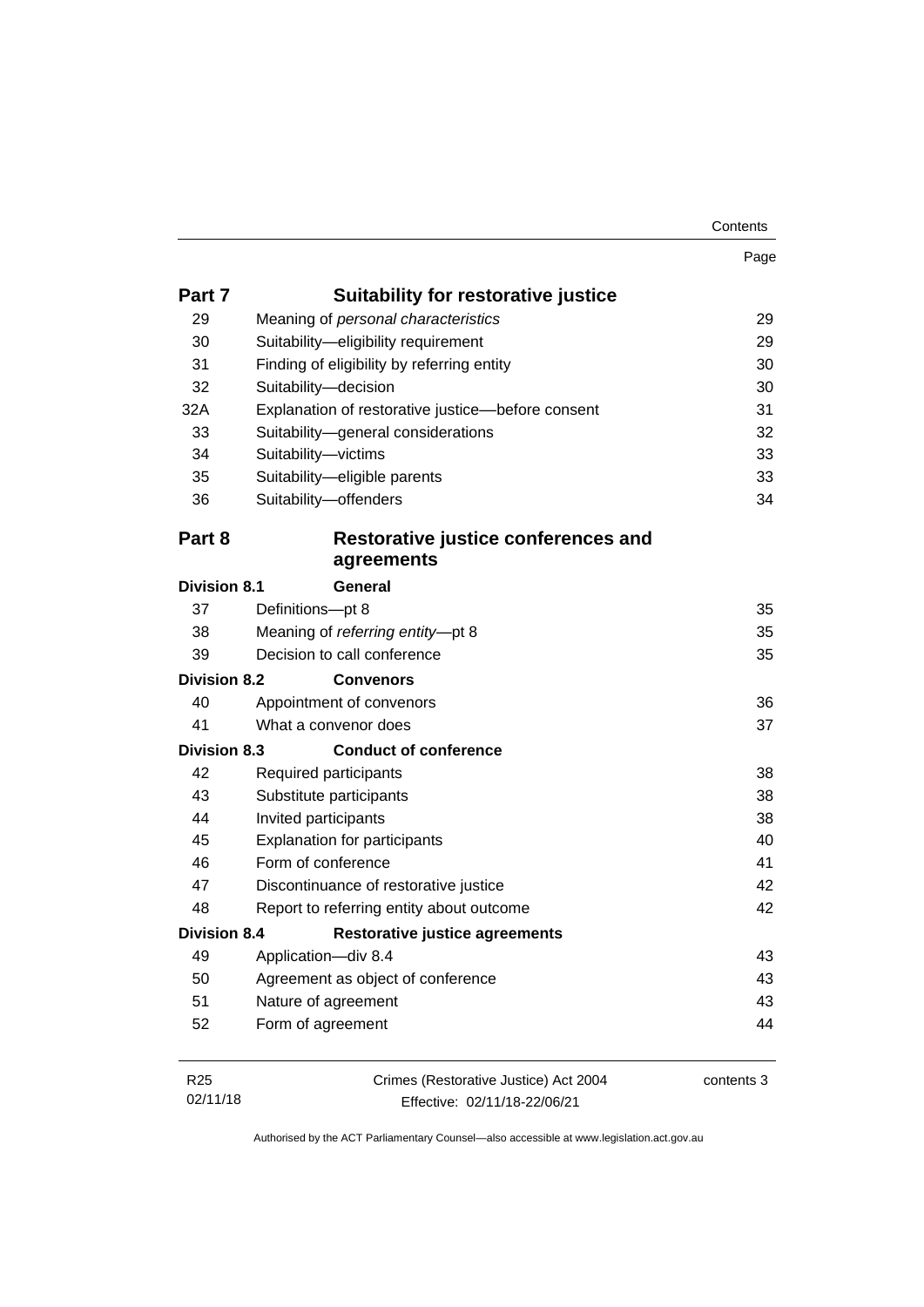| Contents |
|----------|
|----------|

|                     |                                                              | Page |
|---------------------|--------------------------------------------------------------|------|
| 53                  | Explanation of effect of agreement                           | 45   |
| 54                  | Notice of agreement                                          | 46   |
| 55                  | Amendment of agreement                                       | 46   |
| <b>Division 8.5</b> | Monitoring compliance with restorative justice<br>agreements |      |
| 56                  | Application-div 8.5                                          | 48   |
| 57                  | Monitoring compliance—director-general (restorative justice) | 48   |
| 58                  | Monitoring compliance-referring entities                     | 49   |
| <b>Division 8.6</b> | Evidence of statements made at conferences                   |      |
| 59                  | Evidence of offences                                         | 50   |
| 60                  | Evidence of future offences                                  | 51   |
| Part 9              | <b>Administration</b>                                        |      |
| <b>Division 9.1</b> | <b>General administration</b>                                |      |
| 61                  | Restorative justice guidelines                               | 52   |
| 62                  | Police participation in restorative justice                  | 52   |
| 63                  | Information sharing                                          | 53   |
| 64                  | Secrecy                                                      | 53   |
| 65                  | Secrecy about information acquired under other Acts          | 55   |
| 66                  | Protection from liability                                    | 56   |
| <b>Division 9.2</b> | <b>Reporting and records</b>                                 |      |
| 67                  | Meaning of referring entity-div 9.2                          | 56   |
| 68                  | Quarterly reporting by director-general                      | 56   |
| 69                  | Record-keeping by referring entities                         | 58   |
| 70                  | Record-keeping by director-general                           | 58   |
| 71                  | Restorative justice database                                 | 59   |
| Part 10             | <b>Miscellaneous</b>                                         |      |
| 72                  | Exercise of functions by director-general                    | 60   |
| 73                  | Approved forms                                               | 61   |
| 74                  | Regulation-making power                                      | 61   |

| contents 4 | Crimes (Restorative Justice) Act 2004 | R <sub>25</sub> |
|------------|---------------------------------------|-----------------|
|            | Effective: 02/11/18-22/06/21          | 02/11/18        |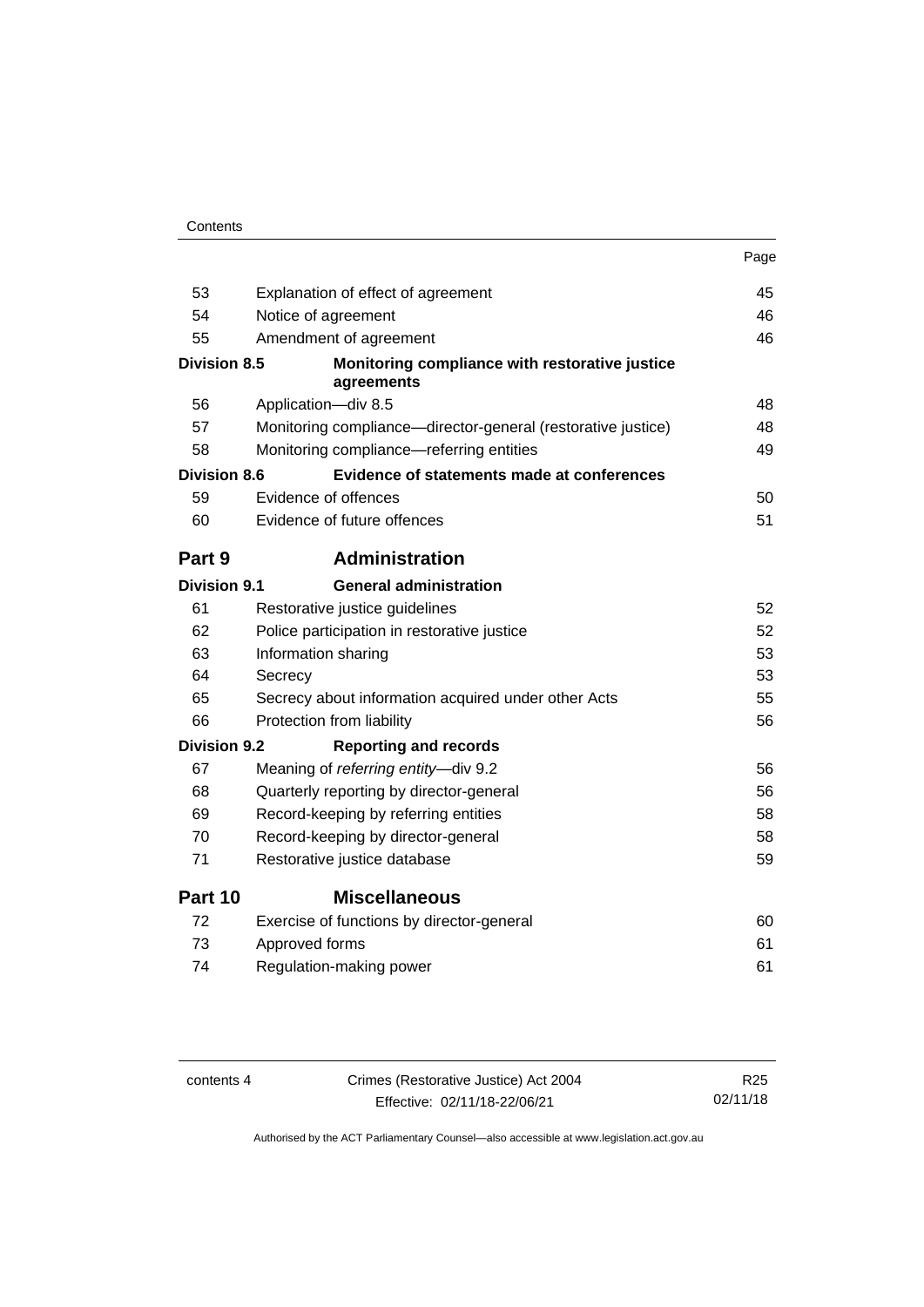|                   |                                               | Contents |
|-------------------|-----------------------------------------------|----------|
|                   |                                               | Page     |
| <b>Dictionary</b> |                                               | 62       |
| <b>Endnotes</b>   |                                               |          |
| 1                 | About the endnotes                            | 65       |
| 2                 | Abbreviation key                              | 65       |
| 3                 | Legislation history                           | 66       |
| 4                 | Amendment history                             | 70       |
| 5                 | Earlier republications                        | 76       |
| 6                 | Expired transitional or validating provisions | 78       |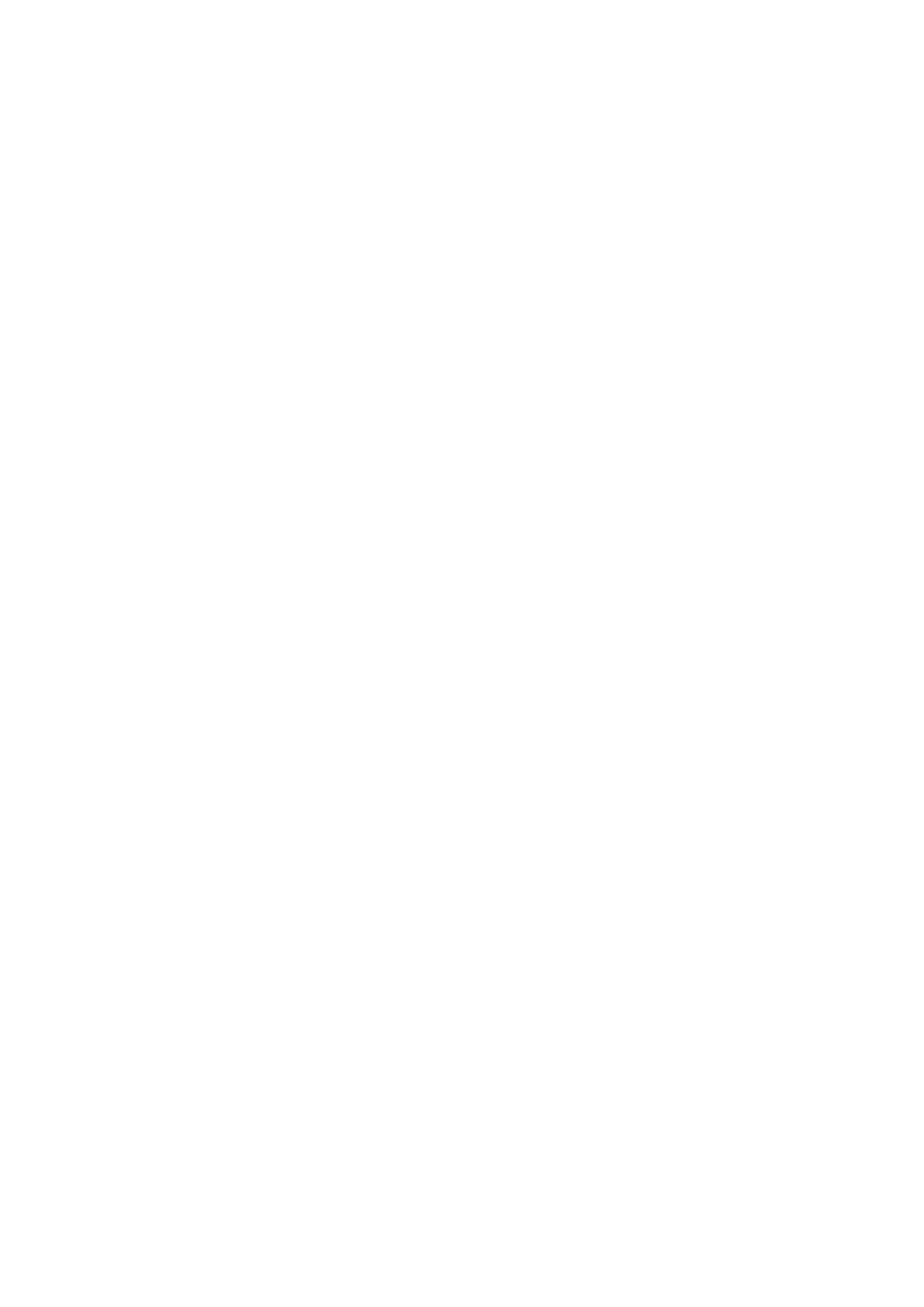

# **Crimes (Restorative Justice) Act 2004**

An Act to provide a process of restorative justice for victims, offenders and the community, and for other purposes

R25 02/11/18

ׅ֖֖֚֚֡֡֬֝֬

Crimes (Restorative Justice) Act 2004 Effective: 02/11/18-22/06/21

page 1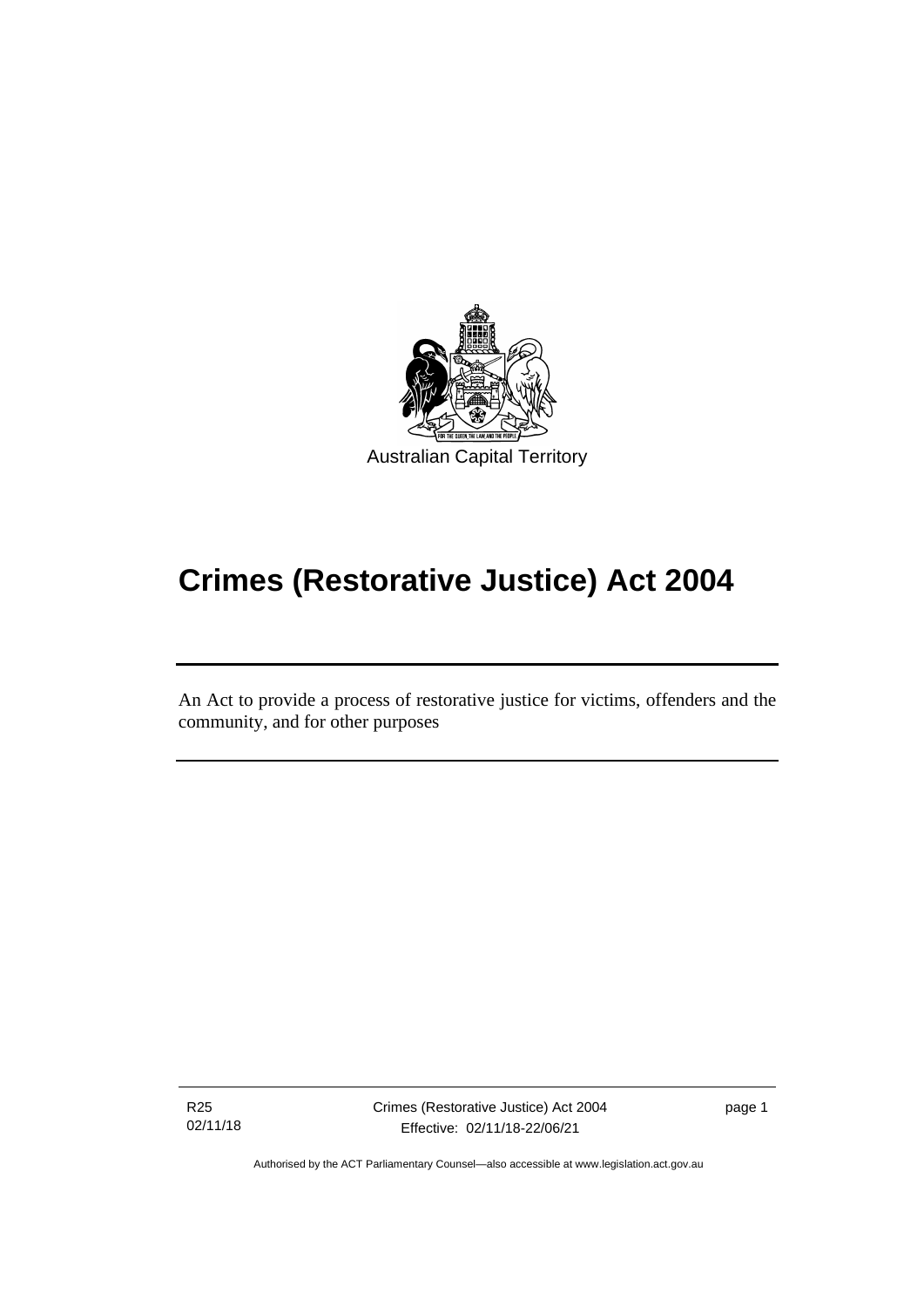#### **Part 1** Preliminary

Section 1

# <span id="page-9-0"></span>**Part 1 Preliminary**

### <span id="page-9-1"></span>**1 Name of Act**

This Act is the *Crimes (Restorative Justice) Act 2004*.

## <span id="page-9-2"></span>**3 Dictionary**

The dictionary at the end of this Act is part of this Act.

*Note 1* The dictionary at the end of this Act defines certain terms used in this Act, and includes references (*signpost definitions*) to other terms defined elsewhere in this Act.

> For example, the signpost definition '*adult offender*—see section 12.' means that the term 'adult offender' is defined in s 12.

*Note* 2 A definition in the dictionary (including a signpost definition) applies to the entire Act unless the definition, or another provision of the Act, provides otherwise or the contrary intention otherwise appears (see [Legislation Act,](http://www.legislation.act.gov.au/a/2001-14) s 155 and s 156 (1)).

### <span id="page-9-3"></span>**4 Notes**

A note included in this Act is explanatory and is not part of this Act.

*Note* See [Legislation Act,](http://www.legislation.act.gov.au/a/2001-14) s 127 (1), (4) and (5) for the legal status of notes.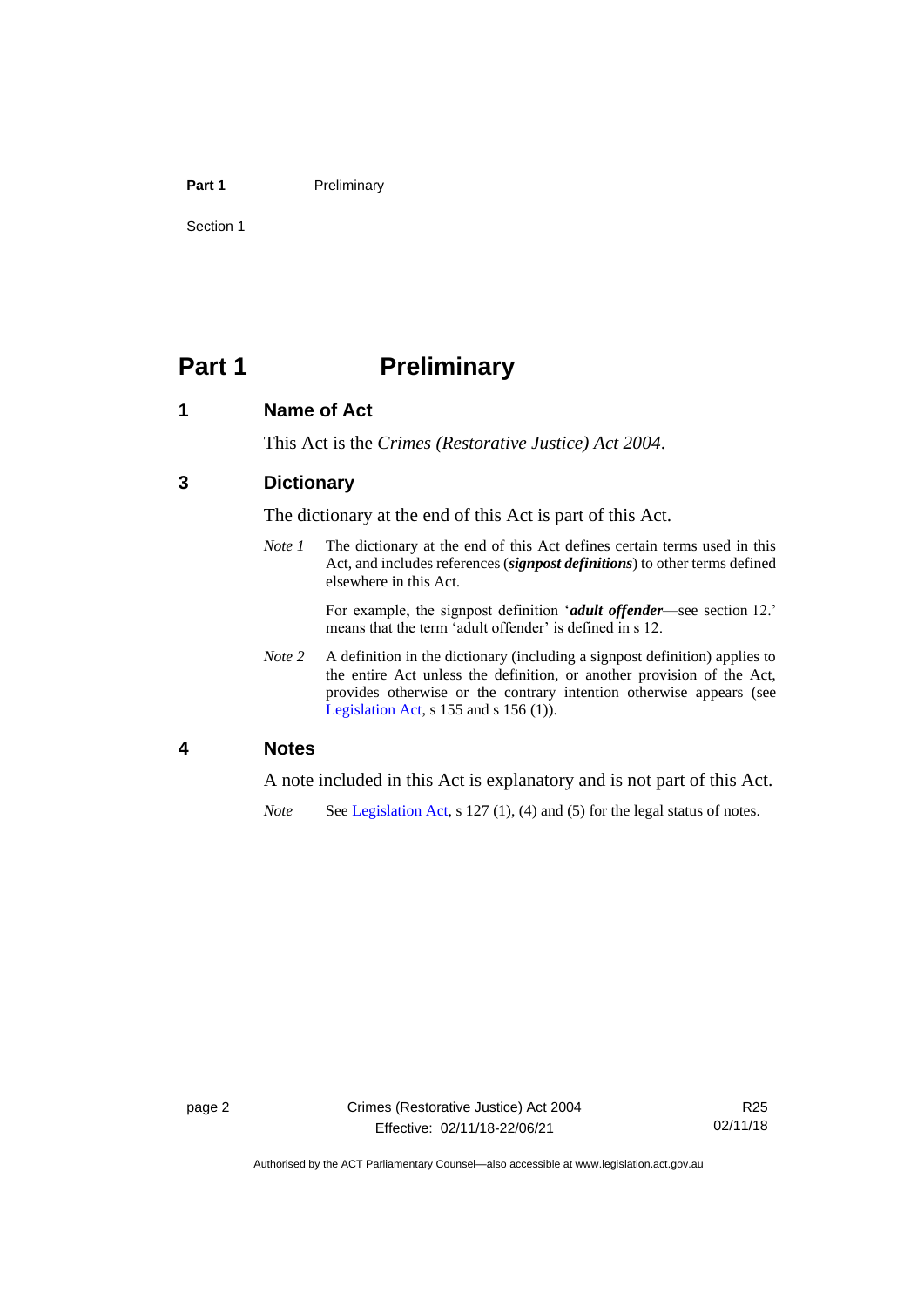### <span id="page-10-0"></span>**5 Offences against Act—application of Criminal Code etc**

Other legislation applies in relation to offences against this Act.

#### *Note 1 Criminal Code* The [Criminal Code,](http://www.legislation.act.gov.au/a/2002-51) ch 2 applies to all offences against this Act (see Code, pt 2.1). The chapter sets out the general principles of criminal responsibility (including burdens of proof and general defences), and defines terms used for offences to which the Code applies (eg *conduct*, *intention*, *recklessness* and *strict liability*).

*Note 2 Penalty units*

The [Legislation Act,](http://www.legislation.act.gov.au/a/2001-14) s 133 deals with the meaning of offence penalties that are expressed in penalty units.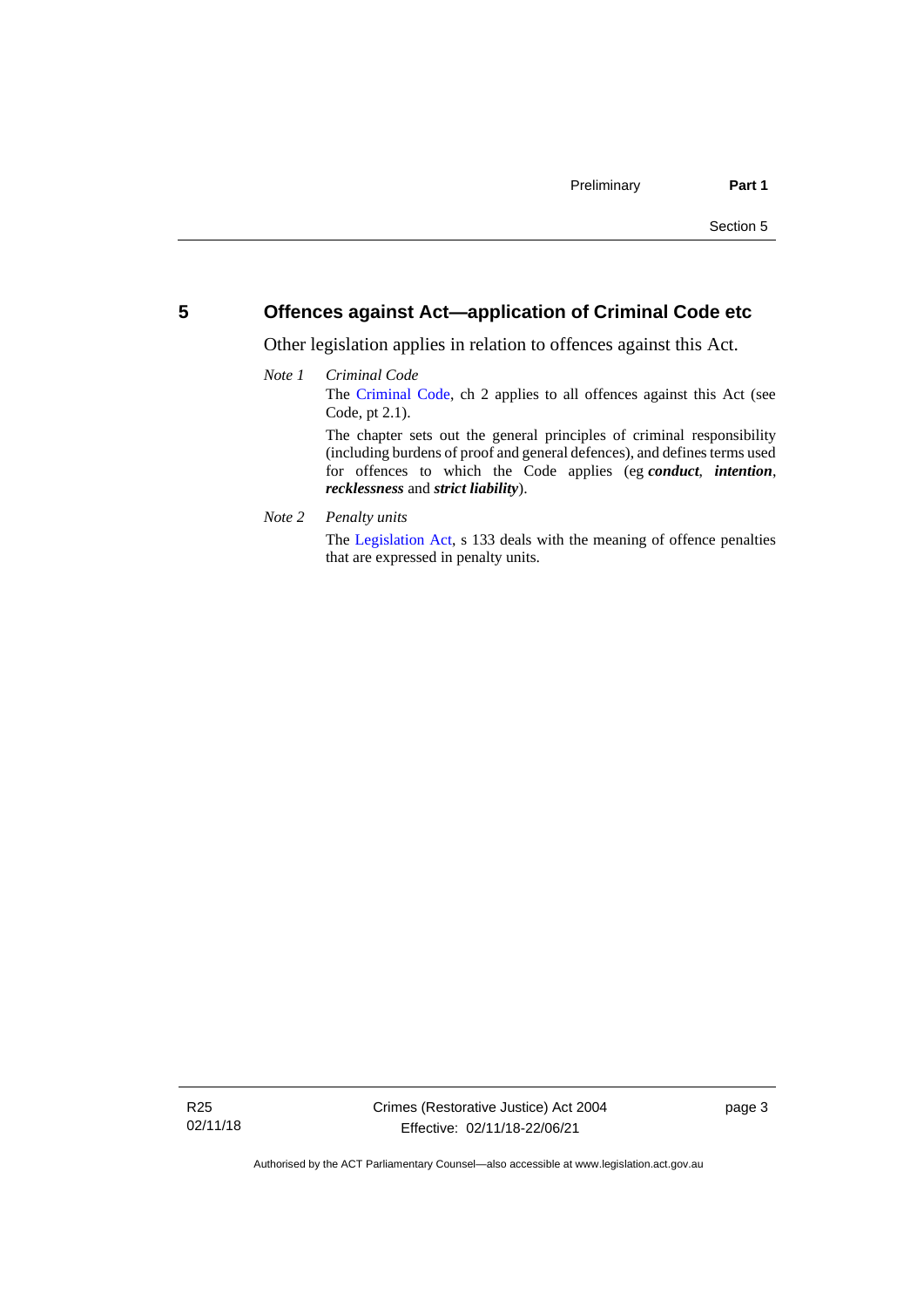#### **Part 2 Underlying principles**

Section 6

# <span id="page-11-0"></span>**Part 2 Underlying principles**

# <span id="page-11-1"></span>**6 Objects of Act**

The objects of this Act are as follows:

- (a) to enhance the rights of victims of offences by providing restorative justice as a way of empowering victims to make decisions about how to repair the harm done by offences;
- (b) to set up a system of restorative justice that brings together victims, offenders and their personal supporters in a carefully managed, safe environment;
- (c) to ensure that the interests of victims of offences are given high priority in the administration of restorative justice under this Act;
- (d) to enable access to restorative justice at every stage of the criminal justice process without substituting for the criminal justice system or changing the normal process of criminal justice;
- (e) to enable agencies that have a role in the criminal justice system to refer offences for restorative justice.
- *Note Offence* includes an offence that is alleged to have been committed, but has not yet been tried in court, or proven (see s 12).

# <span id="page-11-2"></span>**7 Application of restorative justice**

- (1) In deciding how to deal with an offence, a referring entity may consider whether it is appropriate to refer the offence for restorative justice before considering other action.
	- *Note Referring entities* are listed at table 22. They represent the agencies responsible for the various stages of the criminal justice process in relation to an offence.

Authorised by the ACT Parliamentary Counsel—also accessible at www.legislation.act.gov.au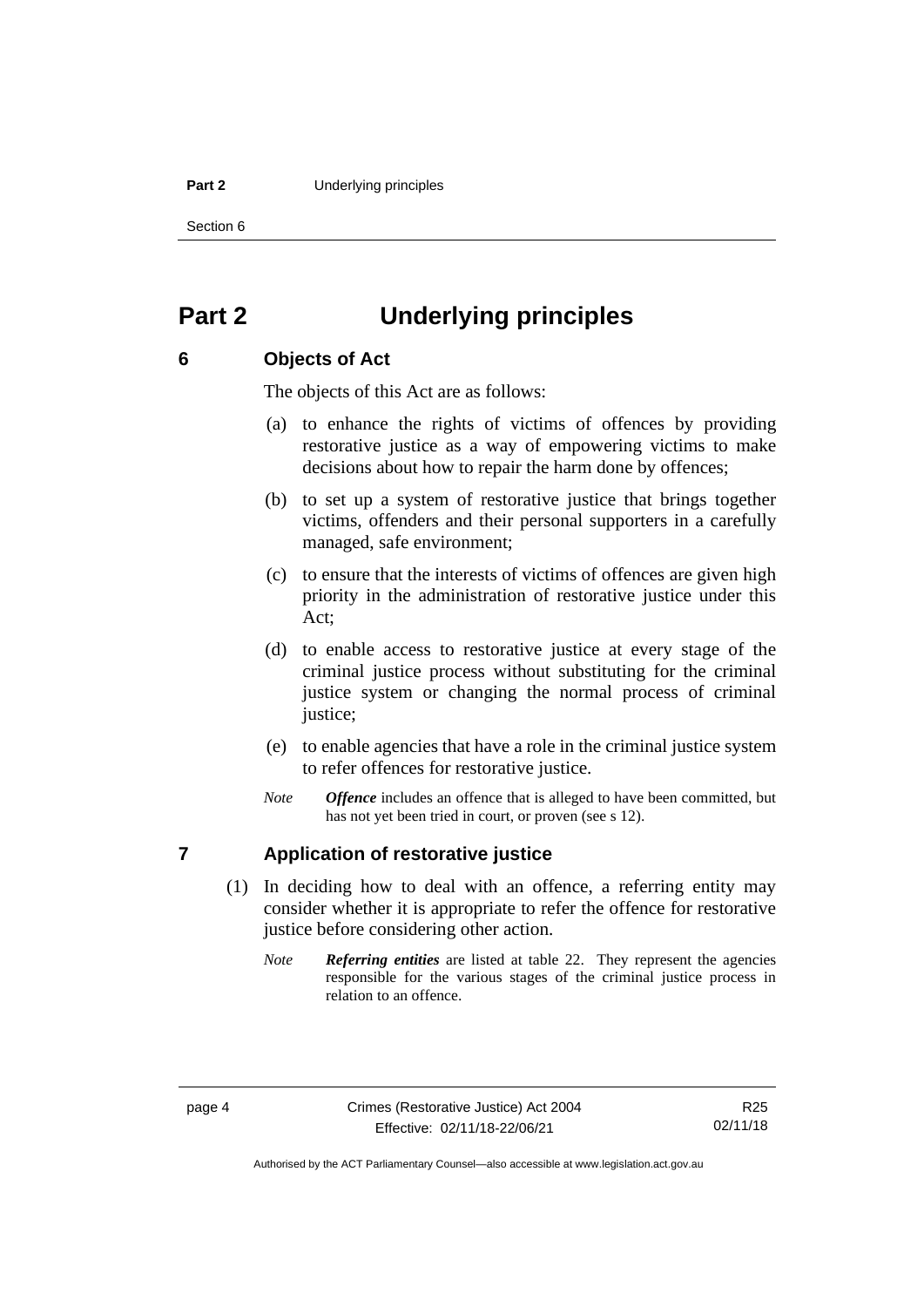(2) However, if an offence is referred for restorative justice, the referral is to have no effect on any other action or proposed action in relation to the offence or the offender by the referring entity.

#### **Example**

Sían is arrested and charged with an offence. The chief police officer refers the offence for restorative justice. The referral of the offence does not prevent Sían being required to attend court to answer the charge.

*Note* An example is part of the Act, is not exhaustive and may extend, but does not limit, the meaning of the provision in which it appears (see [Legislation Act,](http://www.legislation.act.gov.au/a/2001-14) s 126 and s 132).

#### <span id="page-12-0"></span>**8 When restorative justice is available**

Restorative justice is available for an offence if all of the following requirements are satisfied:

- (a) there is an eligible victim or eligible parent in relation to the offence;
- (b) the offender is an eligible offender;
- (c) the offence is referred for restorative justice by a referring entity;
- (d) the director-general decides that restorative justice is suitable for the offence.
- *Note 1* Victims, parents and offenders are *eligible* for restorative justice if they qualify under part 5.
- *Note 2* The director-general may only decide that restorative justice is *suitable*  for an offence according to the requirements of pt 7 (see s 10, def).

*Note 3* The restorative justice process is provided for by this Act as follows:

- pt 5 (Eligibility for restorative justice) deals with eligibility of victims (or their parents) and offenders for restorative justice
- pt 6 (Referral for restorative justice) deals with the referral of offences for restorative justice
- pt 7 (Suitability for restorative justice) deals with the suitability of restorative justice for an offence.

page 5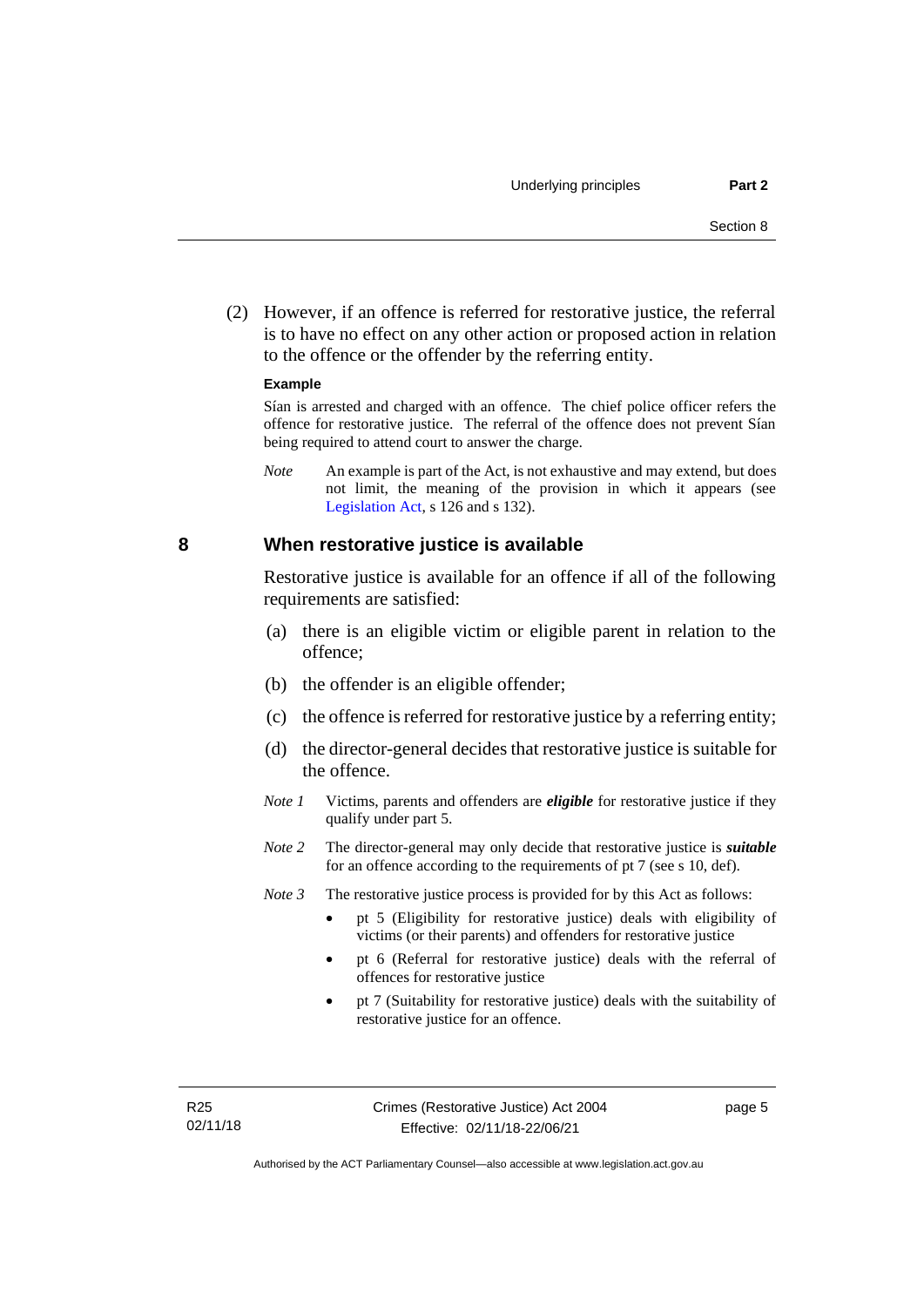#### **Part 2 Underlying principles**

Section 9

• pt 8 (Restorative justice conferences and agreements) deals with the calling of restorative justice conferences and the making of restorative justice agreements for an offence

#### <span id="page-13-0"></span>**9 No obligation to participate**

There is no obligation on a victim, a parent of a child victim or an offender—

- (a) to take part in restorative justice; or
- (b) to continue to take part in restorative justice after it has started.
- *Note* Victims (or their parents) and offenders must be given clear explanations of the purpose and procedures involved in the restorative justice process before agreeing to take part. In addition, the legal status of the process and the legal effect of entering into a restorative justice agreement must be clearly explained to victims (or their parents) and offenders. See the following:
	- s 25 (Explanation of restorative justice)
	- s 45 (Explanation for participants)
	- s 53 (Explanation of effect of agreement).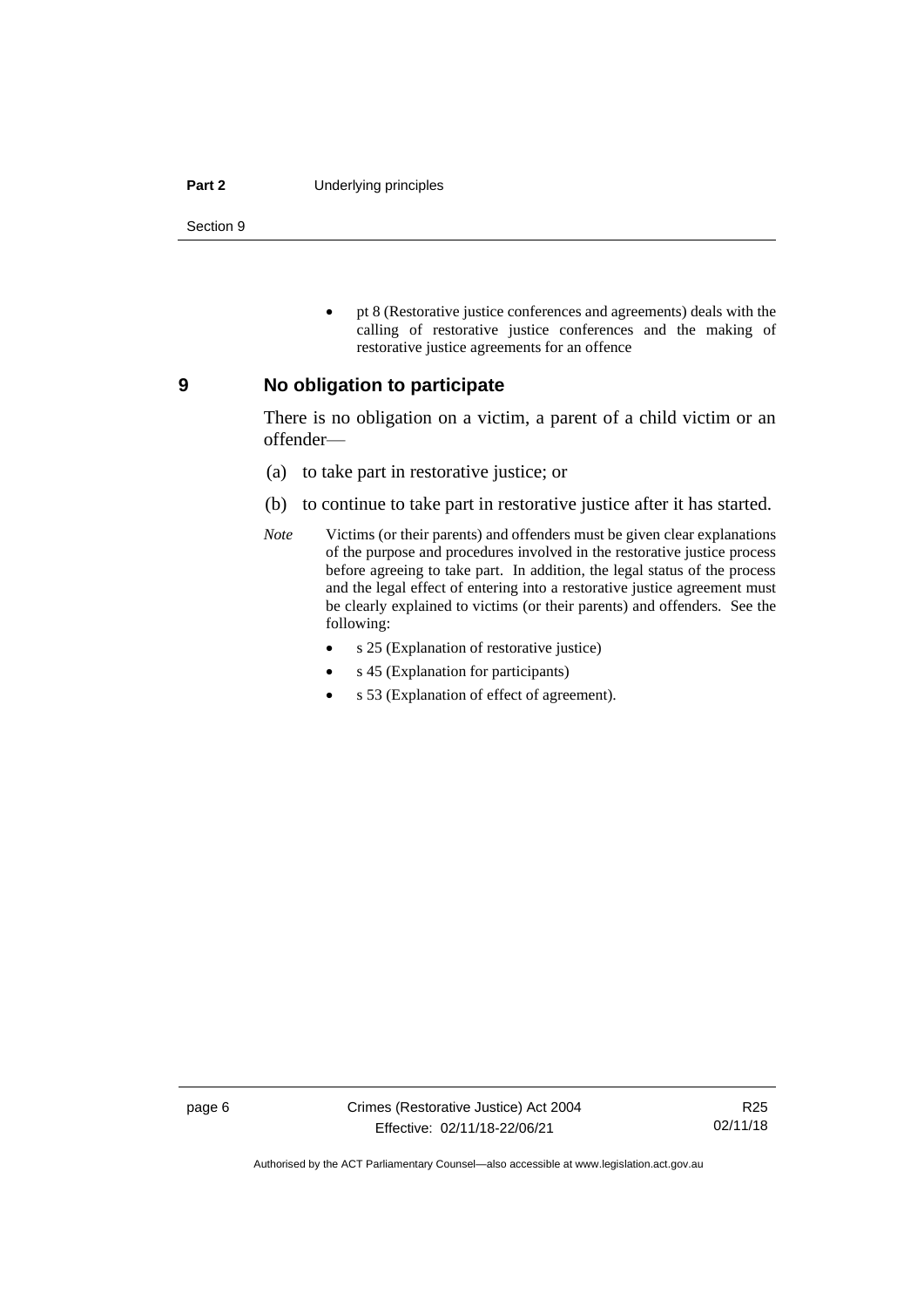# <span id="page-14-0"></span>**Part 3 Key concepts**

# <span id="page-14-1"></span>**10 Definitions—restorative justice**

In this Act:

*eligible offender*—see section 19.

*eligible parent*—see section 18.

*eligible victim*— see section 17.

*referred*, for restorative justice—an offence is *referred* for restorative justice if a referring entity proposes that consideration be given to whether restorative justice is suitable for the offence.

#### *referring entity*—

- (a) see section 22; but
- (b) for part 8 (Restorative justice conferences and agreements)—see section 38; and
- (c) for division 9.2 (Reporting and records)—see section 67.

*restorative justice* means the process of restorative justice provided under this Act, including a restorative justice conference under this Act.

*suitable*—restorative justice is *suitable* for an offence, or an eligible victim, parent or offender in relation to an offence, if the director-general decides under part 7 that restorative justice is suitable for the offence, victim, parent or offender.

page 7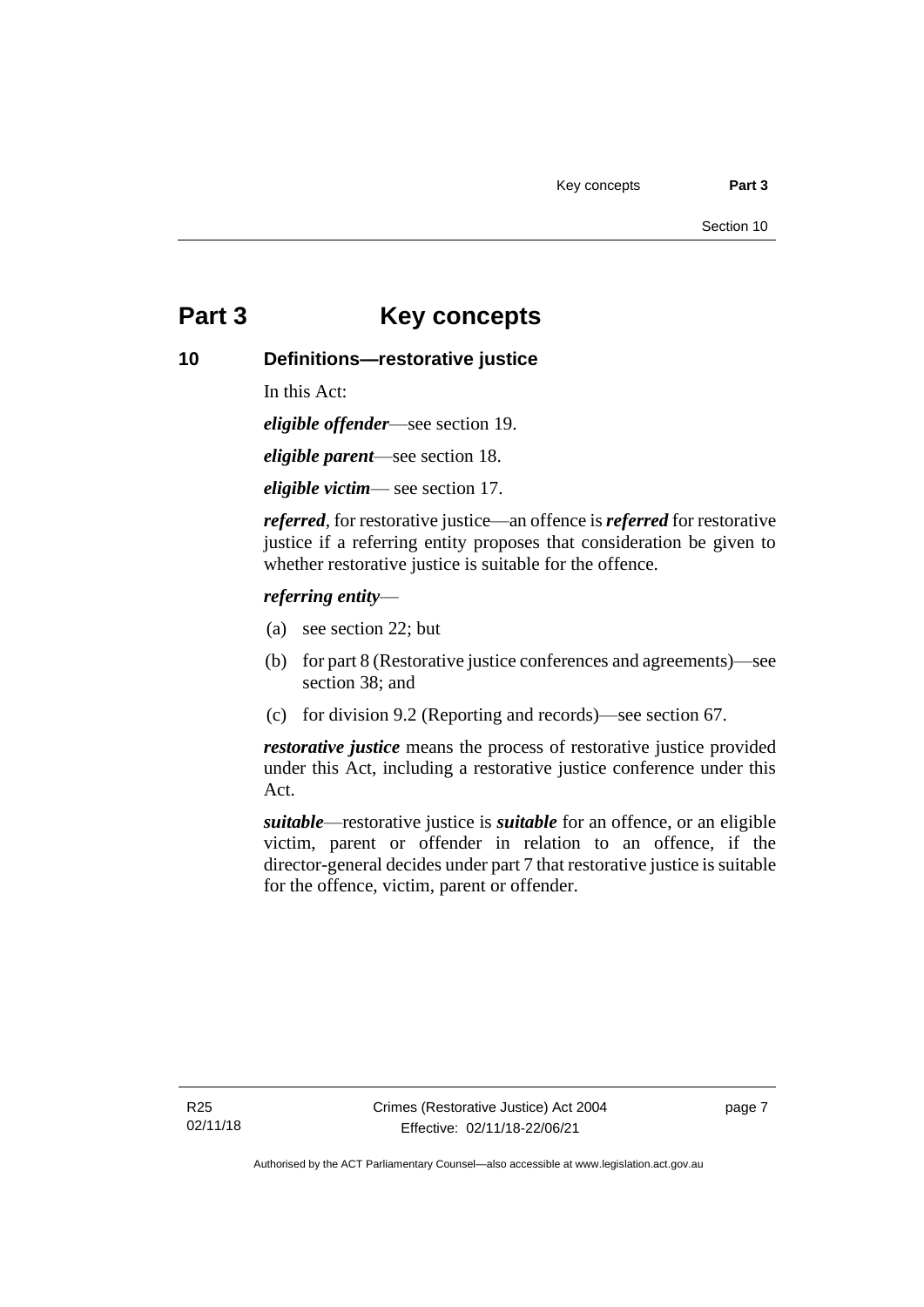#### Part 3 **Key concepts**

Section 11

#### <span id="page-15-0"></span>**11 Definitions—***child victim***,** *parent* **and** *victim*

In this Act:

*child victim*, of an offence, means a victim of an offence who is a child.

*Note* A *child* is an individual under 18 years old (se[e Legislation Act,](http://www.legislation.act.gov.au/a/2001-14) dict, pt 1, def *child*).

*parent*, of a child, means a person with parental responsibility for the child within the meaning of the *[Children and Young People Act 2008](http://www.legislation.act.gov.au/a/2008-19)*, division 1.3.2 (Parental responsibility).

#### *victim*—

- (a) has the meaning given by the *[Victims of Crime Act 1994](http://www.legislation.act.gov.au/a/1994-83)*, dictionary; and
- (b) includes a person who would be a victim if a reference in that Act to an *offence* included a reference to an offence that is alleged to have been committed.

### <span id="page-15-1"></span>**12 Definitions—offences and offenders**

In this Act:

*adult offender*, in relation to an offence, means an offender who was an adult when the offence was committed.

*Note* An *adult* is an individual who is at least 18 years old (se[e Legislation Act,](http://www.legislation.act.gov.au/a/2001-14) dict, pt 1, def *adult*).

*commission*, of an offence that is alleged to have been committed, includes the alleged commission of the offence.

*Note Offence* is defined to include an offence that is alleged to have been committed. *Offender* is defined in similar terms. See definitions of *offence* and *offender* in this section.

*family violence offence*—see the *[Family Violence Act 2016](http://www.legislation.act.gov.au/a/2016-42)*, dictionary*.*

R25 02/11/18

Authorised by the ACT Parliamentary Counsel—also accessible at www.legislation.act.gov.au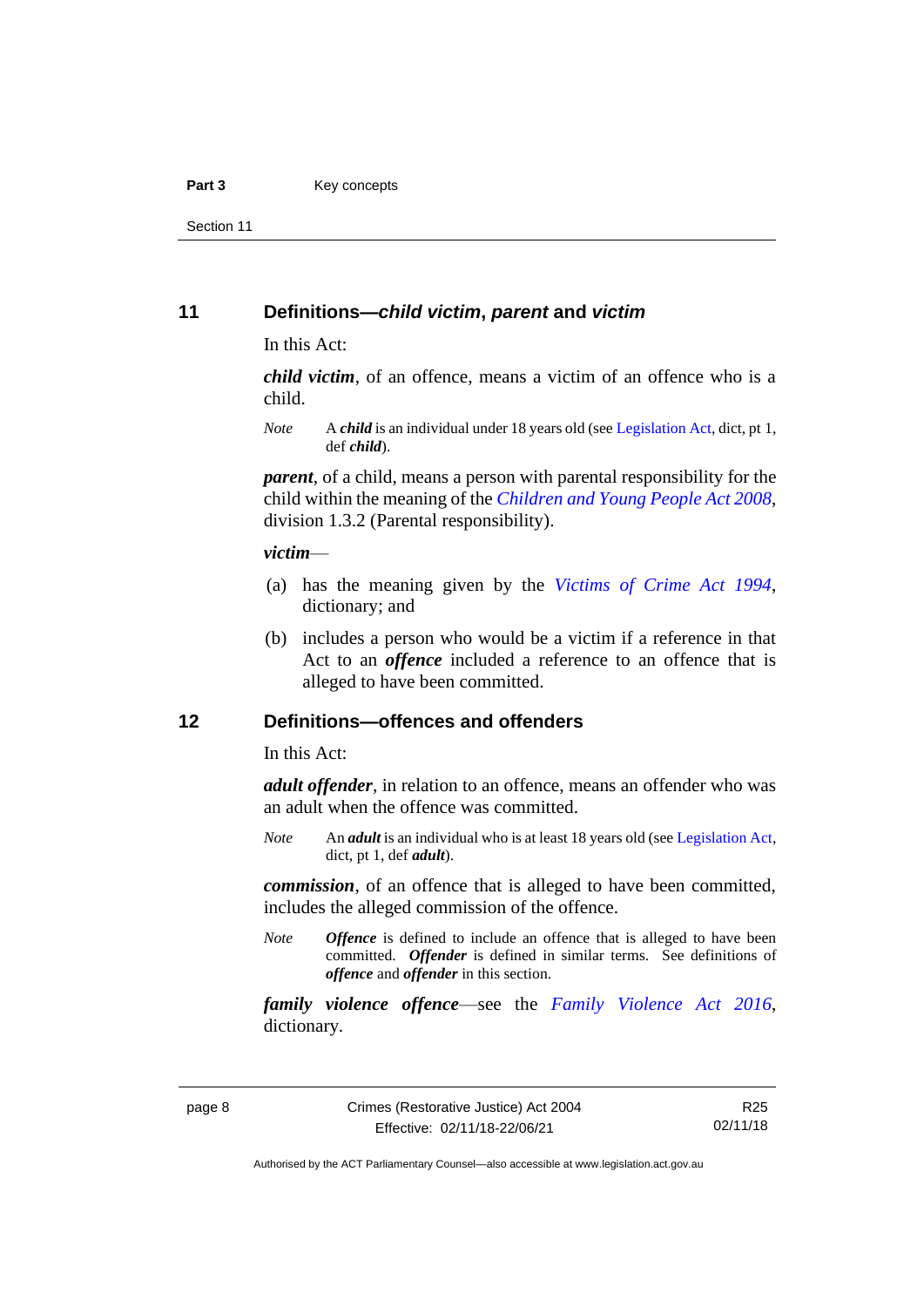#### *less serious family violence offence* means—

- (a) an offence if the conduct making up the offence is family violence under the *[Family Violence Act 2016](http://www.legislation.act.gov.au/a/2016-42)* that is punishable by a term of imprisonment of—
	- (i) if the offence relates to money or other property—14 years or less; or
	- (ii) in any other case—10 years or less; and
- (b) a contravention of a protection order under the *[Family Violence](http://www.legislation.act.gov.au/a/2016-42)  [Act 2016](http://www.legislation.act.gov.au/a/2016-42)*, section 43.

*less serious offence* means an offence other than a serious offence.

*less serious sexual offence* means an offence under the *[Crimes](http://www.legislation.act.gov.au/a/1900-40)  Act [1900](http://www.legislation.act.gov.au/a/1900-40)*, part 3 that is punishable by a term of imprisonment of 10 years or less.

#### *offence*—

- (a) means an offence against a territory law; and
- (b) includes an offence against a territory law that is alleged to have been committed by a person, unless—
	- (i) a court has acquitted the person of the offence; or
	- (ii) a court has dismissed a proceeding against the person for the offence without finding the person guilty.

#### *offender*—

- (a) means a person who has been convicted or found guilty of an offence against a territory law; and
- (b) includes a person who is alleged to have committed an offence against a territory law, unless—
	- (i) a court has acquitted the person of the offence; or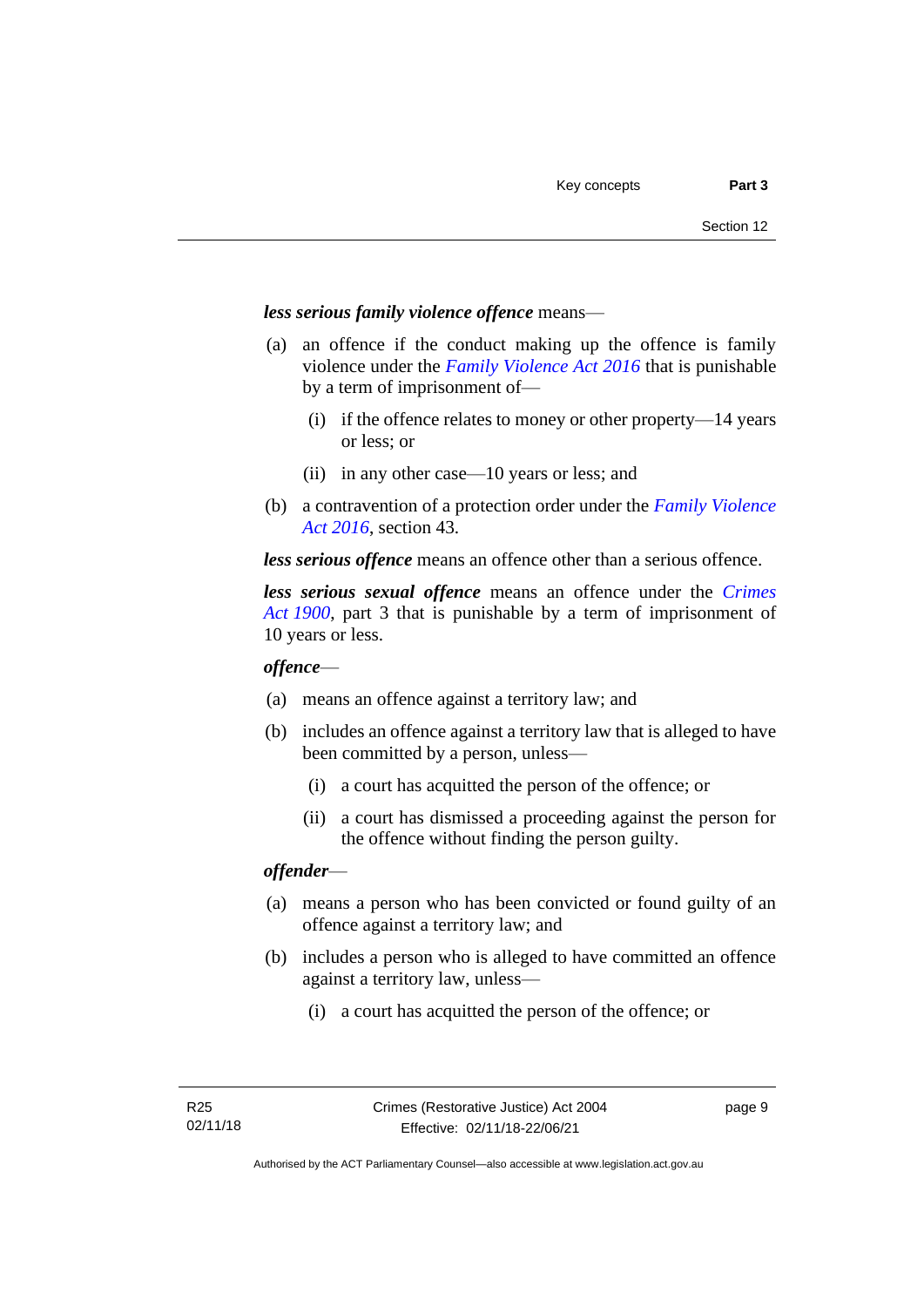#### Part 3 **Key concepts**

Section 12

(ii) a court has dismissed a proceeding against the person for the offence without finding the person guilty.

*serious family violence offence* means an offence if the conduct making up the offence is family violence under the *[Family Violence](http://www.legislation.act.gov.au/a/2016-42)  Act [2016](http://www.legislation.act.gov.au/a/2016-42)* that is punishable by a term of imprisonment of—

- (a) if the offence relates to money or other property—more than 14 years; or;
- (b) in any other case—more than 10 years.

*serious offence* means an offence punishable by imprisonment for a term longer than—

- (a) if the offence relates to money or other property—14 years; or
- (b) in any other case—10 years.

*serious sexual offence* means an offence under the *[Crimes Act](http://www.legislation.act.gov.au/a/1900-40) 1900*, part 3 that is punishable by a term of imprisonment of more than 10 years.

*sexual offence* means a less serious sexual offence or a serious sexual offence.

*young offender*, in relation to an offence, means an offender who was less than 18 years old, but at least 10 years old, when the offence was committed or allegedly committed.

Authorised by the ACT Parliamentary Counsel—also accessible at www.legislation.act.gov.au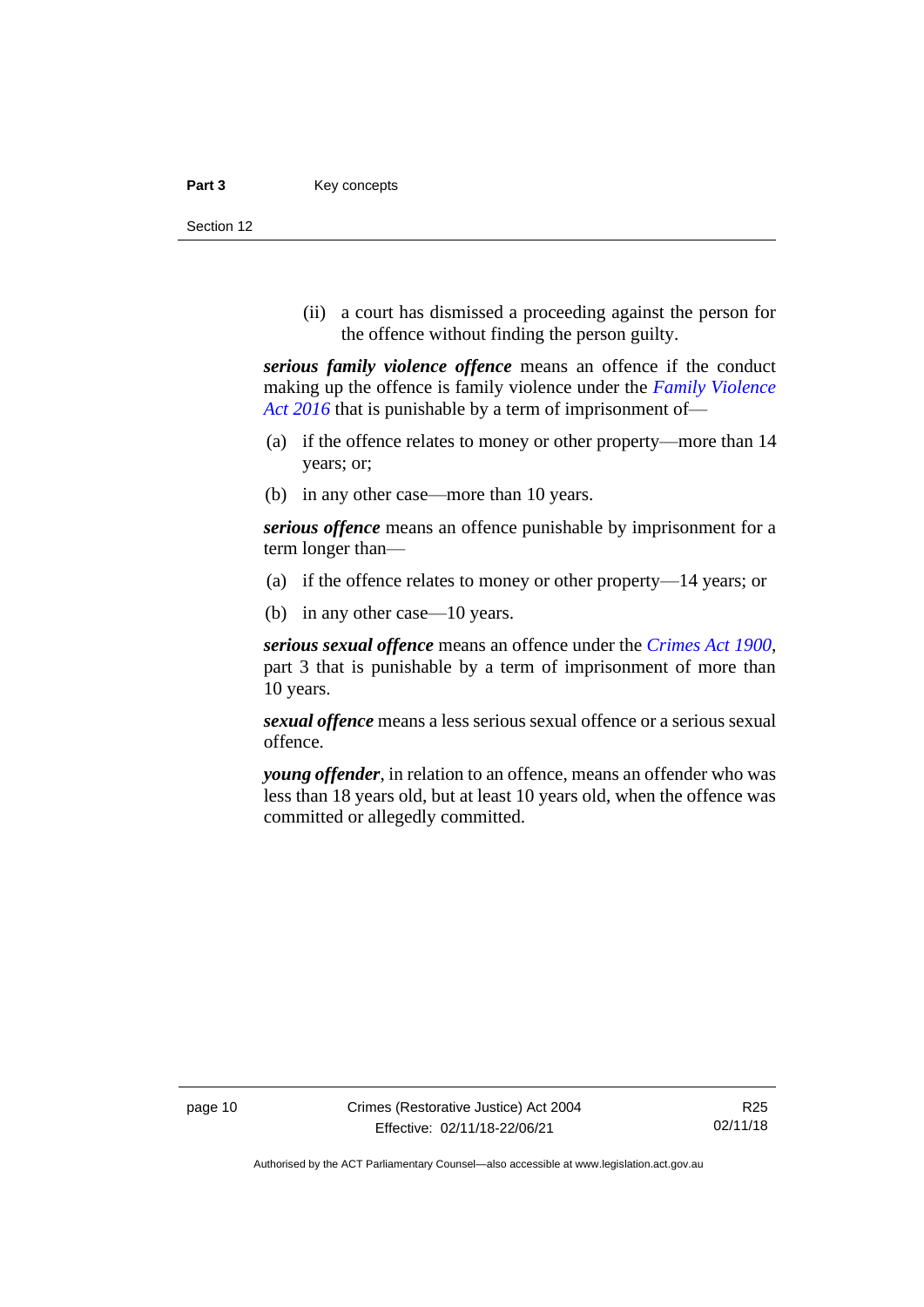#### <span id="page-18-0"></span>**13 Definition—sentence-related order**

In this Act:

*sentence-related order*, for an offender who is found guilty of an offence, means any of the following orders of the court:

- (a) an order sentencing the offender;
- (b) an order under the *[Crimes \(Sentencing\) Act 2005](http://www.legislation.act.gov.au/a/2005-58)*, section 12 (Suspended sentences) or section 17 (Non-conviction orders general).

#### **Examples—par (a)**

- 1 an order for a sentence of imprisonment
- 2 an order for intensive correction under the *[Crimes \(Sentencing\) Act](http://www.legislation.act.gov.au/a/2005-58) 2005*
- 3 a good behaviour order under the *[Crimes \(Sentencing\) Act 2005](http://www.legislation.act.gov.au/a/2005-58)*, including an order subject to a community service condition
- *Note 1* Orders under the *[Crimes Act 1900](http://www.legislation.act.gov.au/a/1900-40)*, s 402 (Conditional release of offenders without proceeding to conviction) (repealed) and s 403 (Conditional release of offenders) (repealed) are taken to be orders under the *[Crimes \(Sentencing\) Act 2005](http://www.legislation.act.gov.au/a/2005-58)*, s 12 or s 17 (see *[Crimes \(Sentence](http://www.legislation.act.gov.au/a/2005-59)  [Administration\) Act 2005](http://www.legislation.act.gov.au/a/2005-59)*, s 336 to s 338).
- *Note 2* An example is part of the Act, is not exhaustive and may extend, but does not limit, the meaning of the provision in which it appears (see [Legislation Act,](http://www.legislation.act.gov.au/a/2001-14) s 126 and s 132).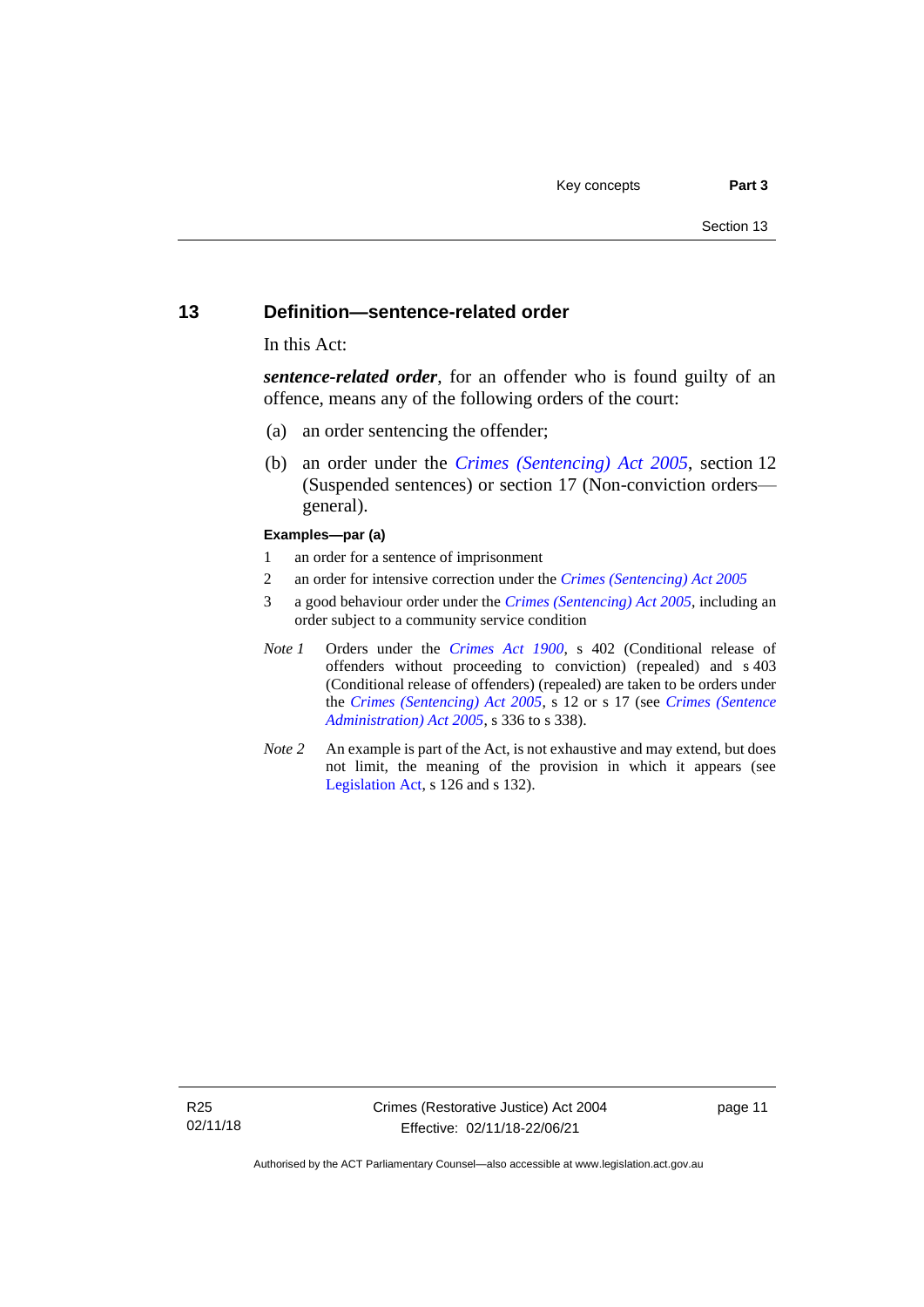#### **Part 4 Application of Act**

Section 14

# <span id="page-19-0"></span>**Part 4 Application of Act**

### <span id="page-19-1"></span>**14 Application of Act—less serious offences**

- (1) This Act applies to a less serious offence committed by a young offender or an adult offender.
- (2) This Act applies to a less serious offence committed by a young offender or an adult offender even if the offence was committed before the day this section commenced.
- (3) This section does not apply to a family violence offence or a sexual offence.
	- *Note* For the application of this Act to family violence offences and sexual offences, see s 16.

## <span id="page-19-2"></span>**15 Application of Act—serious offences**

- (1) This Act applies to a serious offence committed by a young offender or an adult offender if the offender—
	- (a) is charged with the offence; and
	- (b) either—
		- (i) pleads guilty to the offence; or
		- (ii) is found guilty of the offence (whether or not the offender is convicted or sentenced for the offence).
- (2) This Act applies to a serious offence committed by a young offender or an adult offender even if the offence was committed before the day this section commenced.
- (3) This section does not apply to a family violence offence or a sexual offence.
	- *Note* For the application of this Act to family violence offences and sexual offences, see s 16.

Authorised by the ACT Parliamentary Counsel—also accessible at www.legislation.act.gov.au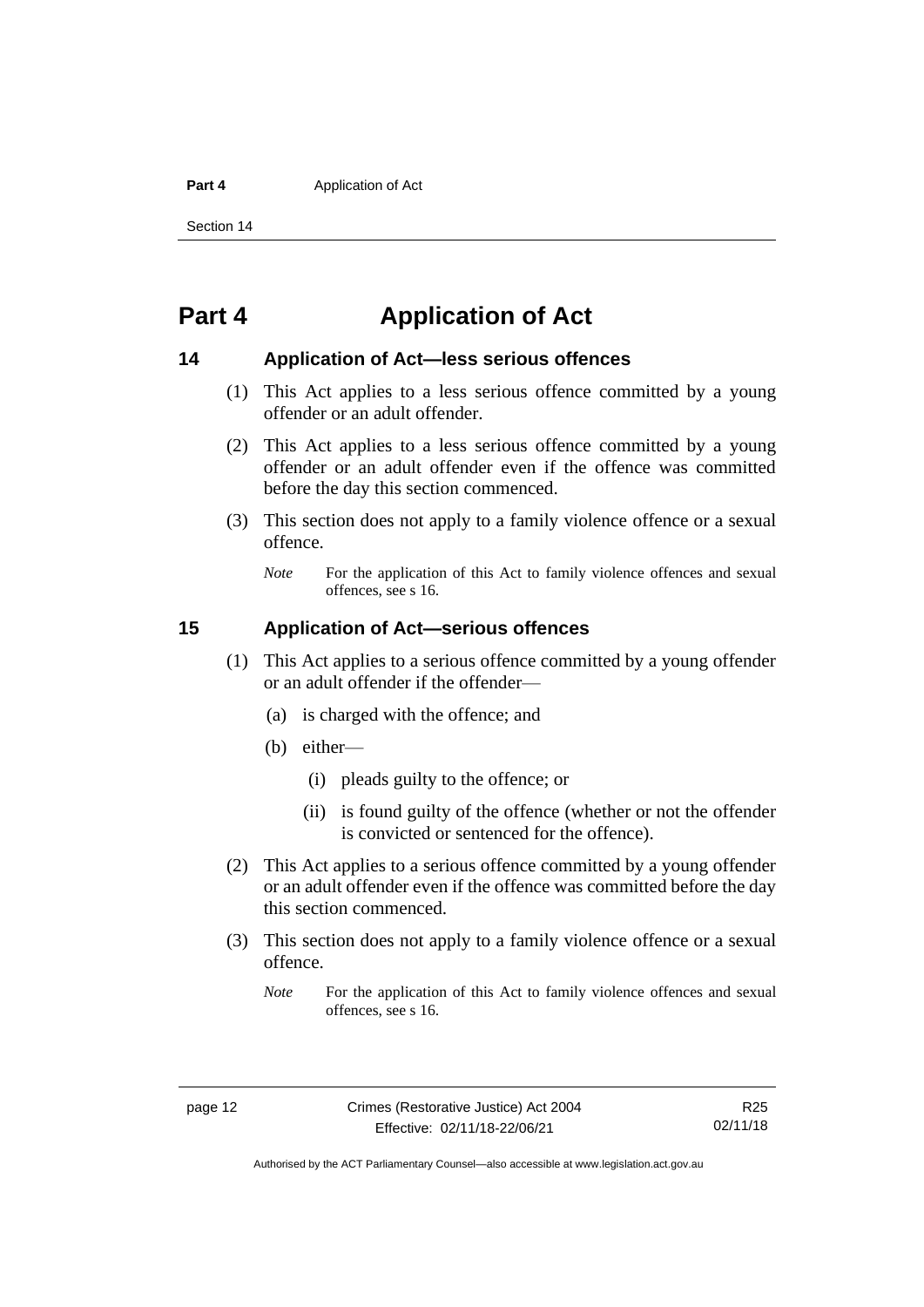# <span id="page-20-0"></span>**16 Application of Act—family violence offences and sexual offences**

- (1) This Act applies to a less serious family violence offence or a less serious sexual offence committed by a young offender or an adult offender.
- (2) Subsection (1) applies whether or not the young offender or adult offender is charged with the offence.
	- *Note 1* An offence may have been *committed* if it is alleged that the offence was committed (see s 12, def *commission*).
	- *Note* 2 For the director-general to decide that a less serious family violence offence or a less serious sexual offence committed by a young offender or an adult offender is suitable for restorative justice under pt 7 before the offender pleads guilty to the offence or is found guilty of the offence, the director-general must be satisfied that exceptional circumstances exist for the calling of a restorative justice conference (see s 33 (2)).
- (3) This Act applies to a serious family violence offence or a serious sexual offence committed by a young offender or an adult offender if—
	- (a) the offender is charged with the offence; and
	- (b) either—
		- (i) the offender pleads guilty to the offence; or
		- (ii) the offender is found guilty of the offence (whether or not the offender is convicted or sentenced for the offence).
- (4) However, subsections (1) to (3) may apply to a family violence offence or a sexual offence even if the offence was committed before the phase 3 application day.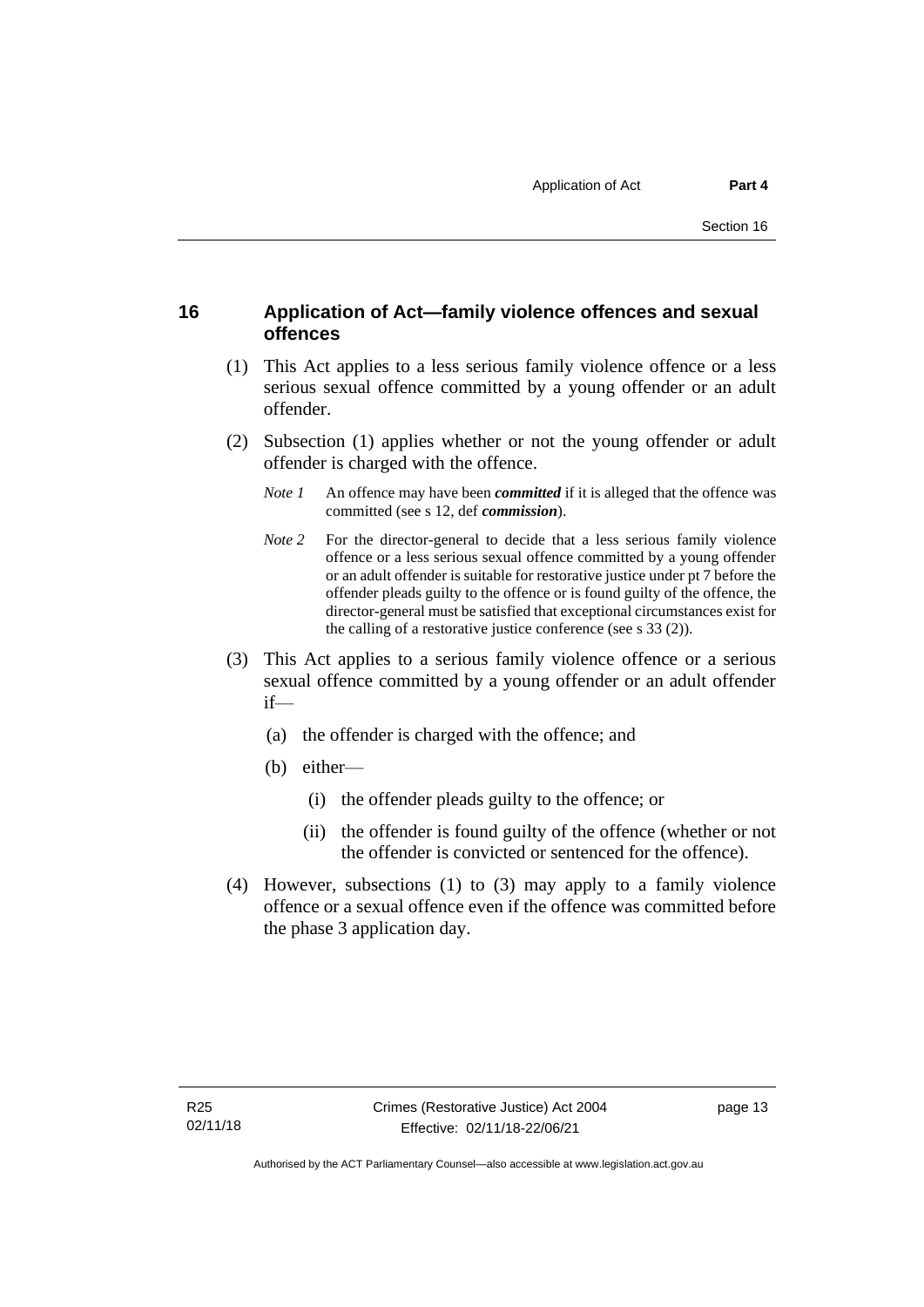Section 17

# <span id="page-21-0"></span>**Part 5 Eligibility for restorative justice**

### <span id="page-21-1"></span>**17 Eligible victims**

- (1) A victim of an offence is eligible for restorative justice in relation to the offence if—
	- (a) this Act applies to the offence and the offender under part 4; and
	- (b) the victim is at least 10 years old.
- (2) If a victim of an offence is younger than 10 years old, an immediate family member of the victim is eligible for restorative justice in relation to the offence if—
	- (a) this Act applies to the offence and the offender under part 4; and
	- (b) the immediate family member is at least 10 years old.
	- *Note* Alternatively, a parent of a child victim of an offence may take part in restorative justice as an invited participant (see s 44).
- (3) For this Act, a victim of an offence, or an immediate family member of a victim of an offence, is an *eligible victim* in relation to the offence if the victim or immediate family member is eligible for restorative justice under this section.

page 14 Crimes (Restorative Justice) Act 2004 Effective: 02/11/18-22/06/21

Authorised by the ACT Parliamentary Counsel—also accessible at www.legislation.act.gov.au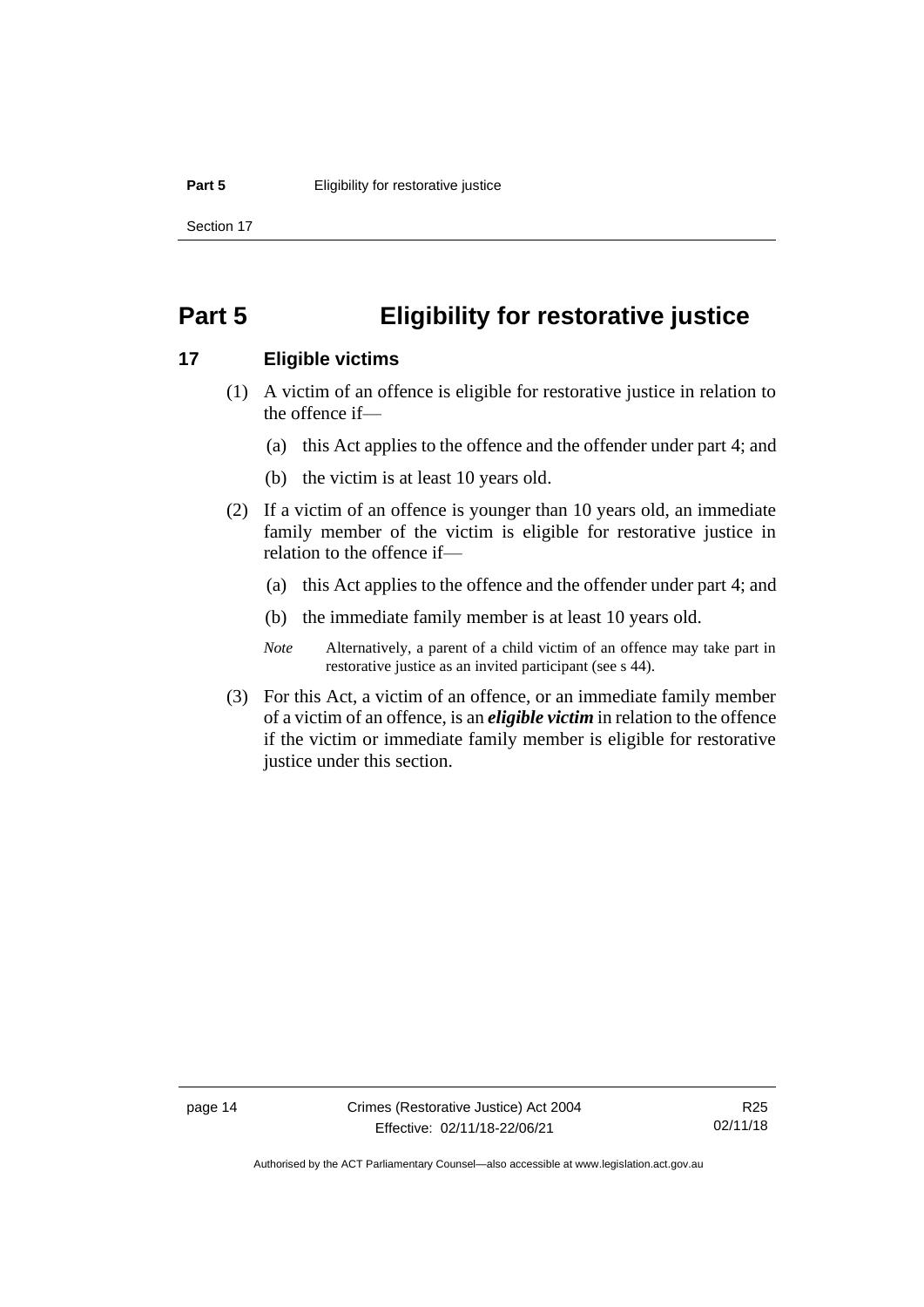(4) In this section:

*immediate family member*, in relation to a victim of an offence, means a person who was, at the time the offence was committed—

- (a) a parent of the victim; or
- (b) a sibling of the victim.

#### **Examples of siblings**

- 1 brother or sister
- 2 half-brother or half-sister
- 3 step-brother or step-sister
- 4 someone who has the same guardian or foster parent as the victim
- *Note* An example is part of the Act, is not exhaustive and may extend, but does not limit, the meaning of the provision in which it appears (se[e Legislation Act,](http://www.legislation.act.gov.au/a/2001-14) s 126 and s 132).

# <span id="page-22-0"></span>**18 Eligible parents**

- (1) A parent of a child victim of an offence (no matter how old the child victim is) is eligible for restorative justice in relation to the offence if—
	- (a) this Act applies to the offence and the offender under part 4; and
	- (b) the child victim is incapable of adequately understanding or responding to the experience of the offence, or has died.
- (2) For this Act, a parent of a child victim of an offence is an *eligible parent* in relation to the offence if the parent is eligible for restorative justice under this section.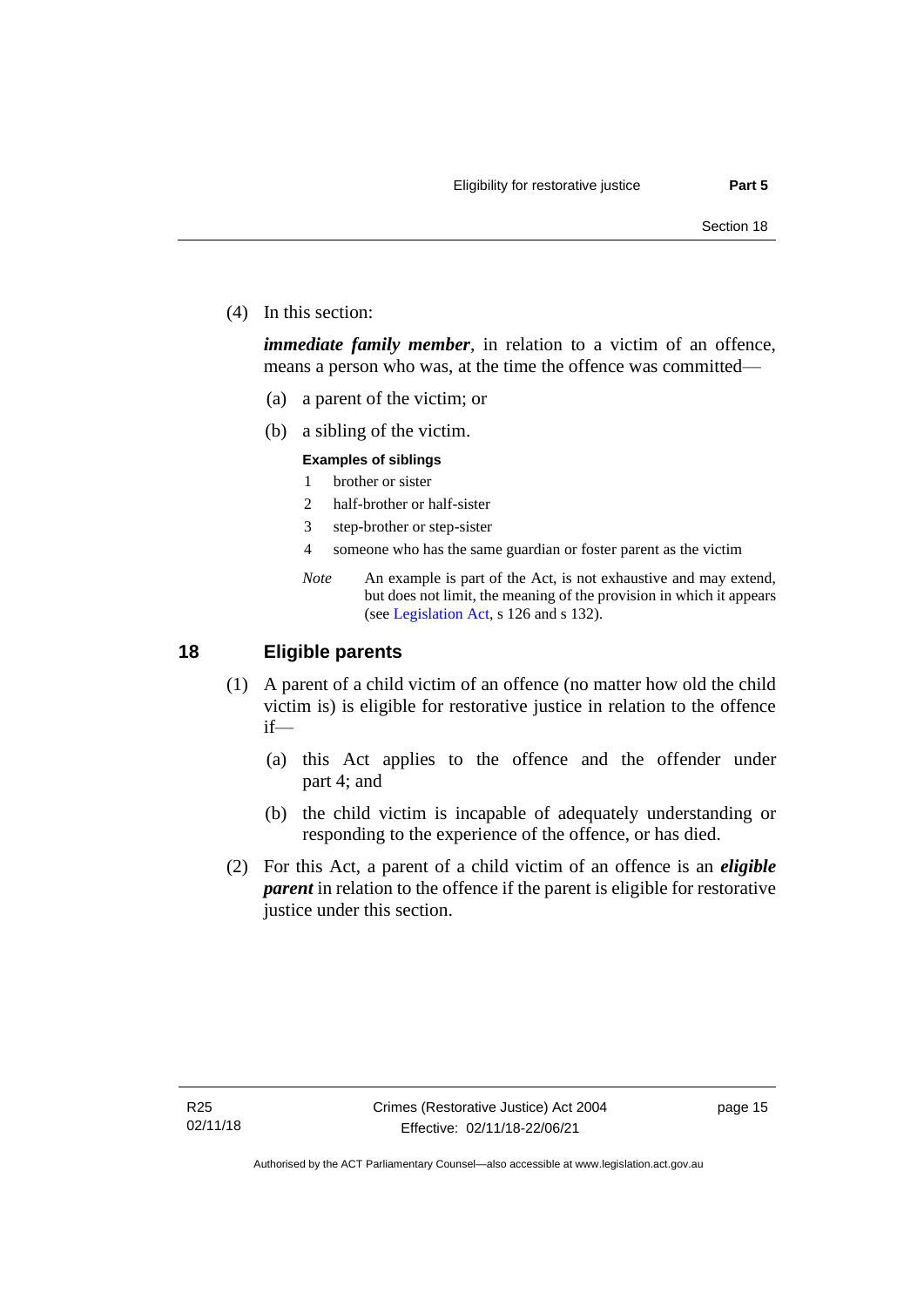Section 19

## <span id="page-23-0"></span>**19 Eligible offenders**

- (1) An offender who commits an offence is eligible for restorative justice if—
	- (a) this Act applies to the offence and the offender under part 4; and
	- (b) the offender—
		- (i) either—
			- (A) accepts responsibility for the commission of the offence; or
			- (B) if the offender is a young offender and the offence is a less serious offence—does not deny responsibility for the commission of the offence; and
		- (ii) was at least 10 years old when the offence was committed, or was allegedly committed; and
		- (iii) agrees to take part in restorative justice.
- (2) For this Act an offender is an *eligible offender* in relation to the offence if the offender is eligible for restorative justice under this section.

page 16 Crimes (Restorative Justice) Act 2004 Effective: 02/11/18-22/06/21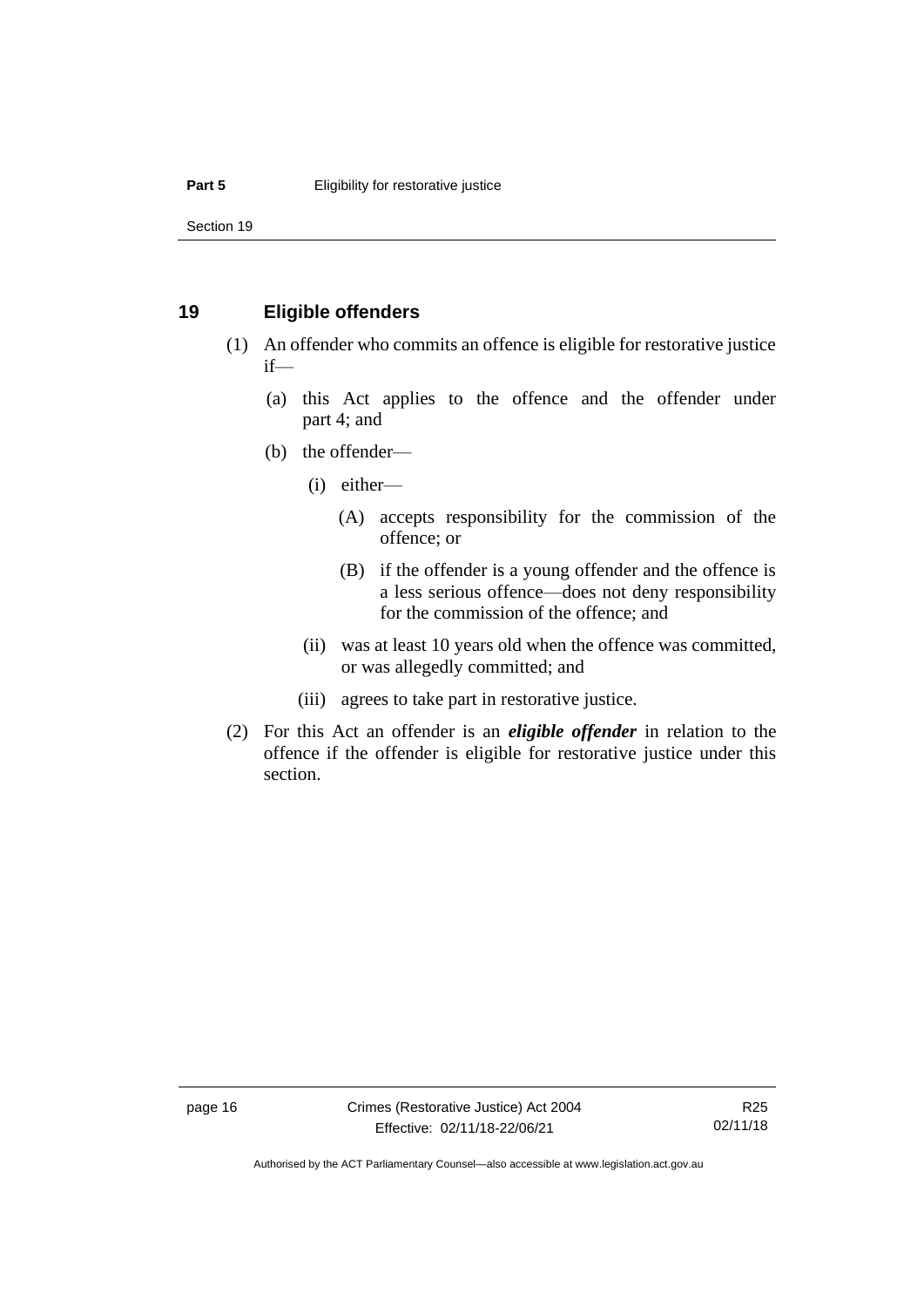## <span id="page-24-0"></span>**20 Accepting or not denying responsibility for offences**

- (1) This Act does not prevent an offender from pleading not guilty to an offence only because section 19 (1) (b) (i) applies to the offender.
- (2) A court is not required to reduce the severity of any sentence it may impose on an offender or young offender because the court is aware section 19 (1) (b) (i) applies to the offender.
	- *Note 1* To be eligible to take part in restorative justice, an offender must accept responsibility for the commission of the offence or, if the offender is a young offender and the offence is a less serious offence, must not deny responsibility for the commission of the offence (see s 19).
	- *Note 2* The *[Crimes \(Sentencing\) Act 2005](http://www.legislation.act.gov.au/a/2005-58)*, section 33 (1) (y) provides that, in deciding how an offender or young offender should be sentenced (if at all) for an offence, the matters known to the court that it must consider include whether this Act, s 19 (1) (b) (i) applies to the offender. However, the *[Crimes \(Sentencing\) Act 2005](http://www.legislation.act.gov.au/a/2005-58)*, section 34 (1) (h) provides that a court must not increase the severity of the sentence that it would otherwise impose on a person for an offence because the offender (including a young offender) has chosen not to take part, or to continue to take part, in restorative justice for the offence.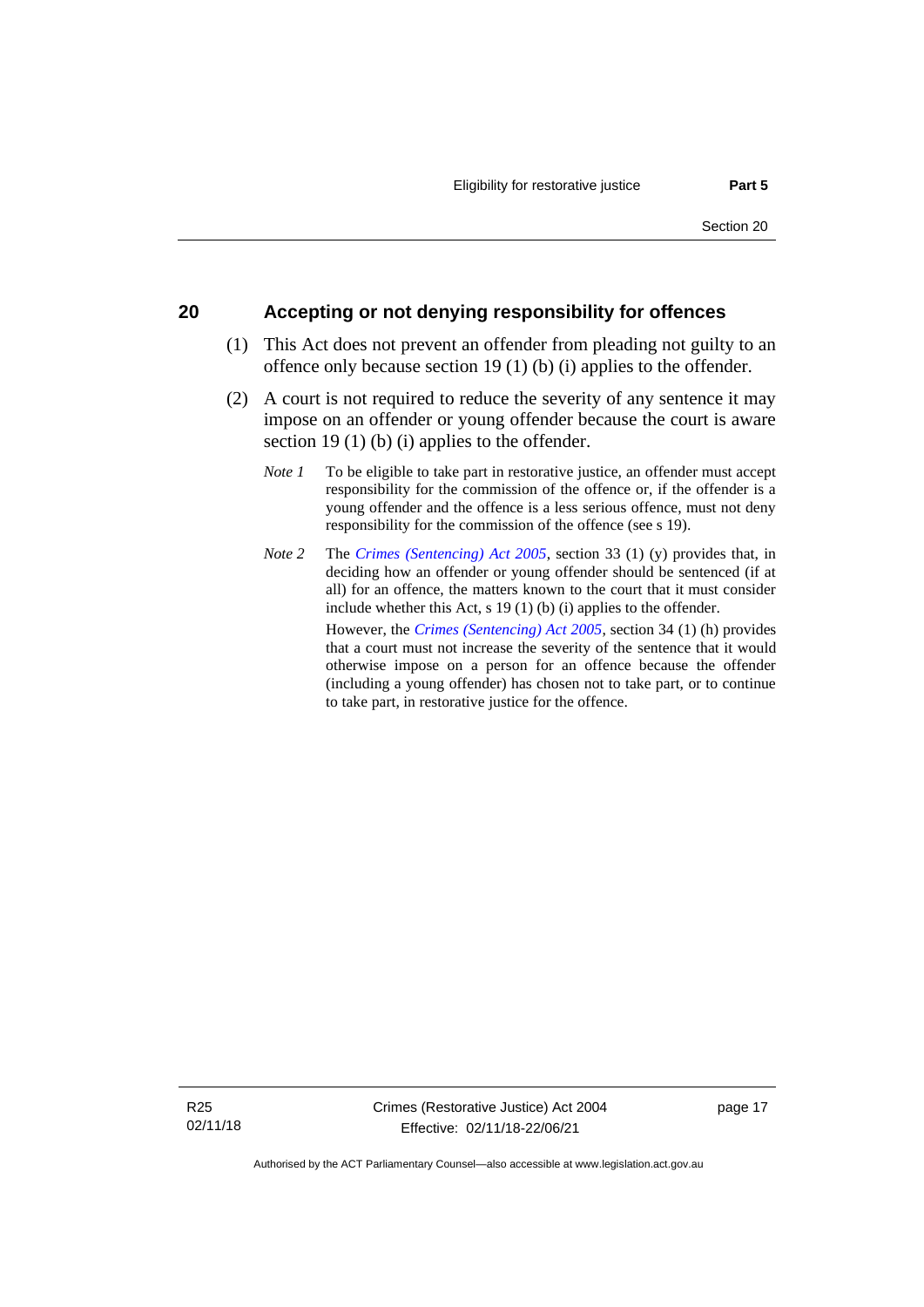# <span id="page-25-0"></span>**Part 6 Referral for restorative justice**

# <span id="page-25-1"></span>**Division 6.1 Preliminary**

# <span id="page-25-2"></span>**21 Definitions—referral**

In this Act:

*director-general (children and young people)*—see section 22 (2). *director-general (corrections)*—see section 22 (2). *director-general (restorative justice)*—see section 22 (2). *court referral order*—see section 27 (2). *Note Referred* is defined in s 10. *referring entity*—see section 22. *section 24 referral conditions*—see section 24.

# <span id="page-25-3"></span>**Division 6.2 General**

# <span id="page-25-4"></span>**22 Referring entities**

- (1) An entity mentioned in table 22, column 2 (a *referring entity*) may refer an offence for restorative justice at the stage of the criminal justice process described for the entity in column 3 in relation to the offence.
- (2) In table 22:

*director-general (children and young people)* means the director-general of the administrative unit responsible for the administration of the *[Children and Young People Act 2008](http://www.legislation.act.gov.au/a/2008-19)*, acting in that capacity.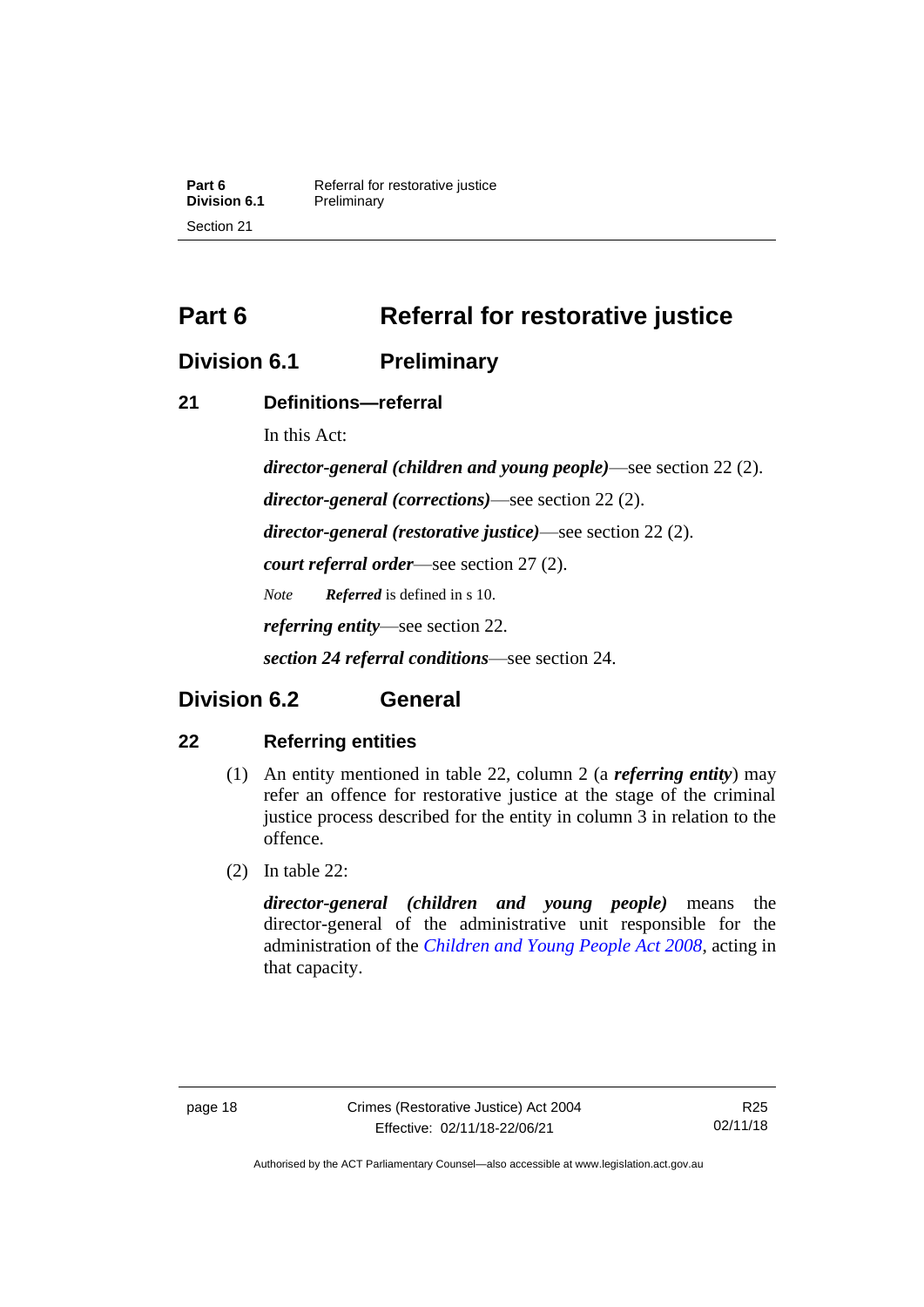*director-general (corrections)*, in relation to an offender for whom a sentence-related order is made, means the director-general of the administrative unit responsible for the administration of the order, acting in that capacity.

*director-general (restorative justice)* means the director-general of the administrative unit responsible for the administration of this Act, acting in that capacity.

#### **Example (definitions of all directors-general)**

For this example, the administrative unit responsible for the administration of sentence-related orders (for both young and adult offenders) is also the administrative unit responsible for the administration of this Act and the *[Children](http://www.legislation.act.gov.au/a/2008-19)  [and Young People Act 2008](http://www.legislation.act.gov.au/a/2008-19)*. The administrative unit has a single director-general. That director-general, in different capacities corresponding to those different responsibilities, may be differently described as follows:

- The director-general is the *director-general (children and young people)*  while exercising a function in relation to an offence allegedly committed by a child who is the subject of a care and protection order under the *[Children and](http://www.legislation.act.gov.au/a/2008-19)  [Young People Act 2008](http://www.legislation.act.gov.au/a/2008-19)*.
- The director-general is the *director-general (corrections)* while exercising a function in relation to a young or adult offender who is the subject of a sentence-related order.
- The director-general is the *director-general (restorative justice)* while exercising a function relating to the administration of this Act.
- *Note 1* If this Act refers simply to *the director-general* (without a tag) this is a reference to the director-general of the administrative unit responsible for the administration of this Act (see [Legislation Act,](http://www.legislation.act.gov.au/a/2001-14) s 163).
- *Note 2* A director-general may delegate any powers given to the director-general under this Act under the *[Public Sector Management Act](http://www.legislation.act.gov.au/a/1994-37) 1994*, s 20.
- *Note 3* An example is part of the Act, is not exhaustive and may extend, but does not limit, the meaning of the provision in which it appears (see [Legislation Act,](http://www.legislation.act.gov.au/a/2001-14) s 126 and s 132).

*prosecution referral*, for an offender, means referral of the offender for prosecution by any of the following:

(a) a voluntary agreement to attend court;

page 19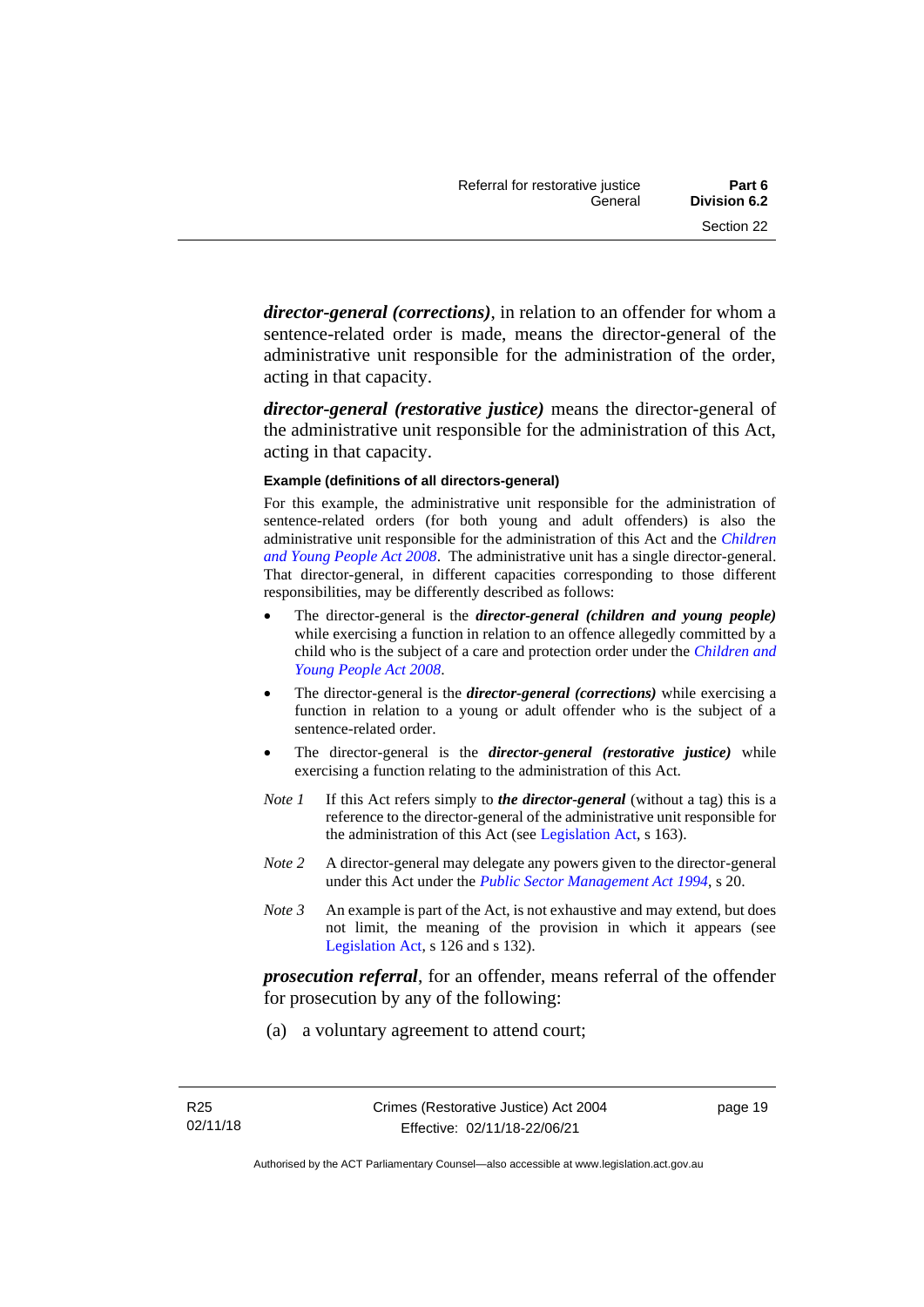- (b) a court attendance notice under the *[Magistrates Court Act](http://www.legislation.act.gov.au/a/1930-21) 1930*.
- (c) a summons;
- (d) the arrest and charging of the offender.

*victims of crime commissioner* means the victims of crime commissioner appointed under the *[Victims of Crime Act 1994](http://www.legislation.act.gov.au/a/1994-83)*.

| Table 22<br>column 1<br>item | <b>Referring entities</b><br>column <sub>2</sub><br>referring entity                                                              | column 3                                                        | stage of criminal justice process                                                    |
|------------------------------|-----------------------------------------------------------------------------------------------------------------------------------|-----------------------------------------------------------------|--------------------------------------------------------------------------------------|
| $\mathbf{1}$                 | chief police officer<br>director-general                                                                                          | (a)                                                             | after the offender is cautioned or<br>apprehended; and                               |
|                              | (restorative justice)<br>director-general<br>(children and<br>young people)<br>police officer<br>victims of crime<br>commissioner | (b)                                                             | before a prosecution referral is<br>made for the offender                            |
| 2                            | director of public<br>prosecutions                                                                                                | (a)                                                             | after a prosecution referral is<br>made for the offender; and                        |
|                              |                                                                                                                                   | (b)                                                             | before a second mention hearing<br>for the offence by a court has<br>begun           |
| 3                            | <b>Magistrates Court</b><br>(including the<br>Childrens Court)<br>Supreme Court                                                   | unless, or until, the offender pleads guilty to<br>the offence- |                                                                                      |
|                              |                                                                                                                                   | (a)                                                             | after a second mention hearing for<br>the offence has begun; and                     |
|                              |                                                                                                                                   | (b)                                                             | before the end of a pre-hearing<br>mention or case status inquiry for<br>the offence |
|                              |                                                                                                                                   |                                                                 |                                                                                      |

page 20 Crimes (Restorative Justice) Act 2004 Effective: 02/11/18-22/06/21

R25 02/11/18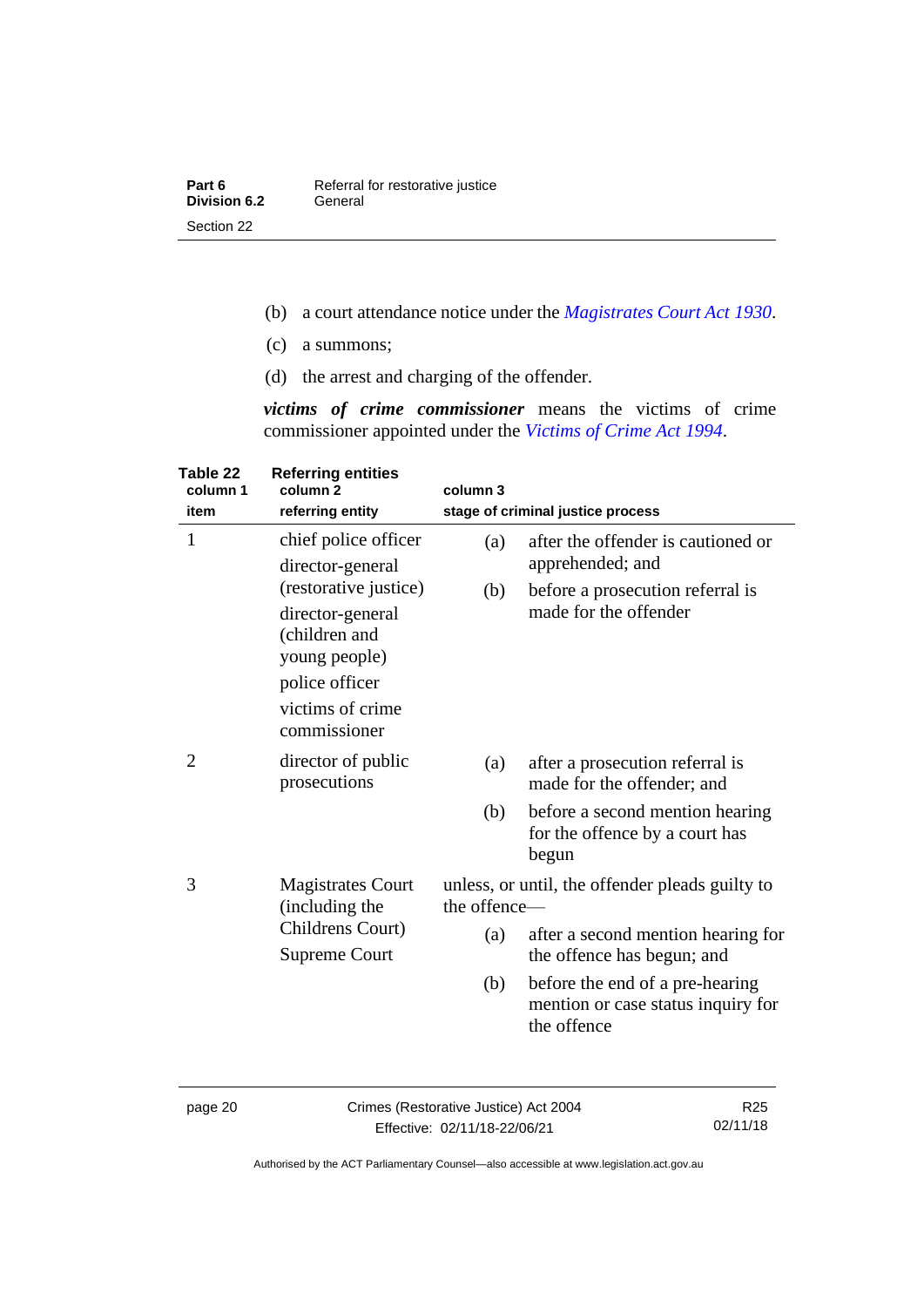| Referral for restorative justice | Part 6       |
|----------------------------------|--------------|
| General                          | Division 6.2 |
|                                  | Section 22   |

| column 1<br>item | column <sub>2</sub><br>referring entity                                                                                                                                                                         | column 3<br>stage of criminal justice process                                                                                                                                                                                                                                     |                                                                                                                                                                                     |
|------------------|-----------------------------------------------------------------------------------------------------------------------------------------------------------------------------------------------------------------|-----------------------------------------------------------------------------------------------------------------------------------------------------------------------------------------------------------------------------------------------------------------------------------|-------------------------------------------------------------------------------------------------------------------------------------------------------------------------------------|
| $\overline{4}$   | <b>Magistrates Court</b><br>(including the<br>Childrens Court)<br><b>Supreme Court</b>                                                                                                                          | if the offender pleads guilty to, or is found<br>guilty of, the offence—<br>after the offender pleads guilty to,<br>(a)<br>or is found guilty of, the offence<br>(whether or not the offender has<br>been convicted or sentenced); and<br>(b)<br>before the end of the proceeding |                                                                                                                                                                                     |
| 5                | director-general<br>(children and<br>young people)<br>director-general<br>(corrections)<br>director-general<br>(restorative justice)<br>sentence<br>administration<br>board<br>victims of crime<br>commissioner | (a)<br>offender; and<br>(b)<br>part (whichever is later)                                                                                                                                                                                                                          | after a court has made a sentence-<br>related order in relation to the<br>before the end of the term of the<br>sentence-related order or the<br>sentence (if any) of which it forms |
| 6                | referring entity<br>prescribed by<br>regulation                                                                                                                                                                 | stage of the criminal justice process<br>prescribed by regulation                                                                                                                                                                                                                 |                                                                                                                                                                                     |

page 21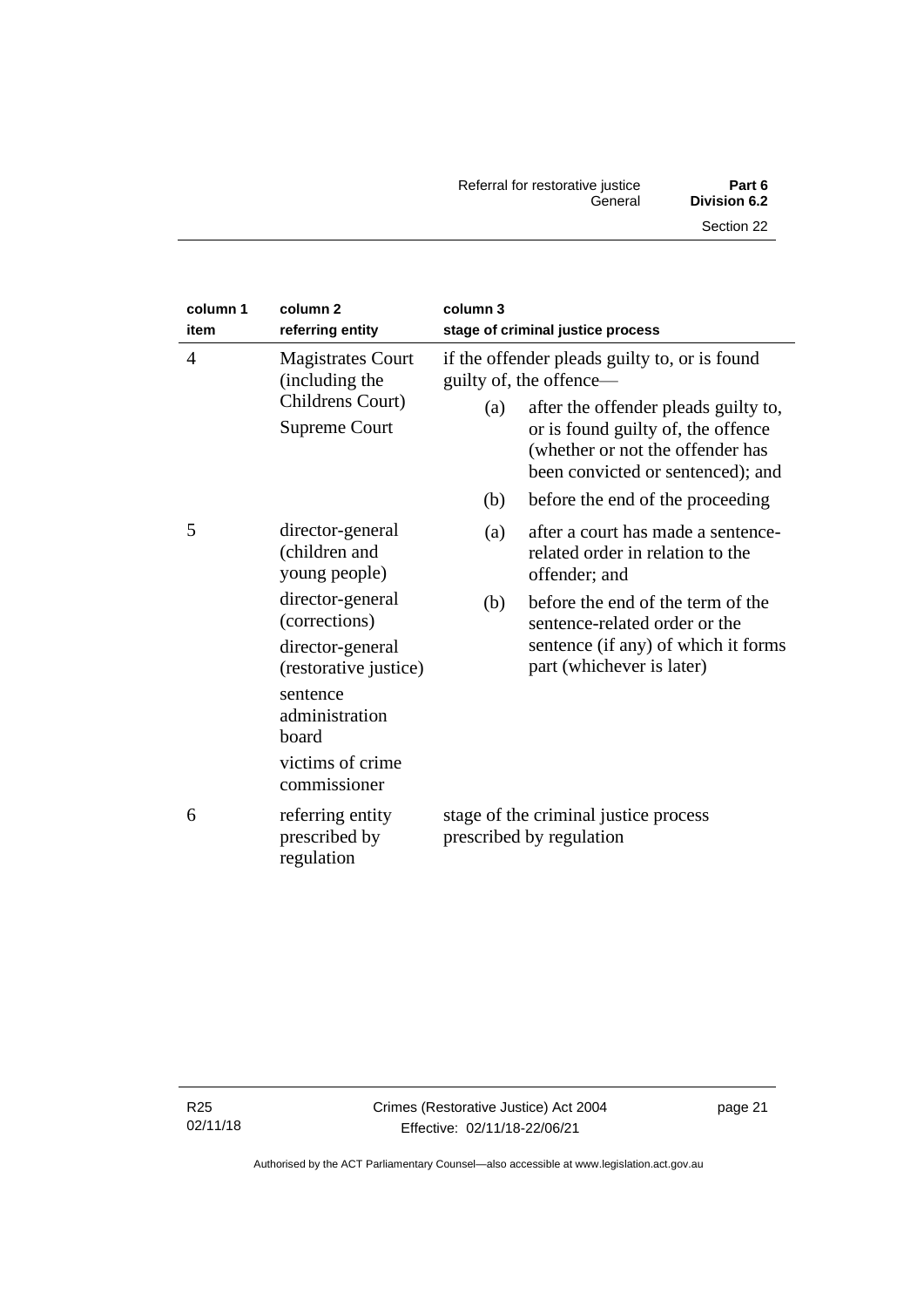## <span id="page-29-0"></span>**23 Referral—procedure**

- (1) The referring entity must give a referral to the director-general (restorative justice).
	- *Note* Section 72 deals with what happens if the referring entity is the same director-general as the director-general (restorative justice), but the referral is made by the director-general as director-general (corrections) or director-general (children and young people).

That section provides that the director-general must ensure that appropriate administrative arrangements are made for the referral to be given by a delegate of the director-general as director-general (corrections) or director-general (children and young people) to a delegate of the director-general as director-general (restorative justice).

- (2) The referral—
	- (a) must be in writing, stating the grounds for referral; and
	- (b) if the referring entity is a court—may be in the form of a court referral order or sentence-related order, or as a condition of a bail order.
	- *Note* If a form is approved under s 73 for this provision, the form must be used.
- (3) This section does not apply if the referring entity is the director-general (restorative justice).
	- *Note* The referring entity may be the director-general (restorative justice) under table 22, item 1 or 5.

## <span id="page-29-1"></span>**24 Referral power**

- (1) A referring entity may refer an offence for restorative justice if the entity is satisfied that all the following conditions (the *section 24 referral conditions*) apply:
	- (a) the offender is an eligible offender;
	- (b) there is an eligible victim or parent in relation to the offence;

Authorised by the ACT Parliamentary Counsel—also accessible at www.legislation.act.gov.au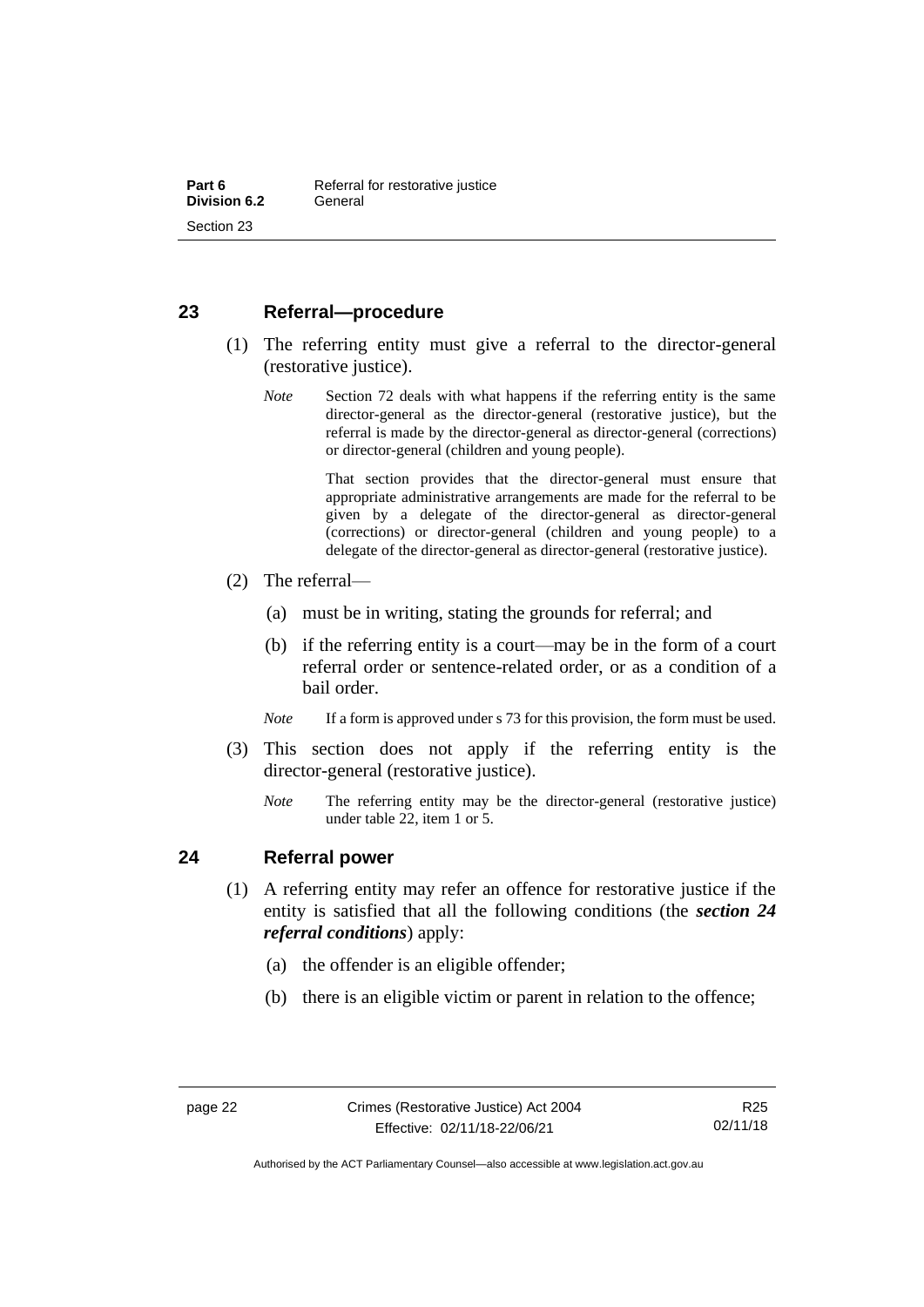- (c) an explanation has been given under section 25 to the eligible offender, before the offender agrees to take part in restorative justice.
- *Note* The conditions under which a victim, parent or offender may be eligible are set out in s 17, s 18 and s 19.
- (2) The restorative justice guidelines may prescribe procedures for making decisions about referrals under subsection (1).
- (3) This section is subject to the following sections:
	- (a) section 26 (Referral by DPP—less serious family violence offences and less serious sexual offences);
	- (b) section 27 (Referral during court proceeding—before offender enters plea).
- (4) This section does not apply to a referral under section 28A (Referrals not requiring offender notification—post-sentence stage).

# <span id="page-30-0"></span>**25 Explanation of restorative justice**

Before an offence is referred for restorative justice, the referring entity must ensure that reasonable steps are taken to explain to the eligible offender (in language that the offender can readily understand)––

- (a) the purpose of restorative justice generally and for the particular offence; and
- (b) the nature of restorative justice, including the following:
	- (i) the nature of a restorative justice conference;
	- (ii) who may take part in a restorative justice conference;
	- (iii) the nature of a restorative justice agreement; and
- (c) that the offender may seek independent legal advice about taking part in restorative justice; and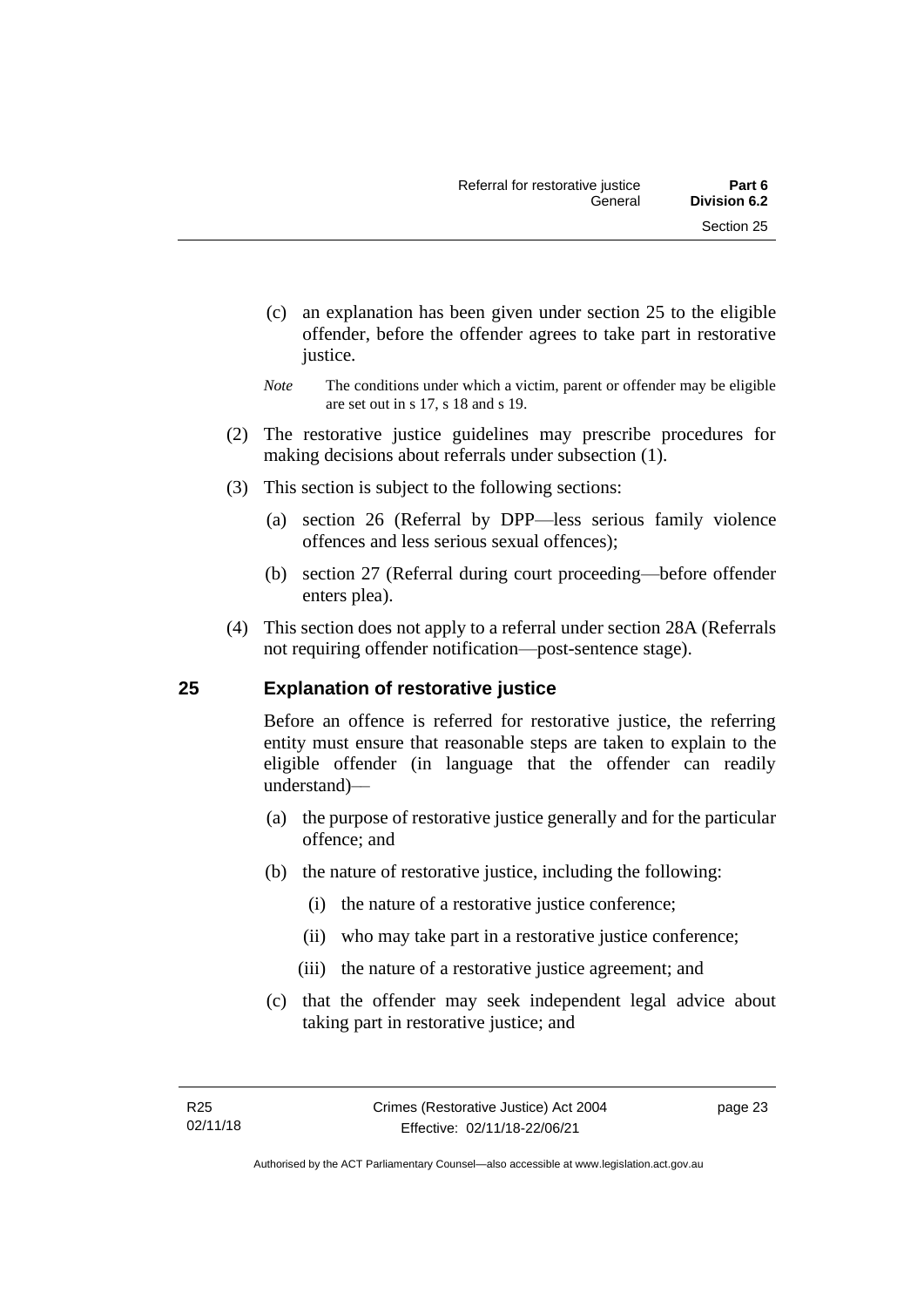- (d) that no-one is under an obligation to take part, or continue to take part, in restorative justice after it has started; and
- (e) if the offender has not entered a plea in relation to the offence that the offender is not prevented from pleading not guilty to the offence only because section 19 (1) (b) (i) applies to the offender; and
- (f) if a sentence-related order has not been made for the offender that, if the offender is found guilty of the offence, a court, in sentencing the offender—
	- (i) may consider whether section 19 (1) (b) (i) applies to the offender, but is not required to reduce the severity of any sentence as a result: and
	- (ii) must not consider whether the offender has chosen not to take part, or not to continue to take part, in restorative justice.

# <span id="page-31-0"></span>**26 Referral by DPP—less serious family violence offences and less serious sexual offences**

- (1) This section applies if the director of public prosecutions is the referring entity for a less serious family violence offence or a less serious sexual offence allegedly committed by a young offender or an adult offender.
- (2) The director of public prosecutions may refer the offence for restorative justice if—
	- (a) the section 24 referral conditions apply; and
	- (b) the director has consulted each person who could be an eligible victim or parent for the offence.

Authorised by the ACT Parliamentary Counsel—also accessible at www.legislation.act.gov.au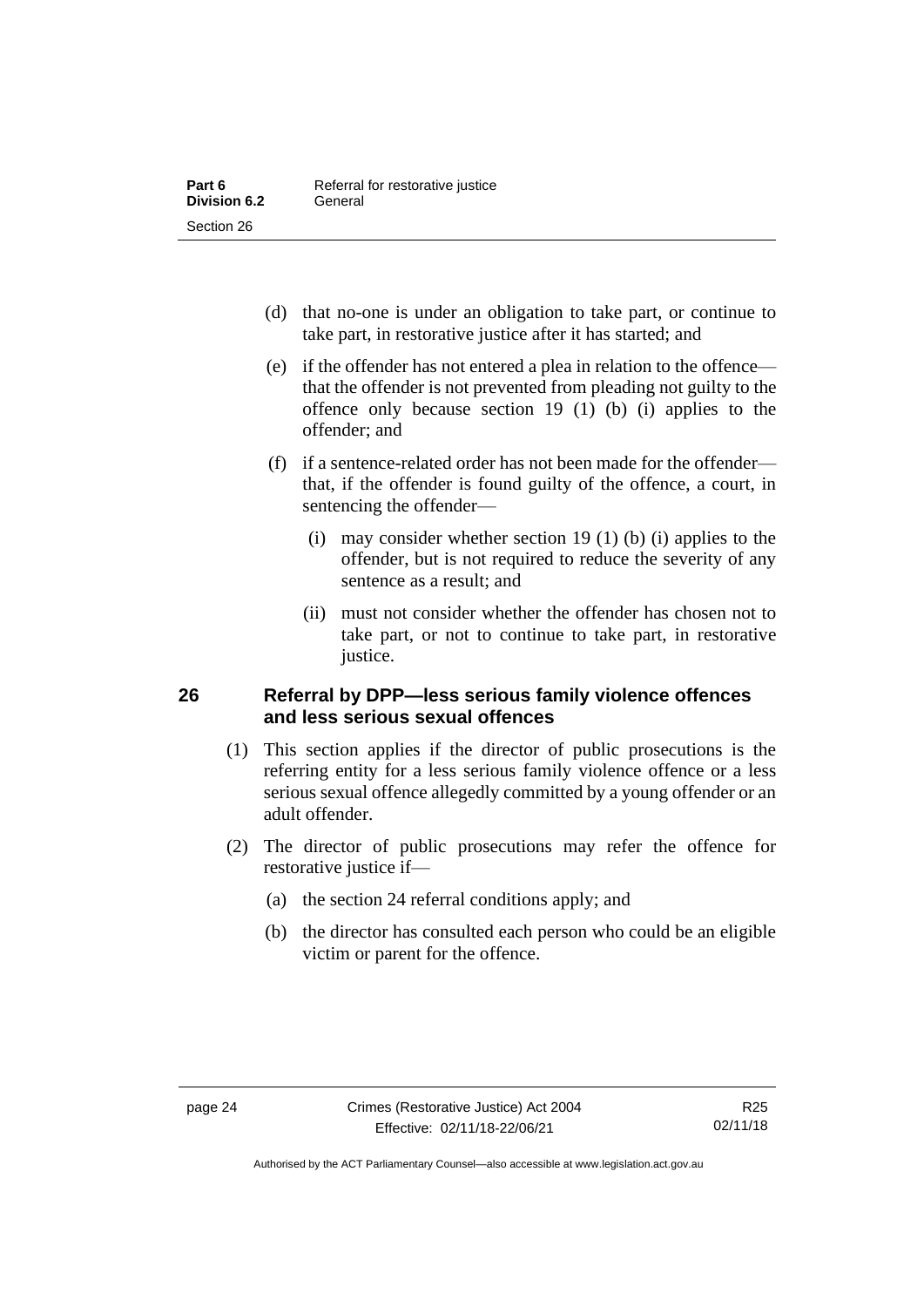# <span id="page-32-0"></span>**Division 6.3 Referral by courts**

# <span id="page-32-1"></span>**27 Referral during court proceeding—before offender enters plea**

- (1) This section applies if—
	- (a) a court is the referring entity for an offence under table 22, item 3; and
	- (b) the prosecution and any lawyer representing the offender agree that the offence should be referred for restorative justice; and
	- (c) either—
		- (i) the court is satisfied that the section 24 referral conditions apply; or
		- (ii) the court considers that it is appropriate to refer the offence for restorative justice, and the court has ensured that an explanation has been given under section 25 (Explanation of restorative justice) to the offender.
- (2) The court may by order (a *court referral order*) adjourn the proceeding for a stated period, and refer the offence for restorative justice, on the application of—
	- (a) the director of public prosecutions; or
	- (b) the offender's legal representative.
- (3) The court must ensure that a copy of the court referral order is given to—
	- (a) the director-general (restorative justice); and
	- (b) the director of public prosecutions; and
	- (c) any lawyer representing the offender.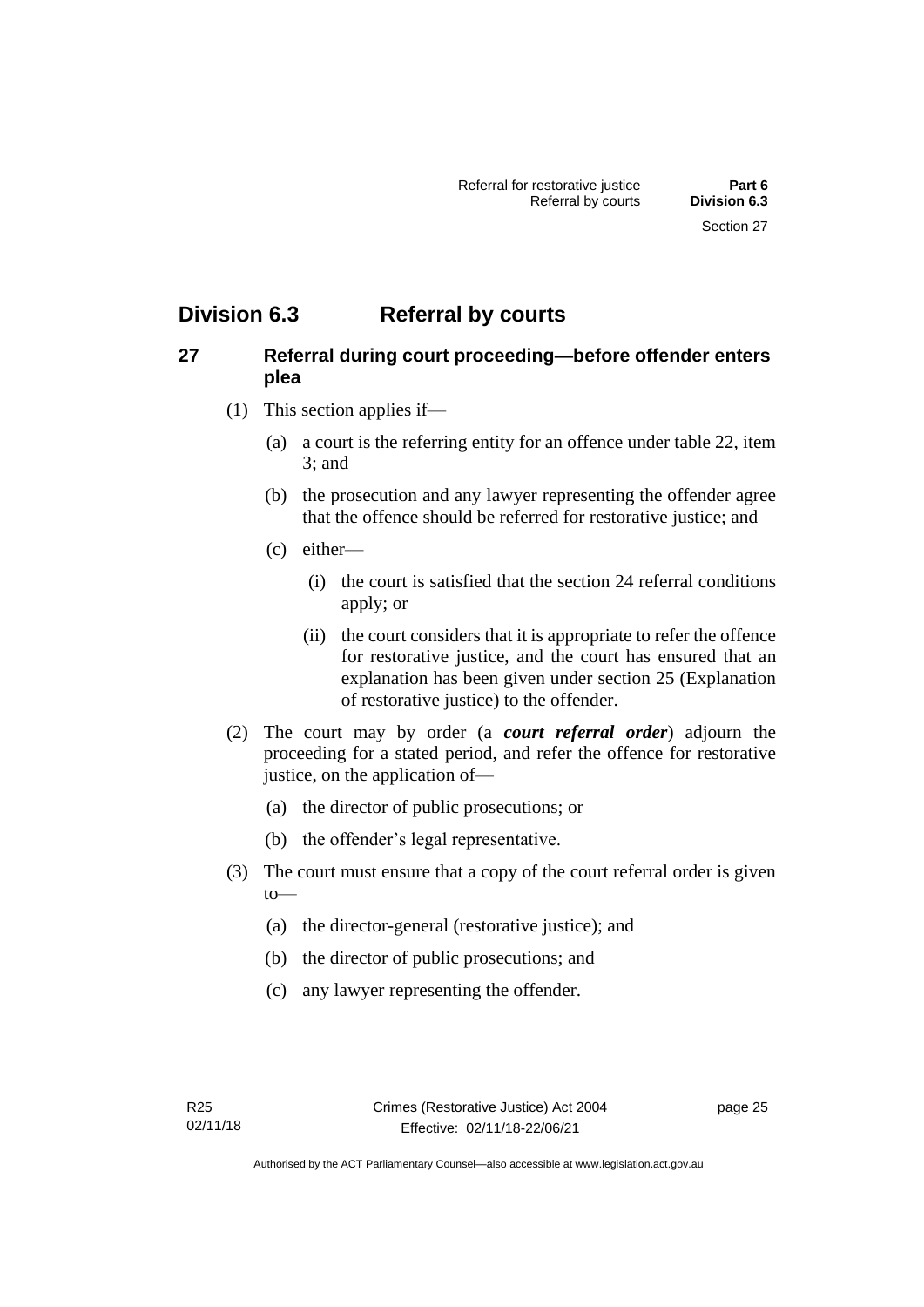- (4) The director-general (restorative justice) must ensure that a copy of the court referral order received under section (3) (a) is given to—
	- (a) each person who could be an eligible victim or eligible parent in relation to the offence; and
	- (b) the offender.
- (5) For the referral of a less serious family violence offence or a less serious sexual offence alleged to have been committed by a young offender or an adult offender, the court may make a court referral order, before the offender pleads guilty to the offence or is found guilty of the offence, only if it considers that exceptional circumstances exist to justify the referral.
	- *Note* This Act does not apply to a serious family violence offence or a serious sexual offence unless the offender pleads guilty to the offence, or is found guilty of the offence (see s 16).

### <span id="page-33-0"></span>**28 Court referral orders—reports**

- (1) This section applies if a court makes a court referral order for section 27 in relation to a proceeding for an offence.
- (2) The director-general must give the court a written report about the outcome of restorative justice for the offence within the period for which the proceeding is adjourned under the order.
- (3) The report must include a statement of the following:
	- (a) whether the director-general is satisfied that, in relation to the offence—
		- (i) there is an eligible victim or eligible parent in relation to the offence; and
		- (ii) there is an eligible offender in relation to the offence; and
		- (iii) the offence is a suitable offence for restorative justice;
	- (b) whether a restorative justice conference was held;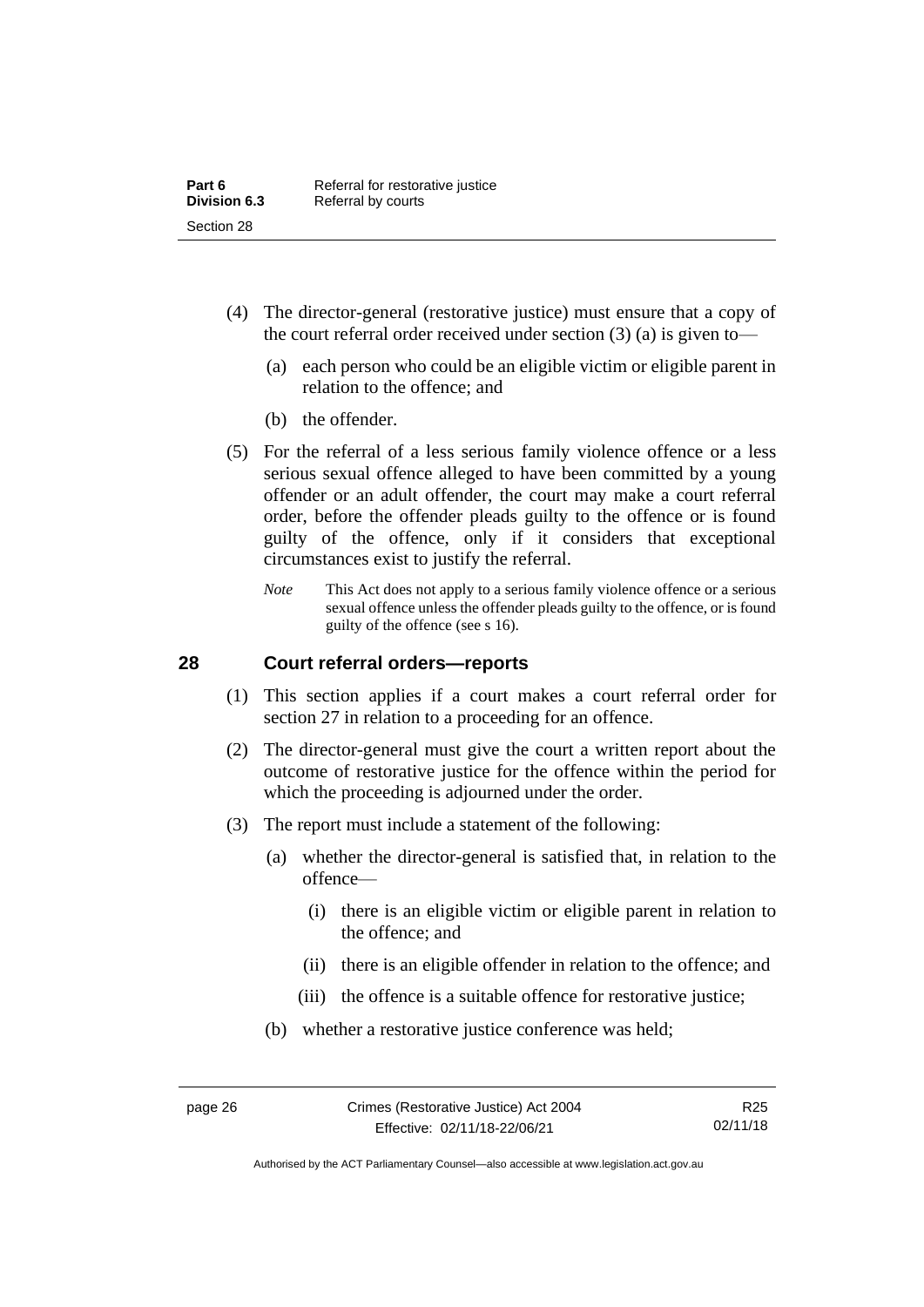- (c) if a restorative justice conference was held—
	- (i) the extent to which the conference met the objects of this Act; and
	- (ii) whether a restorative justice agreement was reached at the conference.
- (4) If a restorative justice agreement was reached at a restorative justice conference for the offence, the report must include a copy of the agreement.
- (5) The director-general must give a copy of the report to—
	- (a) each person who is a required participant in a restorative justice conference under section 42 (Required participants); and
	- (b) the director of public prosecutions; and
	- (c) any lawyer representing the offender.

# <span id="page-34-0"></span>**Division 6.4 Referrals not requiring offender notification**

# <span id="page-34-1"></span>**28A Referrals not requiring offender notification post-sentence stage**

- (1) A post-sentence referring entity may refer an offence for restorative justice if—
	- (a) the entity is satisfied there is an eligible victim or eligible parent in relation to the offence; and
	- (b) the offender—
		- (i) was at least 10 years old when the offence was committed; and
		- (ii) is in the post-sentence stage in relation to the offence; and

page 27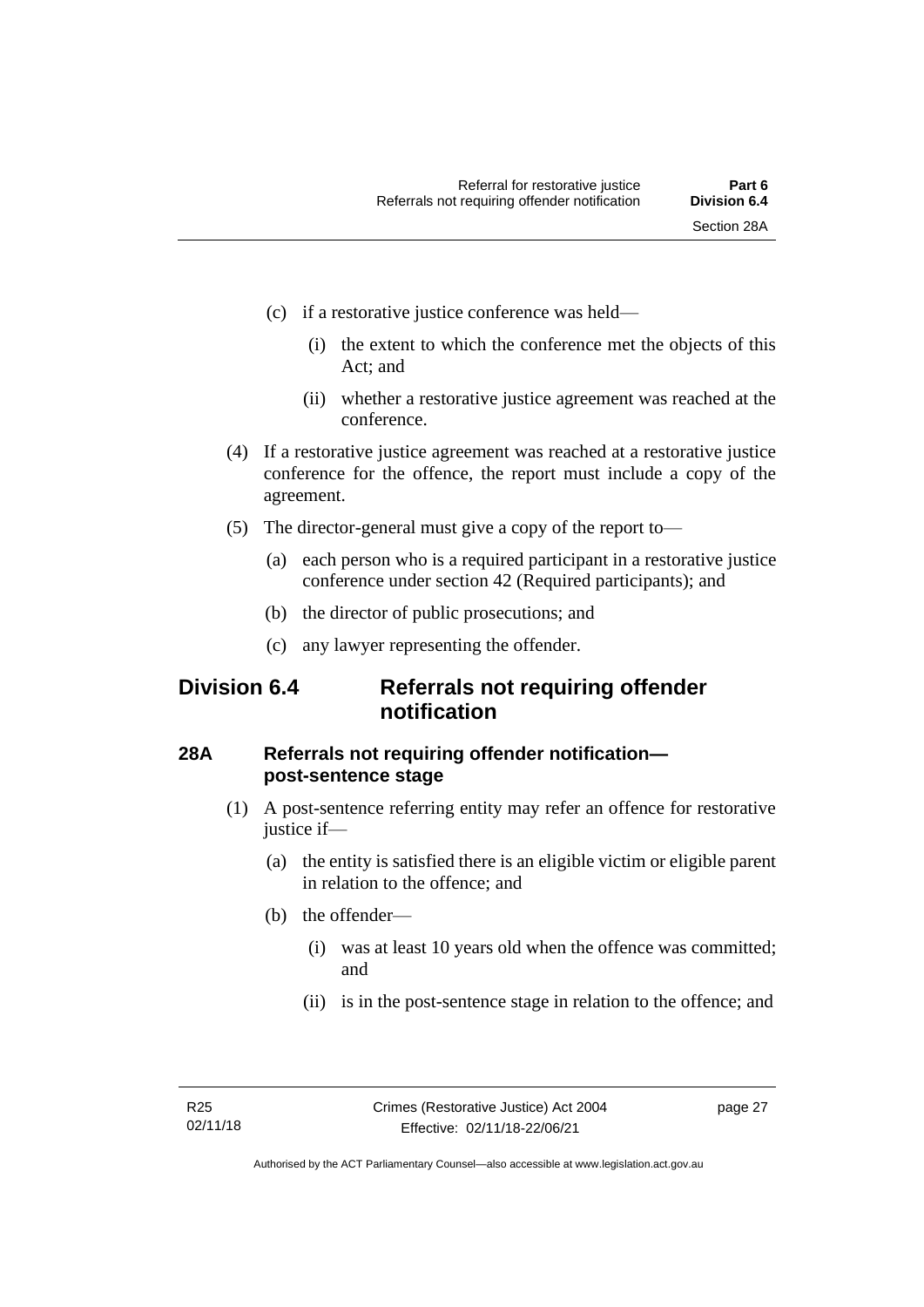- (c) the entity is satisfied, having regard to the objects of this Act, that it is not appropriate, or it is not reasonably practicable in the circumstances, to notify the offender that the offence is being considered for restorative justice.
- *Note* For a referral under this section, the referring entity is not required to be satisfied the offender is an eligible offender. However, the director-general must be satisfied of that before deciding the offence is suitable for restorative justice (see s 30 (b)).
- (2) The restorative justice guidelines may prescribe procedures for how a post-sentence referring entity must make decisions about referrals under subsection (1).
- (3) In this section:

*post-sentence referring entity* means an entity mentioned in table 22, item 5, column 2.

*post-sentence stage*, in relation to an offence for which the offender is found guilty, means—

- (a) after a court has made a sentence-related order for the offender; and
- (b) before the end of the term of the sentence-related order or the sentence (if any) of which it forms part (whichever is later).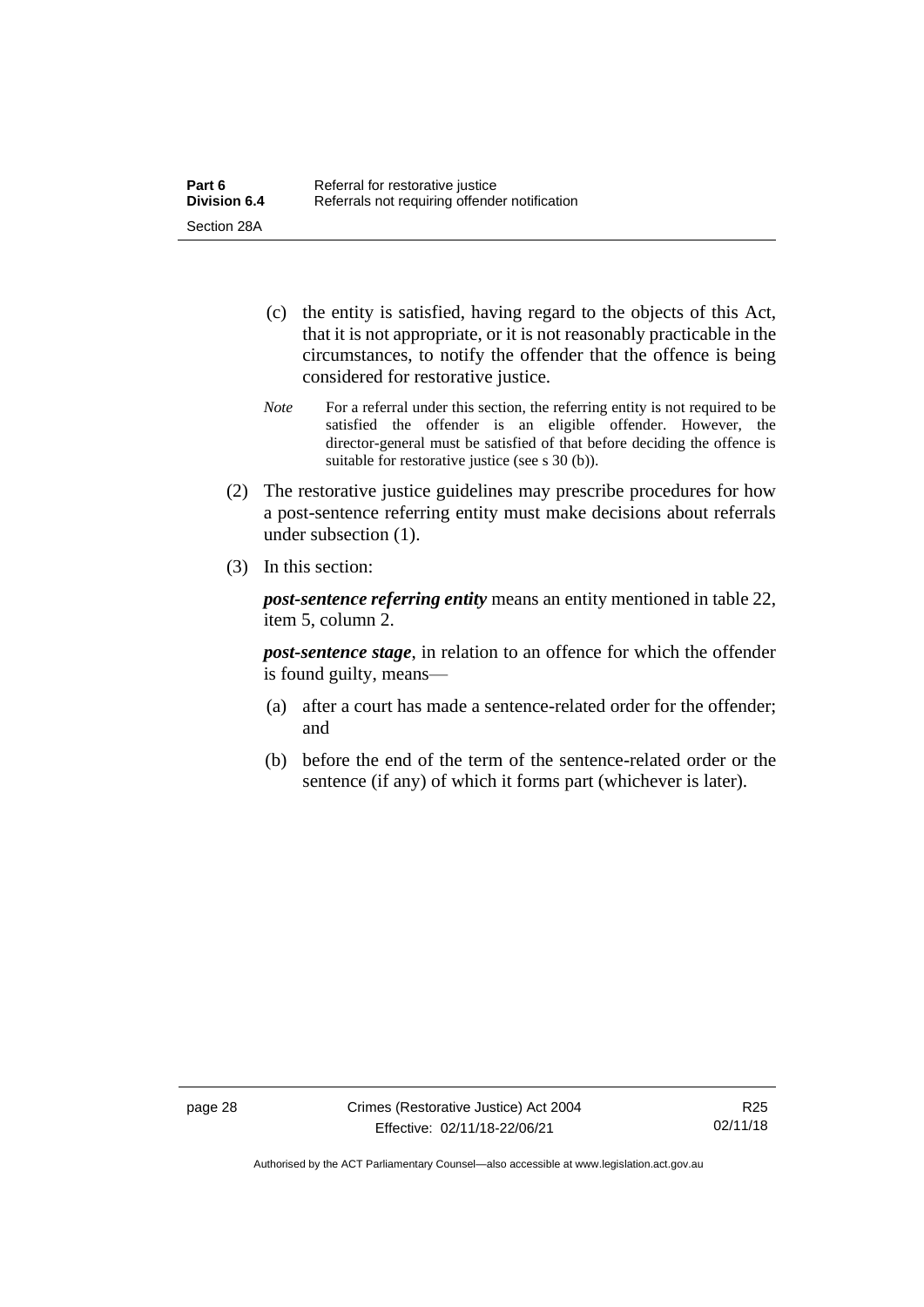# **Part 7 Suitability for restorative justice**

### **29 Meaning of** *personal characteristics*

In this Act:

*personal characteristics*, of a victim, or a parent of a child victim, or offender, means personal characteristics of the victim, parent or offender that might affect—

- (a) the capability of the victim, parent or offender to agree to take part in restorative justice; or
- (b) the outcome of restorative justice for the relevant offence.

#### **Examples**

- age
- gender
- social or cultural background
- *Note* An example is part of the Act, is not exhaustive and may extend, but does not limit, the meaning of the provision in which it appears (see [Legislation Act,](http://www.legislation.act.gov.au/a/2001-14) s 126 and s 132).

### **30 Suitability—eligibility requirement**

The director-general may decide that an offence is suitable for restorative justice only if satisfied that—

- (a) there is an eligible victim or eligible parent for the offence; and
- (b) the offender is an eligible offender.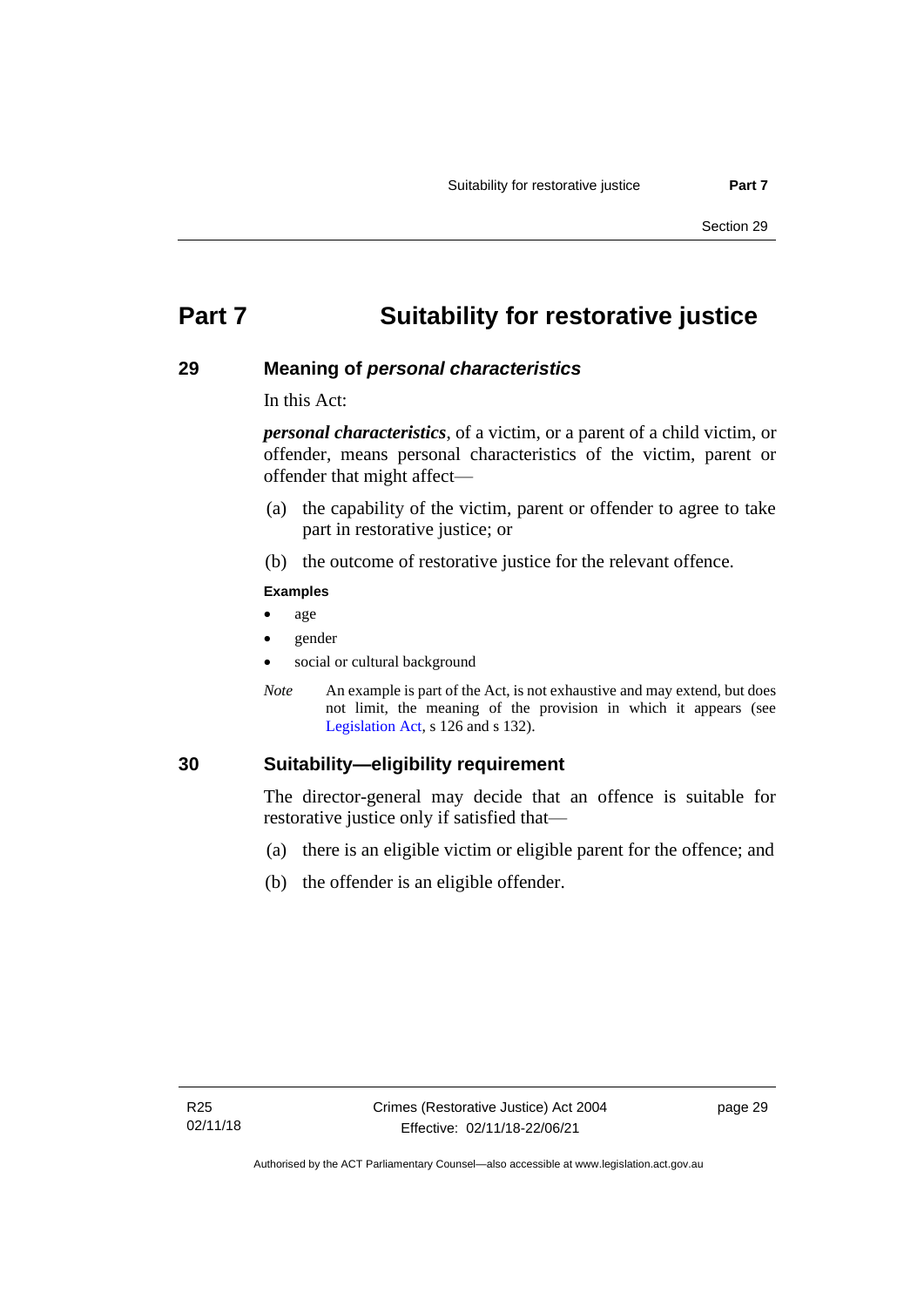### **31 Finding of eligibility by referring entity**

- (1) This section applies if, in a referral under section 23 (Referral procedure) or section 28A (Referrals not requiring offender notification—post-sentence stage), a referring entity states that a person is an eligible victim, parent, or offender and gives grounds for that statement.
	- *Note* For a referral under s 28A, the referring entity is not required to be satisfied that the offender is an eligible offender.
- (2) For this part, the referring entity's statement—
	- (a) is sufficient for the director-general to be satisfied of the fact of eligibility; but
	- (b) does not prevent the director-general from being satisfied that a victim, parent or offender is not eligible for restorative justice.

### **32 Suitability—decision**

- (1) The director-general is responsible for deciding whether restorative justice is suitable for an offence.
- (2) The director-general may decide whether restorative justice is suitable for an offence only after considering the following:
	- (a) the general considerations mentioned in section 33;
	- (b) suitability for the eligible victim or parent under section 34 or section 35;
	- (c) suitability for the offender under section 36.
- (3) Subject to section 32A, if the director-general decides that restorative justice is suitable for an offence, the director-general must ask the following for written consent for a restorative justice conference to be called for the offence:
	- (a) the eligible victim or parent, or both (if there is an eligible victim and an eligible parent);

R25 02/11/18

Authorised by the ACT Parliamentary Counsel—also accessible at www.legislation.act.gov.au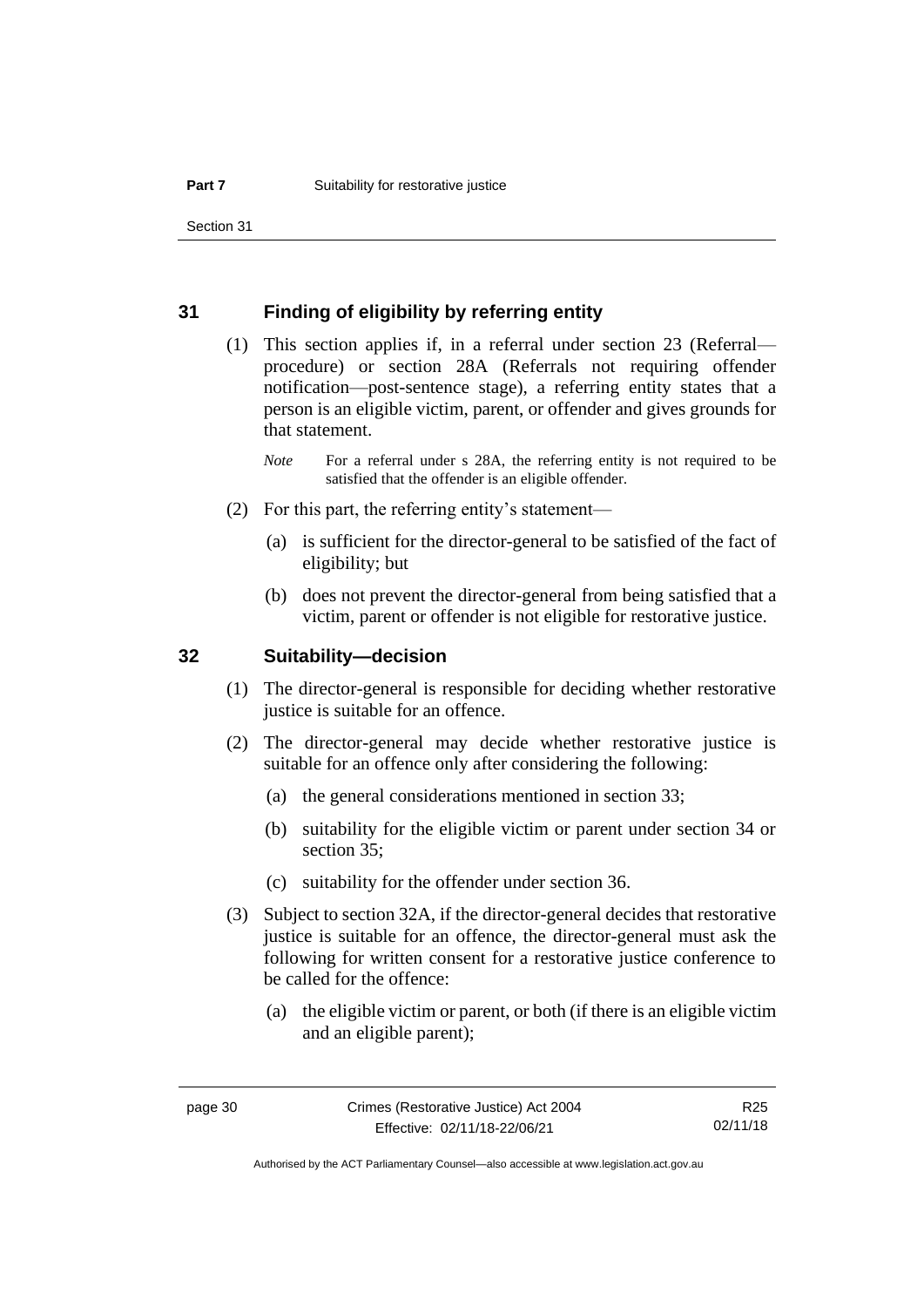- (b) the eligible offender.
- *Note* If a form is approved under s 73 for this provision, the form must be used.
- (4) In this section:

*written consent* includes oral or other consent, if a written record of the consent is made by a person who was with the person giving the consent when it was given.

#### **Example**

Royce is an eligible victim who has an acquired brain injury that limits his ability to write and speak. Royce is able to indicate his consent by using a communication board. Royce's mother is with Royce when he consents and makes a written record of his actions.

*Note* An example is part of the Act, is not exhaustive and may extend, but does not limit, the meaning of the provision in which it appears (see [Legislation Act,](http://www.legislation.act.gov.au/a/2001-14) s 126 and s 132).

### **32A Explanation of restorative justice––before consent**

Before obtaining written consent under section 32 (3), the director-general must ensure that reasonable steps are taken to explain to each eligible victim and parent, and the offender (in language that the victim, parent or offender can readily understand)—

- (a) the purpose of restorative justice generally and for the particular offence; and
- (b) the nature of restorative justice, including the following:
	- (i) the nature of a restorative justice conference;
	- (ii) who may take part in a restorative justice conference;
	- (iii) the nature of a restorative justice agreement; and
- (c) that the person may seek independent legal advice about taking part in restorative justice; and
- (d) that no-one is under an obligation to take part, or continue to take part, in restorative justice after it has started; and

page 31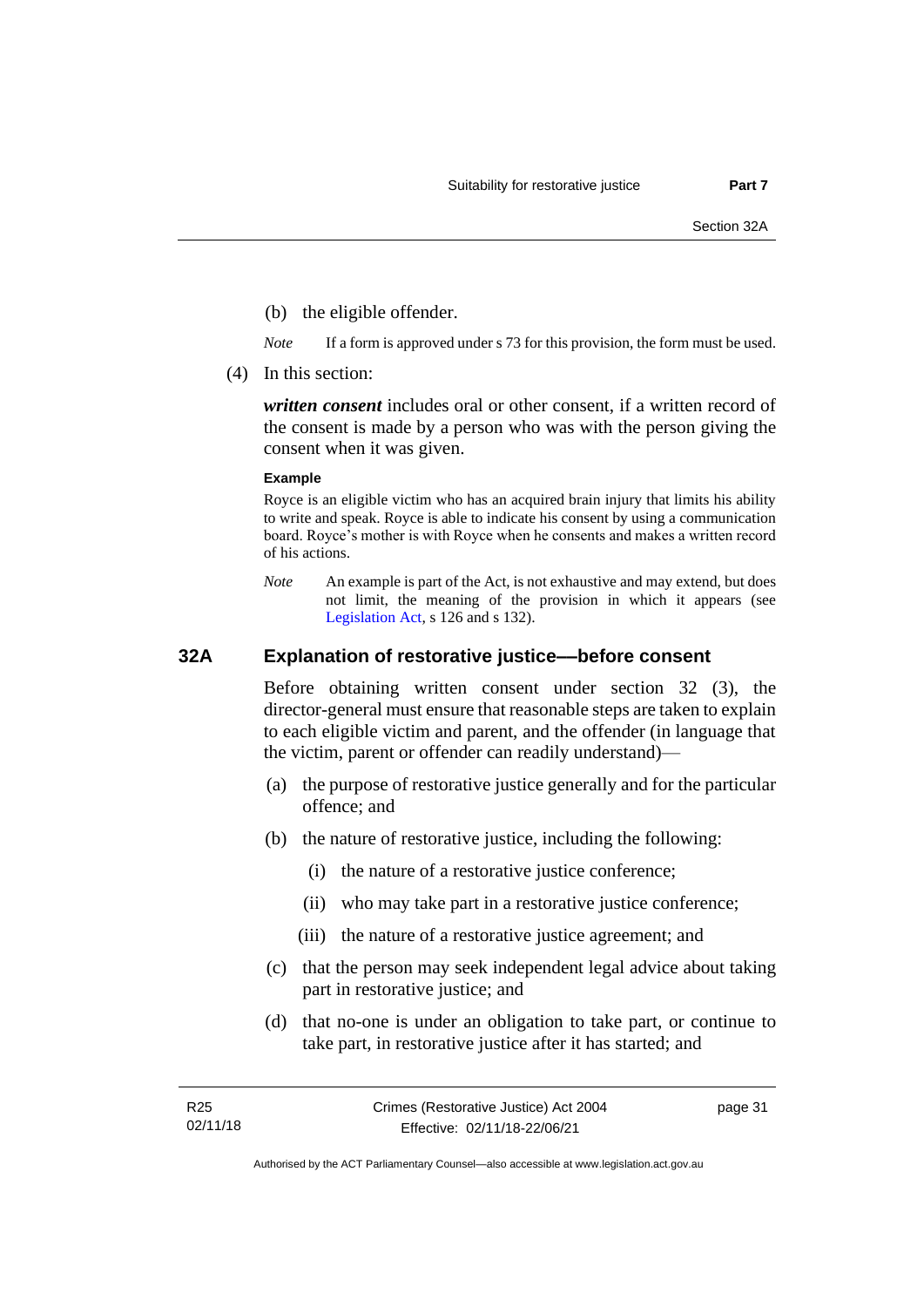Section 33

- (e) if the offender has not entered a plea in relation to the offence that the offender is not prevented from pleading not guilty to the offence only because section 19 (1) (b) (i) applies to the offender; and
- (f) if a sentence-related order has not been made for the offender that, if the offender is found guilty of the offence, a court, in sentencing the offender—
	- (i) may consider whether section 19 (1) (b) (i) applies to the offender, but is not required to reduce the severity of any sentence as a result; and
	- (ii) must not consider whether the offender has chosen not to take part, or not to continue to take part, in restorative justice.

### **33 Suitability—general considerations**

- (1) In deciding whether restorative justice is suitable for an offence, the director-general must consider the following:
	- (a) any government or administrative policy relating to the treatment of offences of the relevant kind;
	- (b) the nature of the offence, including the level of harm caused by or violence involved in its commission or alleged commission;
	- (c) the appropriateness of restorative justice at the current stage of the criminal justice process in relation to the offence;
	- (d) any potential power imbalance between the people who are to take part in restorative justice for the offence;
	- (e) the physical and psychological safety of anyone who is to take part in restorative justice for the offence.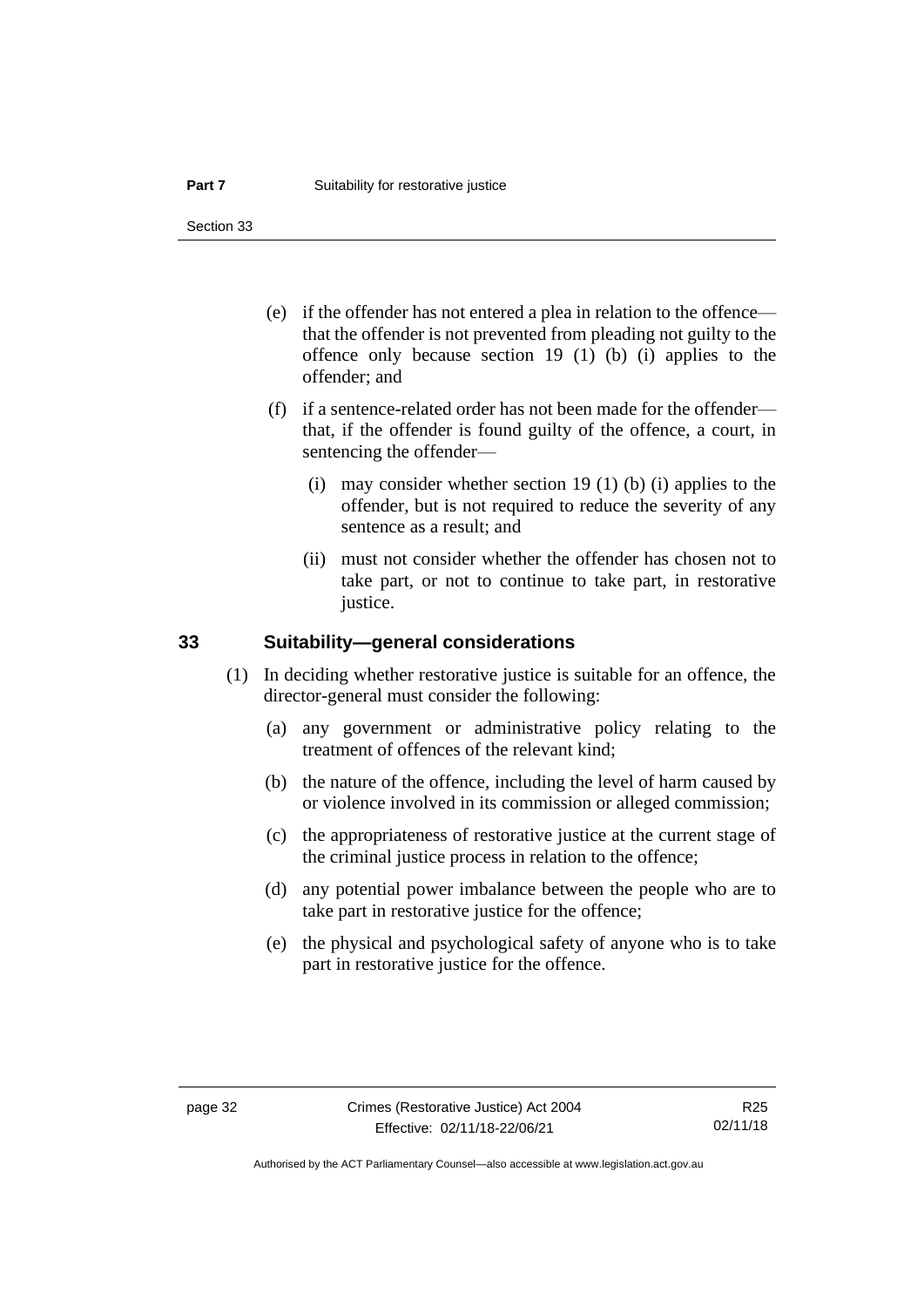(2) The director-general may decide that restorative justice is suitable for a less serious family violence offence or a less serious sexual offence committed by a young offender or an adult offender before the offender pleads guilty to the offence or is found guilty of the offence only if satisfied that exceptional circumstances exist to justify the calling of a restorative justice conference for the offence.

### **34 Suitability—victims**

- (1) In deciding whether restorative justice is suitable for an eligible victim, the director-general must consider the following:
	- (a) the victim's personal characteristics;
	- (b) the victim's motivation for taking part in restorative justice;
	- (c) the impact of the offence as perceived by the victim.
- (2) For this Act, an eligible victim is a *suitable victim* if the director-general decides under section 32 that the victim is suitable for restorative justice.

## **35 Suitability—eligible parents**

- (1) In deciding whether restorative justice is suitable for an eligible parent of a child victim, the director-general must consider the following:
	- (a) the relationship between the parent and the child;
	- (b) the parent's and the child victim's personal characteristics;
	- (c) the parent's and the child victim's motivation for taking part in restorative justice;
	- (d) the impact of the offence as perceived by the parent and the child victim.
- (2) For this Act, an eligible parent is a *suitable parent* if the director-general decides under section 32 that the parent is suitable for restorative justice.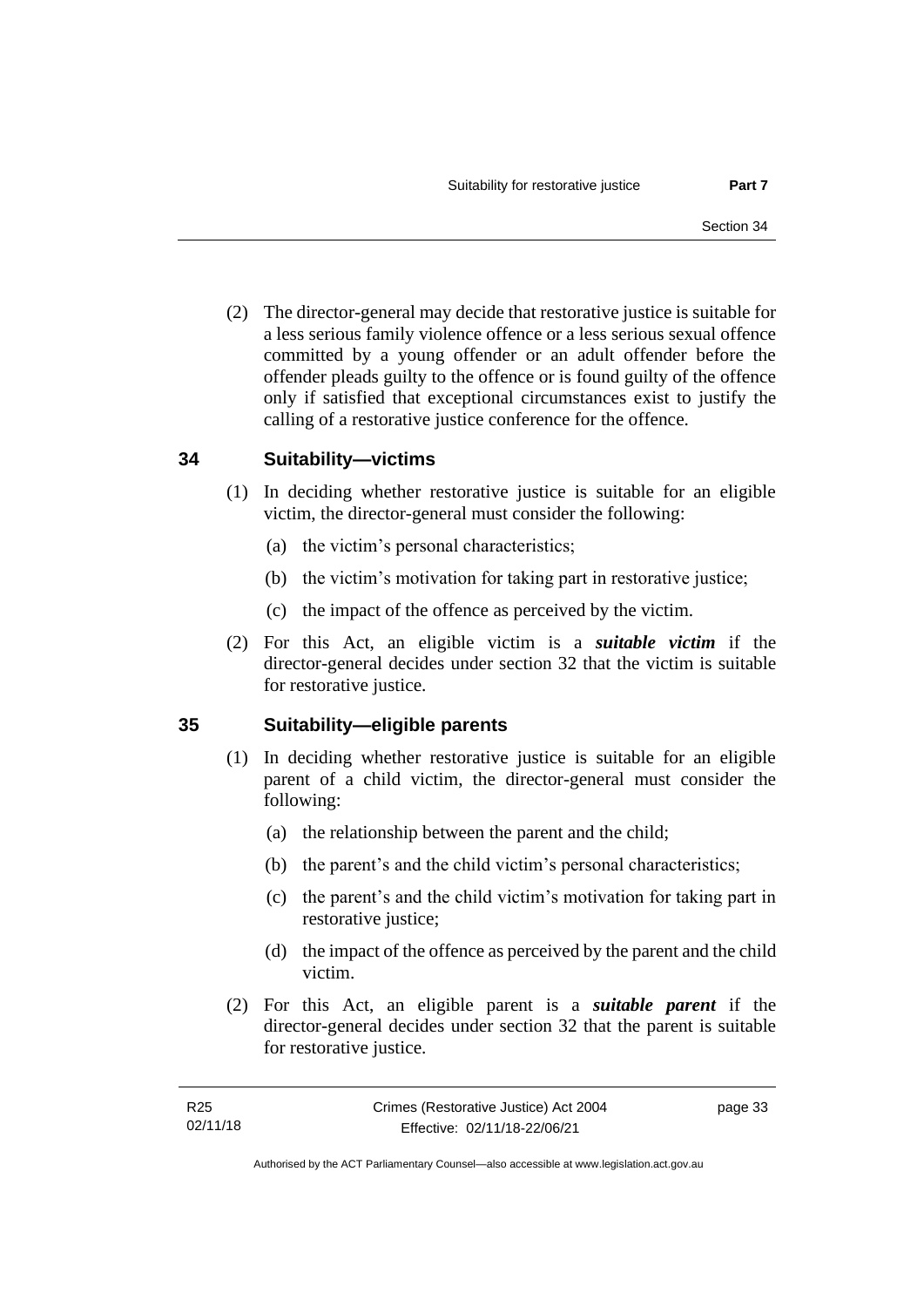Section 36

### **36 Suitability—offenders**

In deciding whether restorative justice is suitable for an offender, the director-general must consider the following:

- (a) the extent (if any) of the offender's contrition or remorse for the offence;
- (b) the offender's personal characteristics;
- (c) the offender's motivation for taking part in restorative justice;
- (d) the impact of the offence as perceived by the offender.

page 34 Crimes (Restorative Justice) Act 2004 Effective: 02/11/18-22/06/21

R25 02/11/18

Authorised by the ACT Parliamentary Counsel—also accessible at www.legislation.act.gov.au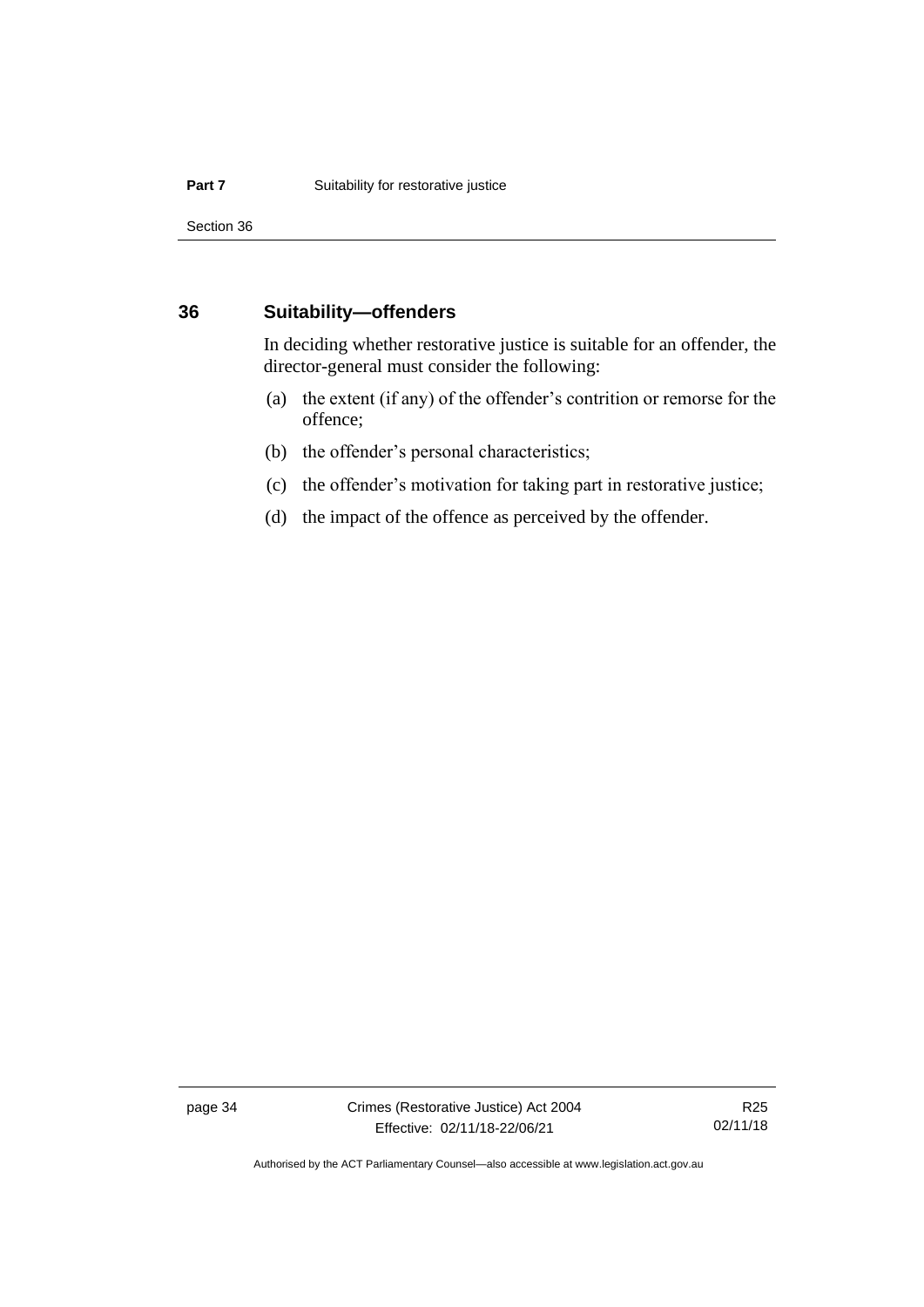# **Part 8 Restorative justice conferences and agreements**

## **Division 8.1 General**

## **37 Definitions—pt 8**

In this part:

*referring entity*—see section 38.

*required participant*, in a restorative justice conference—see section 42.

*restorative justice agreement*—see section 50.

*substitute participant*—see section 43.

*suitable parent*—see section 35.

*suitable victim*—see section 34.

## **38 Meaning of** *referring entity***—pt 8**

(1) In this part:

*referring entity*—see section 22.

(2) However, if an offence is referred for restorative justice by a court in making a sentence-related order, *referring entity* means the director-general (corrections).

## **39 Decision to call conference**

- (1) The director-general may require a restorative justice conference to be called for an offence if—
	- (a) the director-general decides, under section 32 (Suitability decision) that restorative justice is suitable for the offence; and

page 35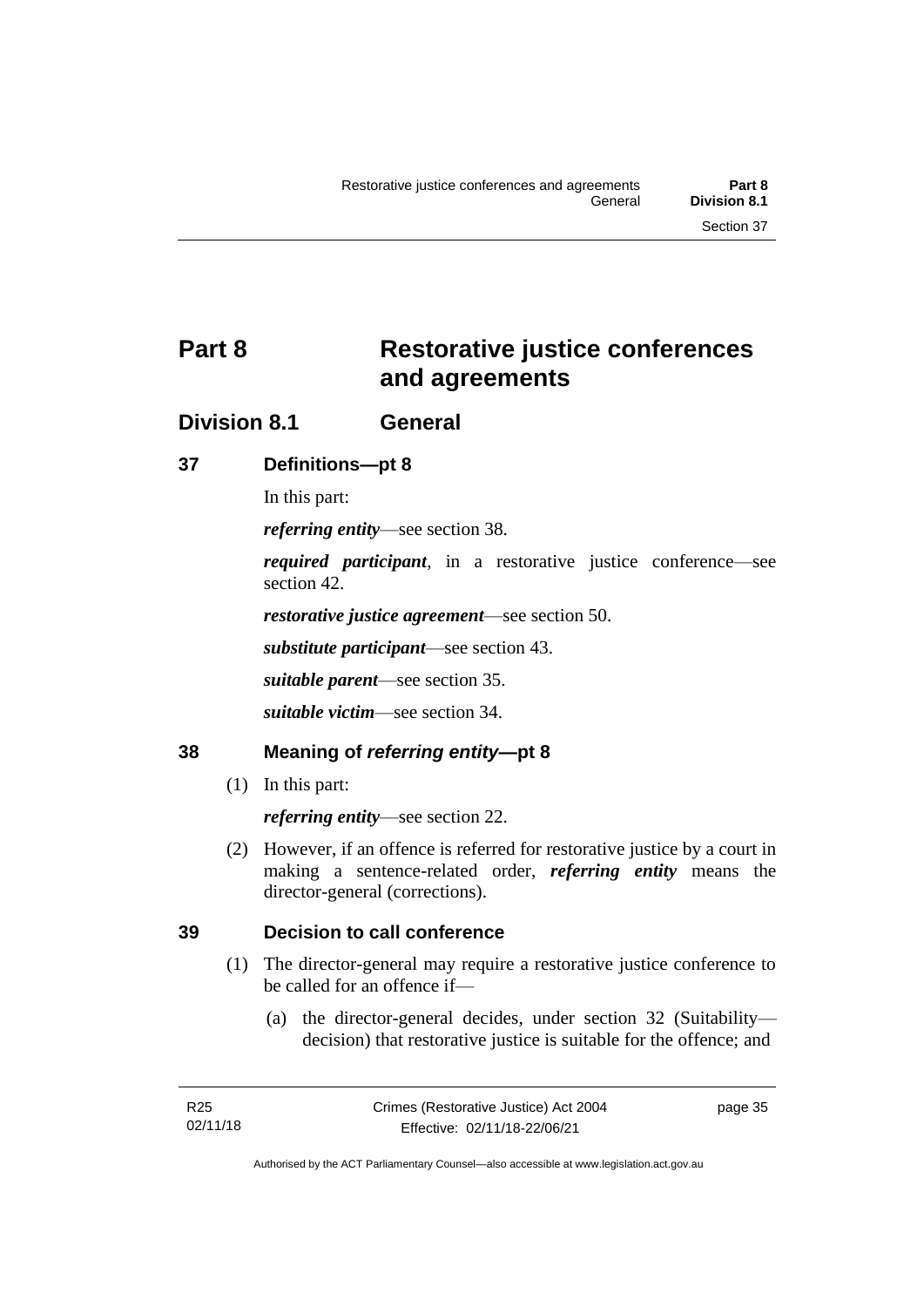- (b) the eligible victim or parent, and the eligible offender, gives consent under section 32 (3) for the conference to be called.
- (2) The director-general must assign a convenor to a conference called under this section.
- (3) The director-general must ensure, before the conference begins, that the convenor has received sufficient legal training to—
	- (a) advise the participants of their rights and duties at law and under this Act; and
	- (b) otherwise exercise the functions of a convenor under this Act.

## **Division 8.2 Convenors**

### **40 Appointment of convenors**

- (1) The director-general may appoint a person as a convenor for this part.
	- *Note 1* For the making of appointments (including acting appointments), see the [Legislation Act,](http://www.legislation.act.gov.au/a/2001-14) pt 19.3.
	- *Note 2* In particular, an appointment may be made by naming a person or nominating the occupant of a position (see [Legislation Act,](http://www.legislation.act.gov.au/a/2001-14) s 207).
- (2) The director-general may appoint a person as convenor only if—
	- (a) the person has the qualifications and experience prescribed by regulation; and
	- (b) if the person is not a lawyer—the director-general is satisfied that the convenor has received, or has the capacity to receive, sufficient legal training—
		- (i) to advise those who take part in restorative justice of their rights and duties in relation to restorative justice under this Act; and
		- (ii) otherwise to exercise the functions of a convenor for this Act.

R25 02/11/18

Authorised by the ACT Parliamentary Counsel—also accessible at www.legislation.act.gov.au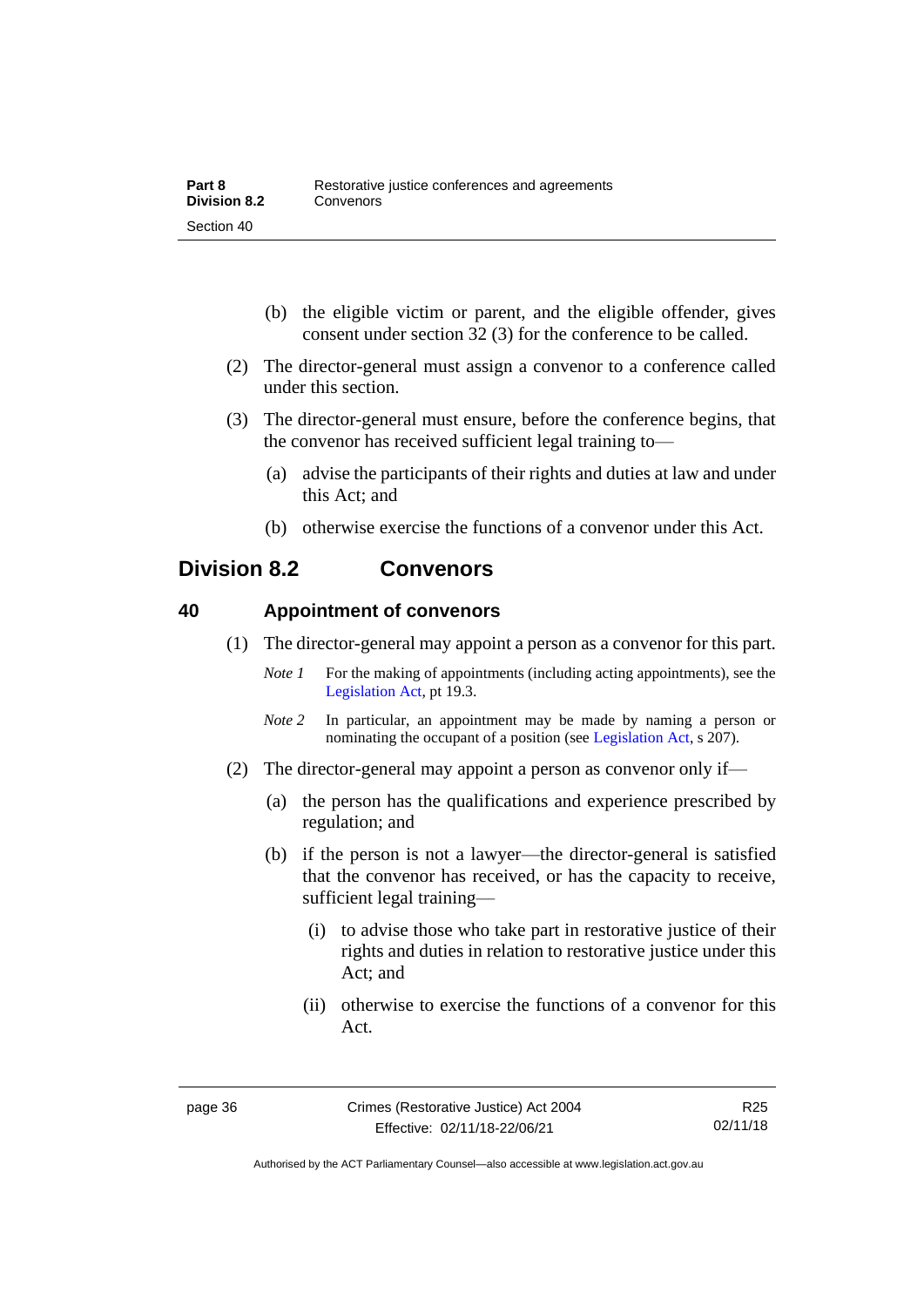(3) Subsection (2) (b) does not prevent a regulation being made requiring a convenor to be a lawyer.

### **41 What a convenor does**

- (1) The convenor of a restorative justice conference, subject to this part, may do anything necessary or desirable to be done in relation to calling the conference, including the following:
	- (a) consulting a person with knowledge of or experience in a particular culture;
	- (b) inviting a person to take part in the conference;
	- (c) deciding whether the conference should require the participants to meet in person, or to communicate in any other way;
	- (d) fixing a time for the conference, and for any continuation of the conference;
	- (e) fixing a venue for the conference, if the participants are to meet in person;
	- (f) identifying the issues that should be addressed at the conference;
	- (g) facilitating the conference;
	- (h) warning participants about the potentially incriminating nature of any statement to be made, or being made, at the conference;
	- (i) facilitating an agreement between the participants;
	- (j) ensuring that this Act is complied with in relation to the conference and any agreement;
	- (k) any other function required by regulation.
- (2) The convenor must carry out the functions mentioned in subsection (1) in a way that ensures that no-one's safety, rights or dignity is compromised.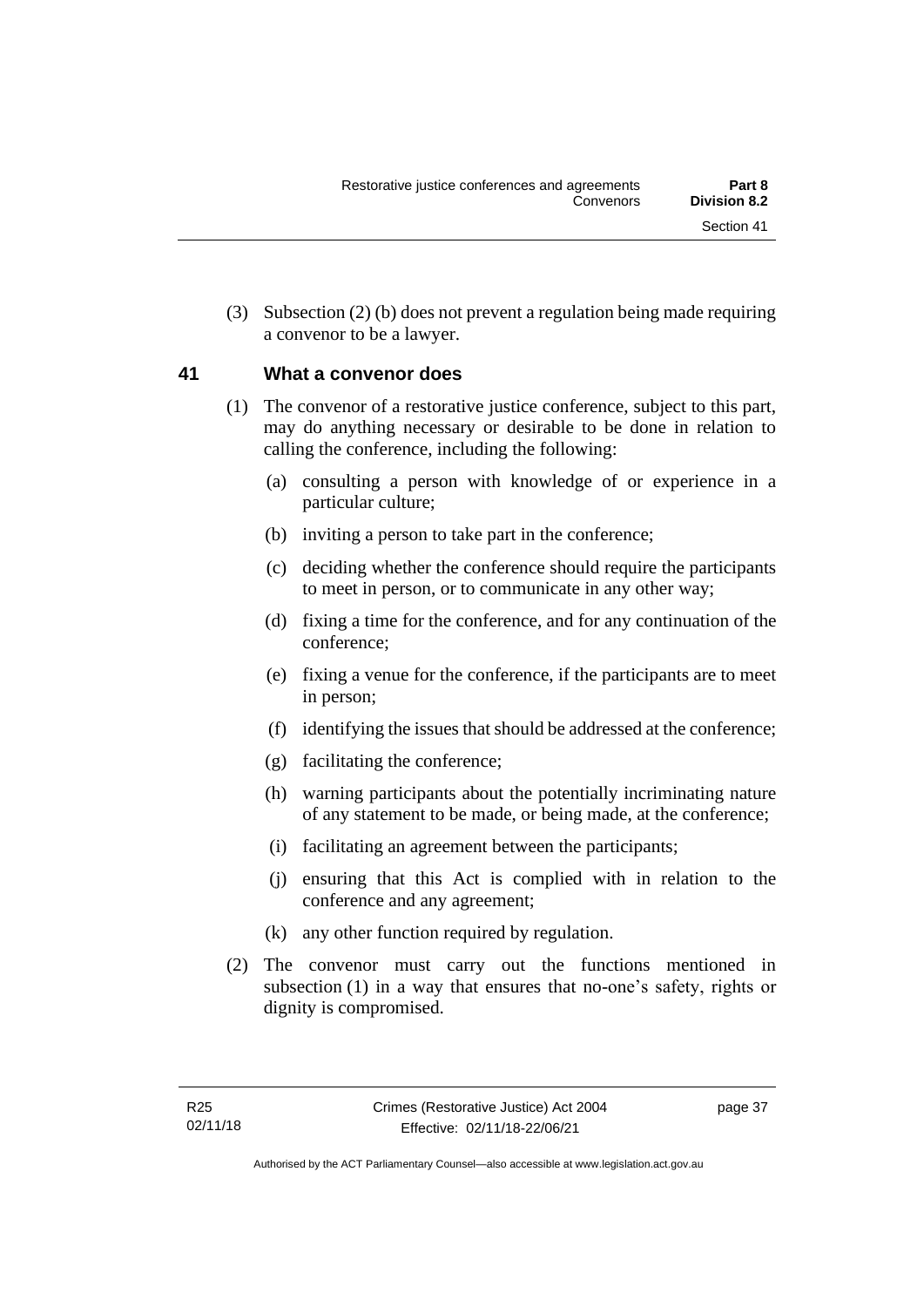# **Division 8.3 Conduct of conference**

### **42 Required participants**

- (1) A restorative justice conference for an offence must not proceed unless each of the following takes part in the conference:
	- (a) a suitable victim or parent, or a substitute participant for a suitable victim or parent;
	- (b) the offender.
- (2) A person mentioned in subsection (1) who takes part (or who is to take part) in a restorative justice conference for an offence is a *required participant* in the conference for this part.
	- *Note* The convenor may invite supporters of the offender and victim to take part in the conference, and the informant police officer (see s 44).

### **43 Substitute participants**

A person (a *substitute participant*) acting for a suitable victim or parent may take part in a restorative justice conference instead of the victim or parent if—

- (a) the victim or parent asks for, or agrees to, the substitution; and
- (b) the convenor agrees to the substitution.
- *Note* If the conference results in a restorative justice agreement, the substitute participant for the victim or parent must sign the agreement, and is taken to do so on behalf of the victim or parent (see s 52).

### **44 Invited participants**

- (1) Any of the following may take part in a restorative justice conference if invited by the convenor:
	- (a) the police officer who is the informant for the offence;
	- (b) a parent of a suitable victim or the offender;

Authorised by the ACT Parliamentary Counsel—also accessible at www.legislation.act.gov.au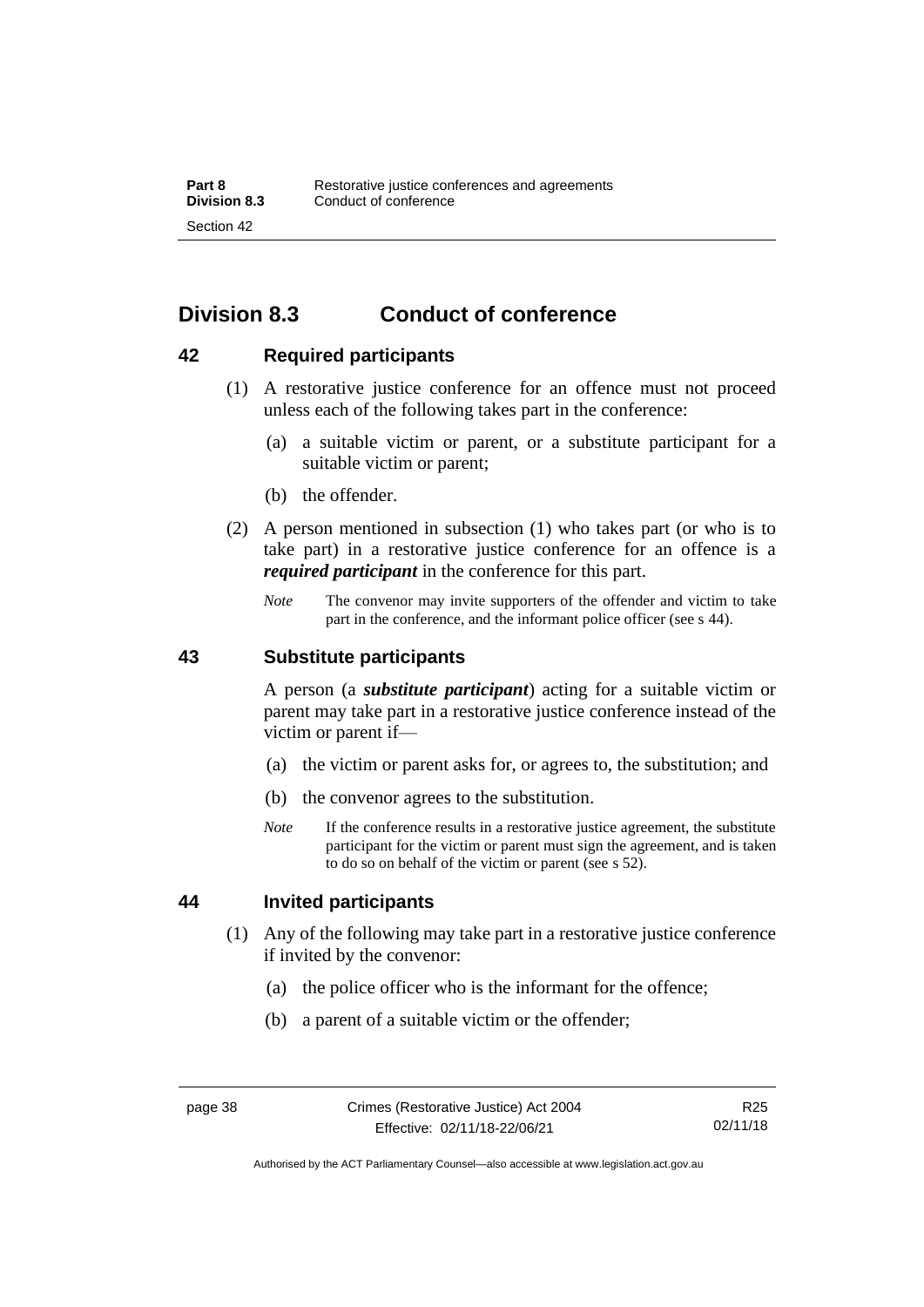- (c) a family member or domestic partner of a suitable victim, a suitable parent or the offender;
- (d) a person in a domestic relationship with a suitable victim, a suitable parent or the offender;
- (e) anyone else, if—
	- (i) a suitable victim or parent, or the offender, considers the person can provide emotional or practical support for the victim, parent or offender; or
	- (ii) the convenor considers that the participation of the person would help to promote the objects of this Act in relation to the conference.
- (2) If a required participant asks the convenor to invite a person mentioned in subsection (1) to take part in the conference, the convenor must not refuse the request unless the convenor considers, on reasonable grounds, that to invite the participant would be significantly detrimental to the objects of this Act in relation to the conference.
- (3) If a participant in a restorative justice conference is represented by someone acting for the participant in a professional capacity, the representative may not take part in the conference in that capacity.

### **Examples of people acting for participants in a professional capacity**

- 1 lawyers
- 2 victim intercessors
- 3 offender intercessors
- *Note* An example is part of the Act, is not exhaustive and may extend, but does not limit, the meaning of the provision in which it appears (see [Legislation Act,](http://www.legislation.act.gov.au/a/2001-14) s 126 and s 132).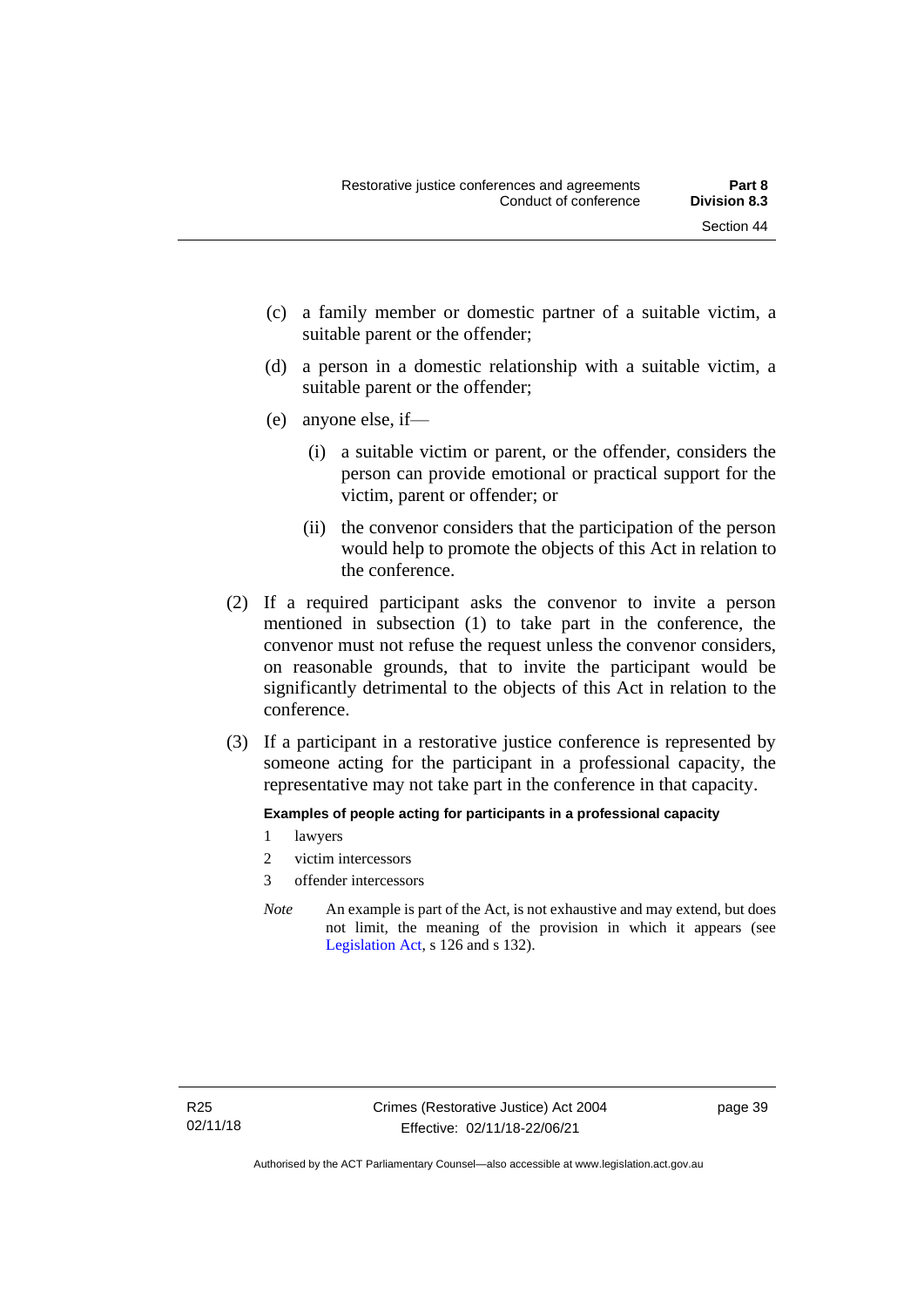(4) In this section:

*domestic relationship*—see the *[Domestic Relationships Act 1994](http://www.legislation.act.gov.au/a/1994-28)*, section 3.

*Note* For the meaning of *domestic partner*, see [Legislation Act,](http://www.legislation.act.gov.au/a/2001-14) s 169.

### **45 Explanation for participants**

Before a restorative justice conference begins, the convenor must ensure that reasonable steps are taken to explain to each person who is to take part in the conference (in language that each can readily understand)—

- (a) the objects of this Act in relation to the conference, including the purpose of restorative justice generally and for the particular offence; and
- (b) the nature of restorative justice, including the following:
	- (i) the nature of a restorative justice conference;
	- (ii) who may take part in a restorative justice conference;
	- (iii) the nature of a restorative justice agreement; and
- (c) that the person may, before and after the conference is called, seek independent legal advice about taking part in a restorative justice conference and about the effect of any restorative justice agreement reached at a conference; and
- (d) that no-one is under an obligation to take part in the conference, or to continue to take part in conference after it has started; and
- (e) if the offender has not entered a plea in relation to the offence that the offender is not prevented from pleading not guilty to the offence only because section 19 (1) (b) (i) applies to the offender; and

Authorised by the ACT Parliamentary Counsel—also accessible at www.legislation.act.gov.au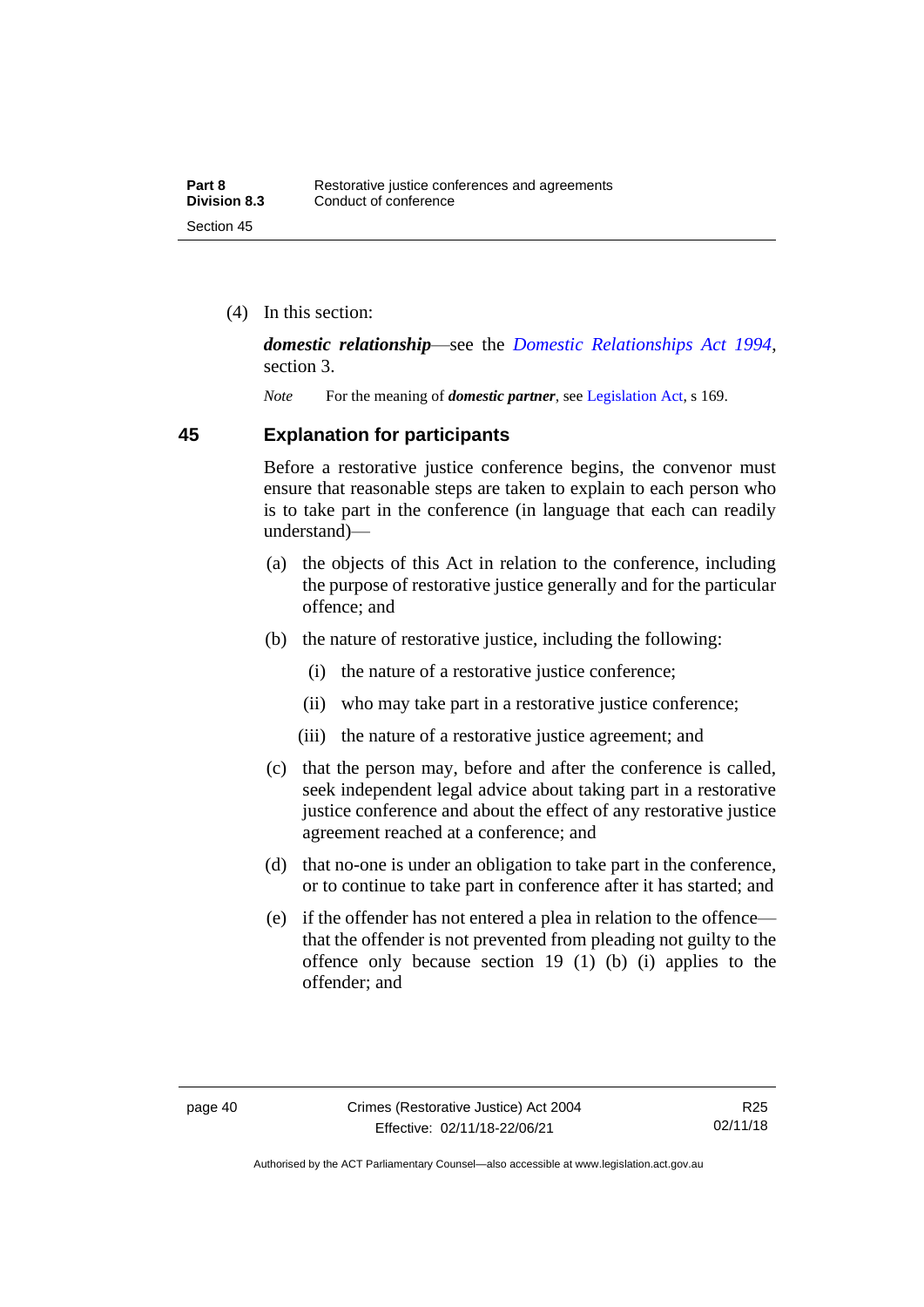- (f) if a sentence-related order has not been made for the offender that, if the offender is found guilty of the offence, a court, in sentencing the offender—
	- (i) may consider whether section 19 (1) (b) (i) applies to the offender, but is not required to reduce the severity of any sentence as a result; and
	- (ii) must not consider whether the offender has chosen not to take part, or not to continue to take part, in restorative justice.

### **46 Form of conference**

The convenor of a restorative justice conference may conduct the conference in any form (or combination of forms) consistent with the restorative justice guidelines that would, in the convenor's opinion, best facilitate—

- (a) interaction between the participants; and
- (b) the promotion of the objects of this Act in relation to the conference.

#### **Examples of conference forms**

- 1 face-to-face meeting
- 2 exchange of written or emailed statements between participants
- 3 exchange of prerecorded videos between participants
- 4 teleconferencing
- 5 videoconferencing
- *Note* An example is part of the Act, is not exhaustive and may extend, but does not limit, the meaning of the provision in which it appears (see [Legislation Act,](http://www.legislation.act.gov.au/a/2001-14) s 126 and s 132).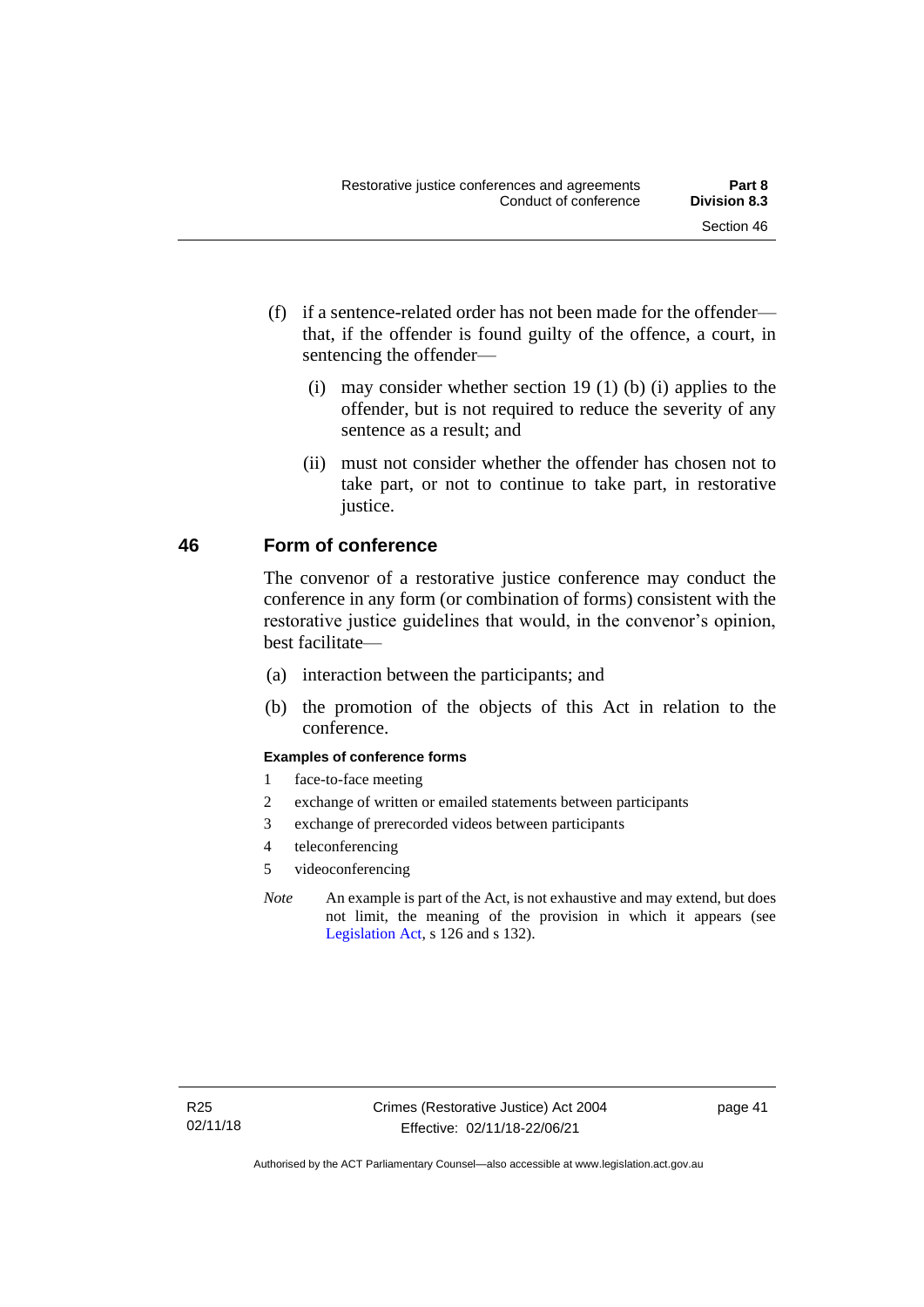### **47 Discontinuance of restorative justice**

- (1) The convenor of a restorative justice conference may decide to—
	- (a) cancel the conference before it is conducted; or
	- (b) discontinue the conference at any time after it has started.
- (2) The convenor may cancel or discontinue the conference only if, in the convenor's opinion based on reasonable grounds, there is no significant prospect of promoting the objects of this Act by conducting, or continuing to conduct, the conference.
- (3) Without limiting subsection (2), the convenor must cancel or discontinue the conference if, in the convenor's opinion based on reasonable grounds, before or during the conference—
	- (a) a suitable victim or parent has withdrawn his or her agreement to take part in the conference, and there is no other suitable victim or parent (or substitute participant for a suitable victim or parent) who agrees to take part in the conference; or
	- (b) the offender has withdrawn his or her agreement to take part in the conference.
- (4) If the convenor decides to cancel or discontinue the conference, the convenor must give notice of the decision to—
	- (a) each required participant in the conference; and
	- (b) the referring entity for the offence.

### **48 Report to referring entity about outcome**

- (1) After the end of a restorative justice conference, the convenor must give a report about the outcome of the conference to the referring entity for the offence.
- (2) The report about the outcome of the conference must include the following information:
	- (a) details of the conference and when it ended; and

R25 02/11/18

Authorised by the ACT Parliamentary Counsel—also accessible at www.legislation.act.gov.au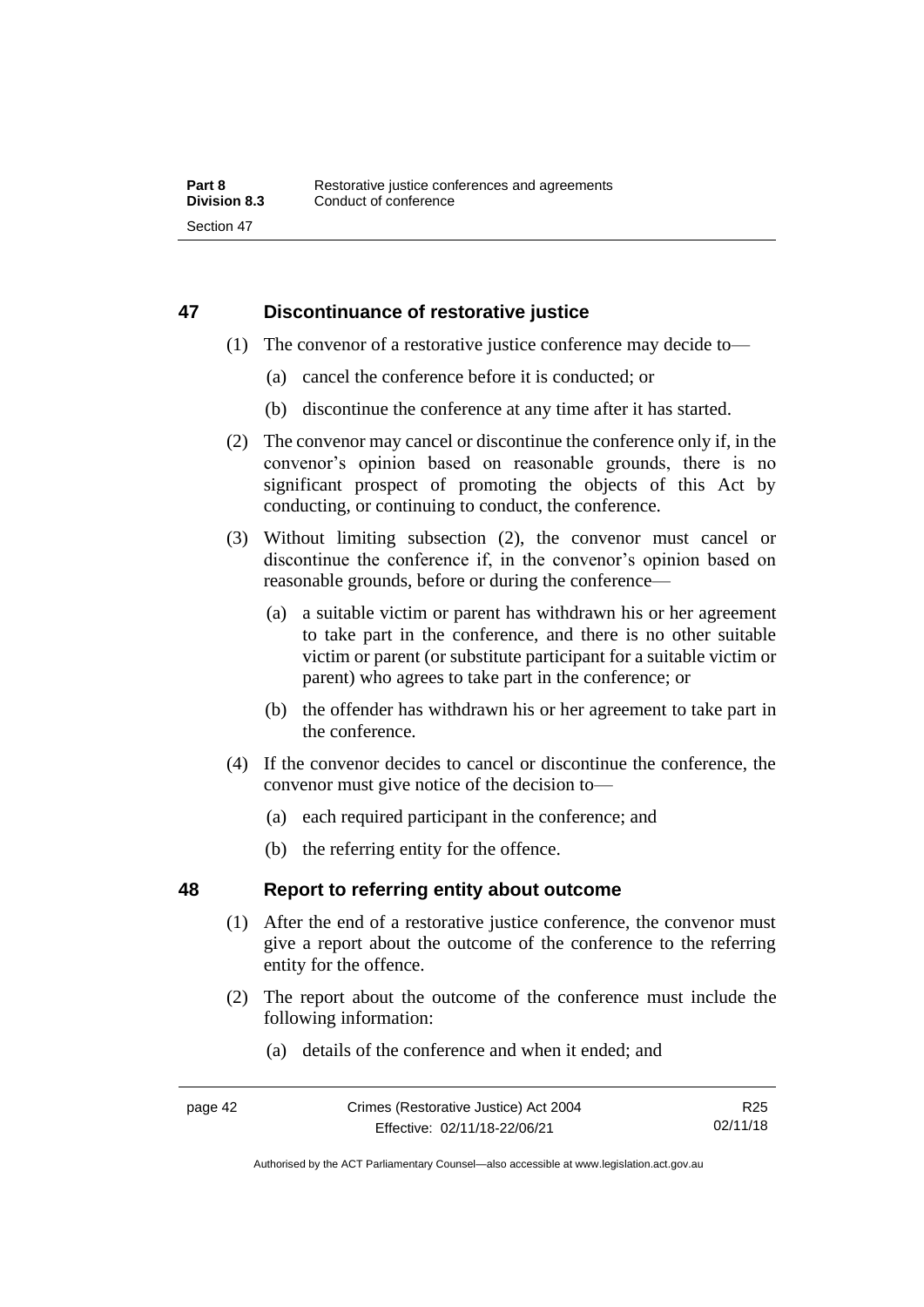- (b) whether the conference resulted in a restorative justice agreement.
- *Note* If the conference resulted in an agreement, the convenor must give a copy of the agreement to the referring entity as well (see s 54).

## **Division 8.4 Restorative justice agreements**

### **49 Application—div 8.4**

This division applies in relation to a restorative justice agreement that results from (or that may result from) a restorative justice conference.

## **50 Agreement as object of conference**

A restorative justice conference has as a primary object the formation of an agreement under this division (a *restorative justice agreement*) between each required participant in the conference.

## **51 Nature of agreement**

- (1) A restorative justice agreement in relation to an offence must include measures intended to repair the harm caused by the offence.
- (2) The agreement may include 1 or more of the following:
	- (a) an apology by the offender to any victim or parent of a victim;
	- (b) a plan to address the offending behaviour of the offender;
	- (c) a work plan to be carried out by the offender for the benefit of any victim or parent of a victim;
	- (d) a work plan to be carried out by the offender for the benefit of the community or a part of the community;
	- (e) financial reparation to be paid by the offender to any victim or parent of a victim;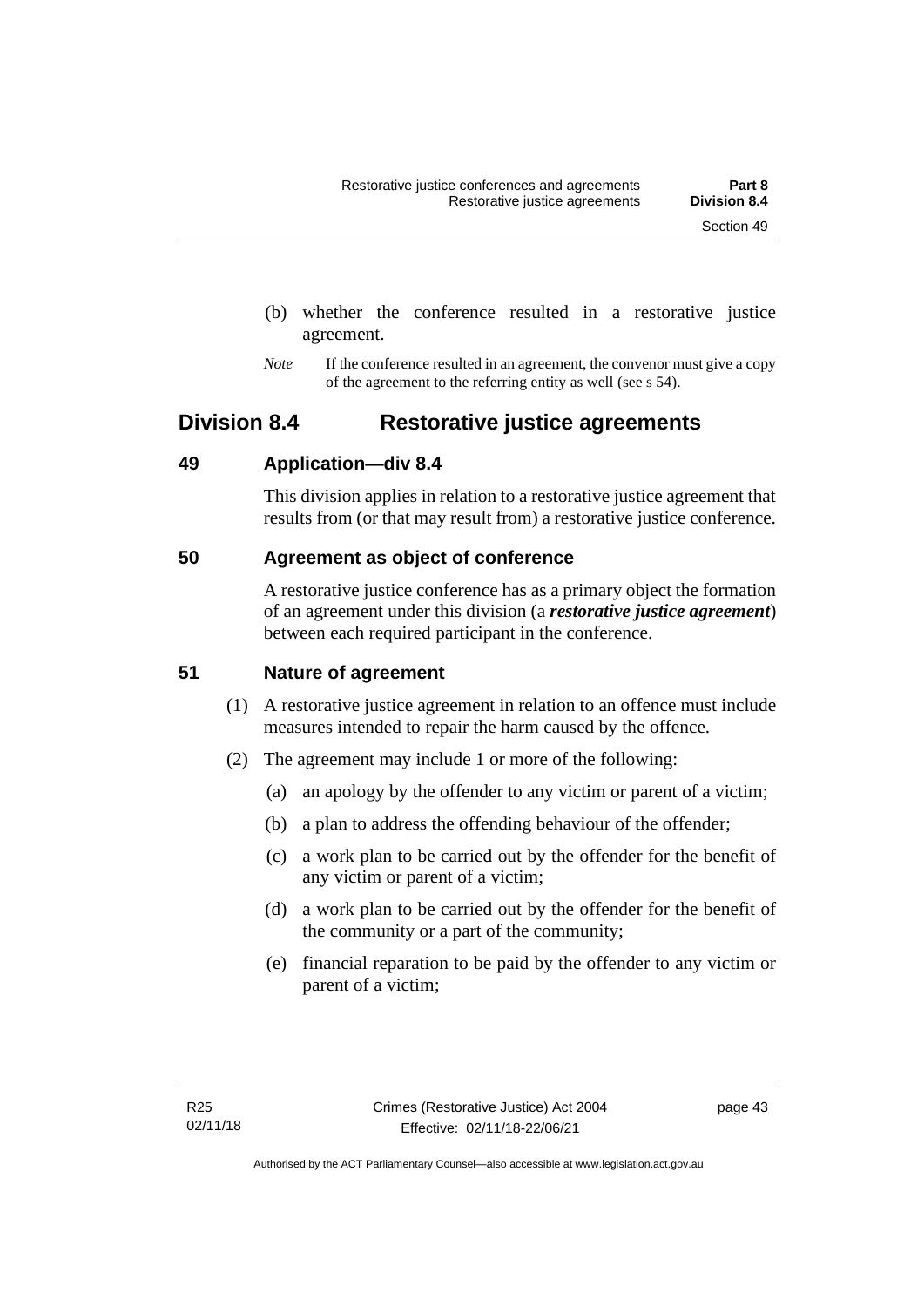- (f) anything else that each required participant and substitute participant in the conference agree would help repair the harm caused by the offence.
- (3) The agreement must be fair and, in the opinion of each required participant and substitute participant in the conference and the convenor, reasonably able to be carried out by the offender.
- (4) The agreement must not require the offender or anyone else to do anything that would—
	- (a) be unlawful; or
	- (b) require the detention of the offender (whether full-time or for any period); or
	- (c) be degrading or humiliating to the offender or anyone else; or
	- (d) cause distress to the offender or anyone else.
- (5) The agreement must be for a term of no longer than 6 months, starting on—
	- (a) the date the agreement is made; or
	- (b) if a later starting date is stated in the agreement—the later date.
	- *Note* The term of the agreement may be extended beyond this period, or reduced, by an amendment under s 55.

### **52 Form of agreement**

- (1) A restorative justice agreement must be—
	- (a) in writing; and
	- (b) signed by each required participant in the conference.
- (2) If a substitute participant for a suitable victim or parent signs a restorative justice agreement—
	- (a) the substitute participant is taken to sign the agreement on behalf of the victim or parent; and

Authorised by the ACT Parliamentary Counsel—also accessible at www.legislation.act.gov.au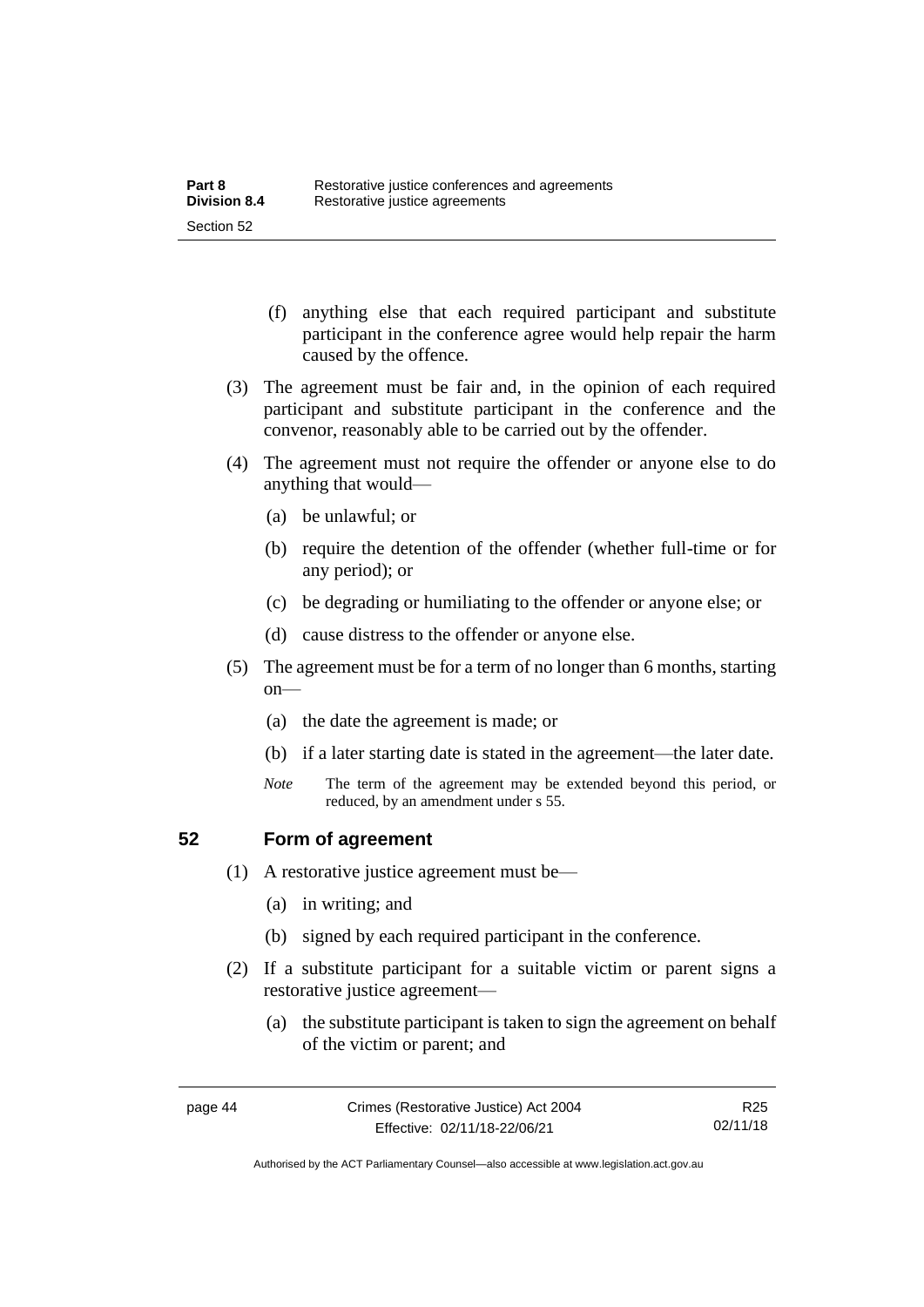- (b) the victim or parent is taken to have consented to the agreement.
- *Note* If there is a substitute victim or parent for a restorative justice conference under s 43, the substitute is a *required participant* in the conference (see s 42), and so may sign a restorative justice agreement under s (1) (b).
- (3) If a required participant is not able to sign a restorative justice agreement but has given oral or other consent to the agreement, the director-general must ensure that a written record of the consent is—
	- (a) made by a person who was with the person giving the consent when it was given; and
	- (b) kept with the restorative justice agreement.

### **53 Explanation of effect of agreement**

Before a restorative justice agreement is signed, the convenor must ensure that reasonable steps are taken to explain to each required participant in the conference (in language that each can readily understand)—

- (a) the nature, purpose and effect of the agreement; and
- (b) that no-one is under an obligation to sign the agreement; and
- (c) that the participant may, before signing the agreement, seek independent legal advice about the effect of the proposed agreement; and
- (d) if the offender has not entered a plea in relation to the offence that the offender is not prevented from pleading not guilty to the offence only because section 19 (1) (b) (i) applies to the offender; and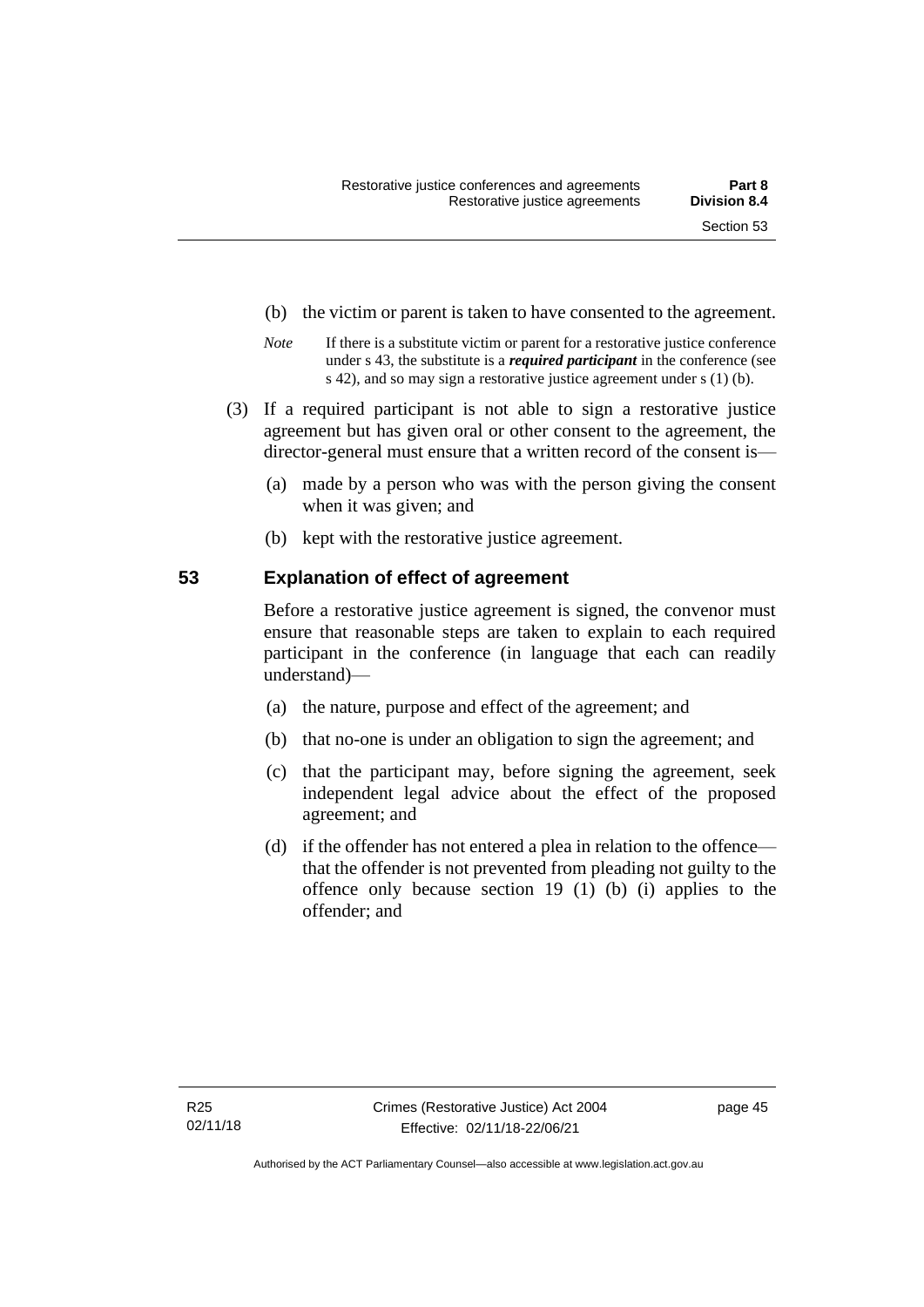- (e) if a sentence-related order has not been made for the offender that, if the offender is found guilty of the offence, a court, in sentencing the offender—
	- (i) may consider whether section 19 (1) (b) (i) applies to the offender, but is not required to reduce the severity of any sentence as a result; and
	- (ii) must not consider whether the offender has chosen not to take part, or not to continue to take part, in restorative justice.

### **54 Notice of agreement**

The convenor must give a copy of a restorative justice agreement to—

- (a) each required participant in the conference; and
- (b) the referring entity for the offence.

## **55 Amendment of agreement**

- (1) The convenor may amend a restorative justice agreement on the application of a required participant in the conference, or the convenor's initiative, if the convenor considers that the amendment is necessary or desirable—
	- (a) to respond to a change in the situation of any suitable victim or parent, or the offender; or
	- (b) to correct an error.
- (2) Without limiting subsection (1), the convenor may amend a restorative justice agreement under the subsection in response to a change in the situation of any suitable victim or parent, or the offender—
	- (a) to increase the term of the agreement, including an increase that would provide for the agreement to end more than 6 months after the day it started under section 51 (5); or

Authorised by the ACT Parliamentary Counsel—also accessible at www.legislation.act.gov.au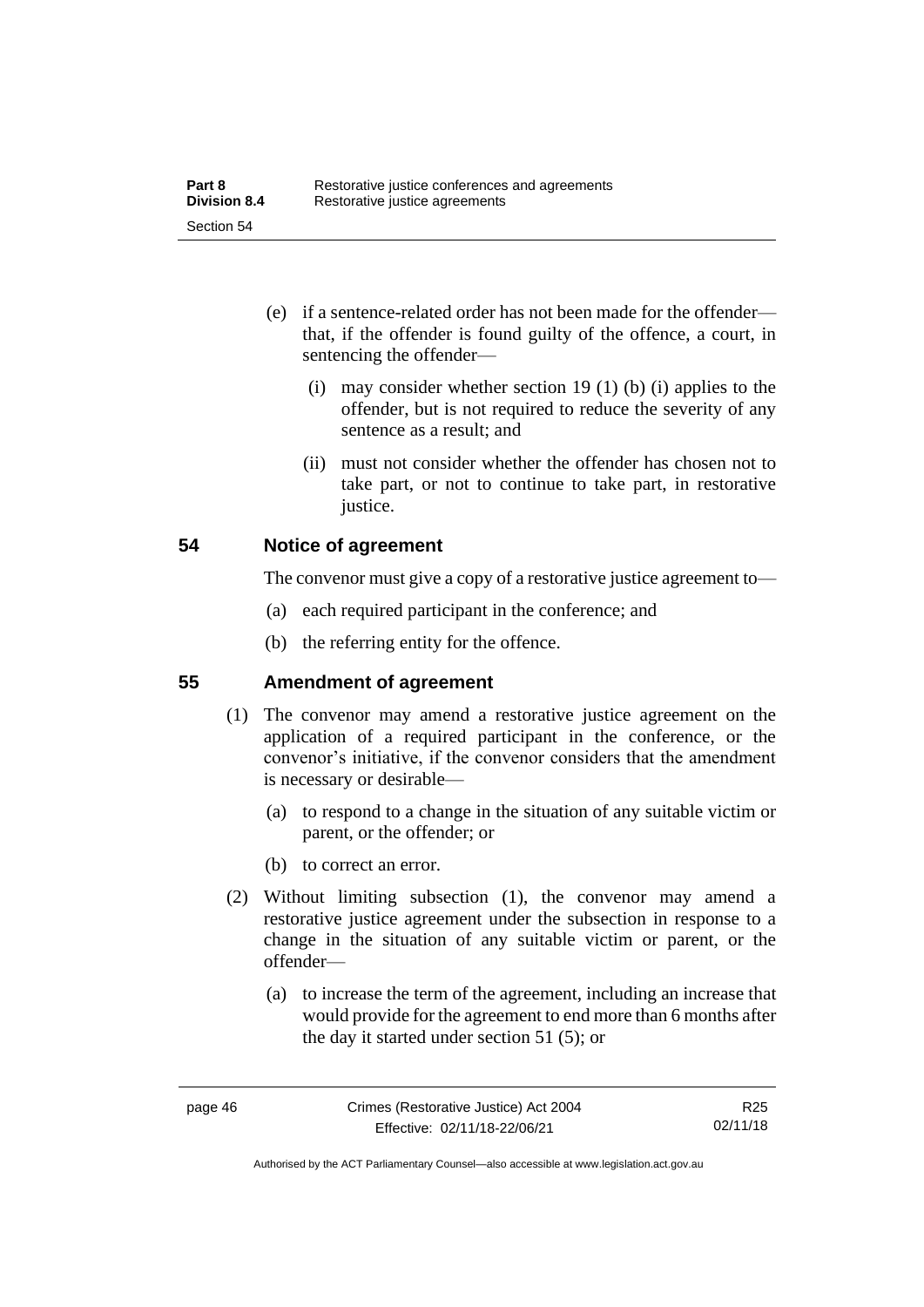#### (b) to reduce the term of the agreement.

#### **Example**

Sam is an offender, and Bella is a victim of Sam's offence. Sam is found guilty of the offence but, under the *[Crimes \(Sentencing\) Act 2005](http://www.legislation.act.gov.au/a/2005-58)*, section 17 (Non-conviction orders—general), the charge is dismissed and no conviction is recorded. After taking part in a restorative justice conference, Sam and Bella sign a restorative justice agreement under which Sam agrees to work in Bella's garden every Saturday for 6 months.

However, 4 months after the start of the agreement, the company Sam works for moves its head office from Canberra to Brisbane, and Sam is required to move there before the 6 months is over to keep his job. Sam has until then complied fully with the agreement.

The convenor may consider, because of Sam's history of compliance with the agreement, and the change in Sam's situation, there is a change in Sam's situation that would justify an amendment to the agreement to reduce its term so that it will end when Sam has to move to Brisbane.

- *Note 1* See s (5), def *change in the situation*. The definition excludes a change in the offender's, victim's or parent's attitude to compliance with the restorative justice agreement.
- *Note 2* An example is part of the Act, is not exhaustive and may extend, but does not limit, the meaning of the provision in which it appears (see [Legislation Act,](http://www.legislation.act.gov.au/a/2001-14) s 126 and s 132).
- (3) However, any amendment of a restorative justice agreement to respond to a change in the situation of any suitable victim or parent, or the offender, may only be made after the convenor has consulted each required participant in the conference who is a suitable victim or parent, or a substitute participant for a suitable victim or parent.
- (4) If the convenor amends a restorative justice agreement under this section, the convenor must give notice of the amendment and a copy of the agreement, as amended, to—
	- (a) each required participant in the conference; and
	- (b) the referring entity for the offence.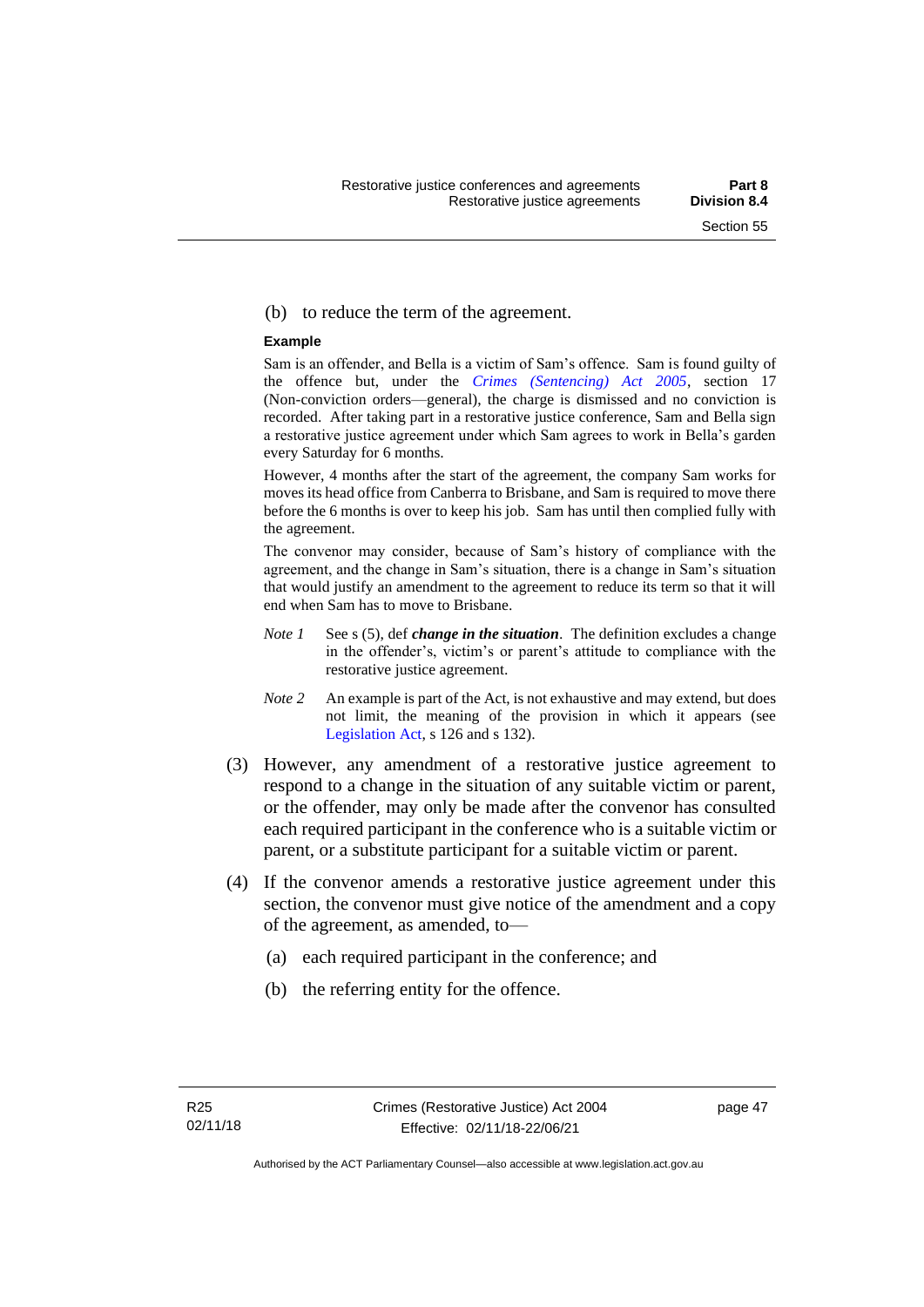(5) In this section:

*change in the situation*, of a victim, parent or offender in relation to a restorative justice agreement, does not include a change in the victim's, parent's or offender's attitude to complying with the agreement.

## **Division 8.5 Monitoring compliance with restorative justice agreements**

### **56 Application—div 8.5**

This division applies to a restorative justice agreement for an offence that is referred for restorative justice by a referring entity.

### **57 Monitoring compliance—director-general (restorative justice)**

(1) The director-general (restorative justice) may do anything reasonable to check whether the restorative justice agreement is being complied with.

#### **Example**

Alex has been convicted and sentenced for an offence. As a condition of the sentence, Alex has taken part in restorative justice. After a restorative justice conference, Alex signed a restorative justice agreement with the victim agreeing to perform 50 hours unpaid work for a charity service organisation. The director-general (restorative justice) may, under this subsection, contact the organisation at reasonable intervals to make sure that Alex performs the work satisfactorily.

- *Note* An example is part of the Act, is not exhaustive and may extend, but does not limit, the meaning of the provision in which it appears (see [Legislation Act,](http://www.legislation.act.gov.au/a/2001-14) s 126 and s 132).
- (2) If the director-general (restorative justice) is satisfied on reasonable grounds that there has been a significant failure to comply with the restorative justice agreement, the director-general must report the noncompliance to the referring entity.

page 48 Crimes (Restorative Justice) Act 2004 Effective: 02/11/18-22/06/21

R25 02/11/18

Authorised by the ACT Parliamentary Counsel—also accessible at www.legislation.act.gov.au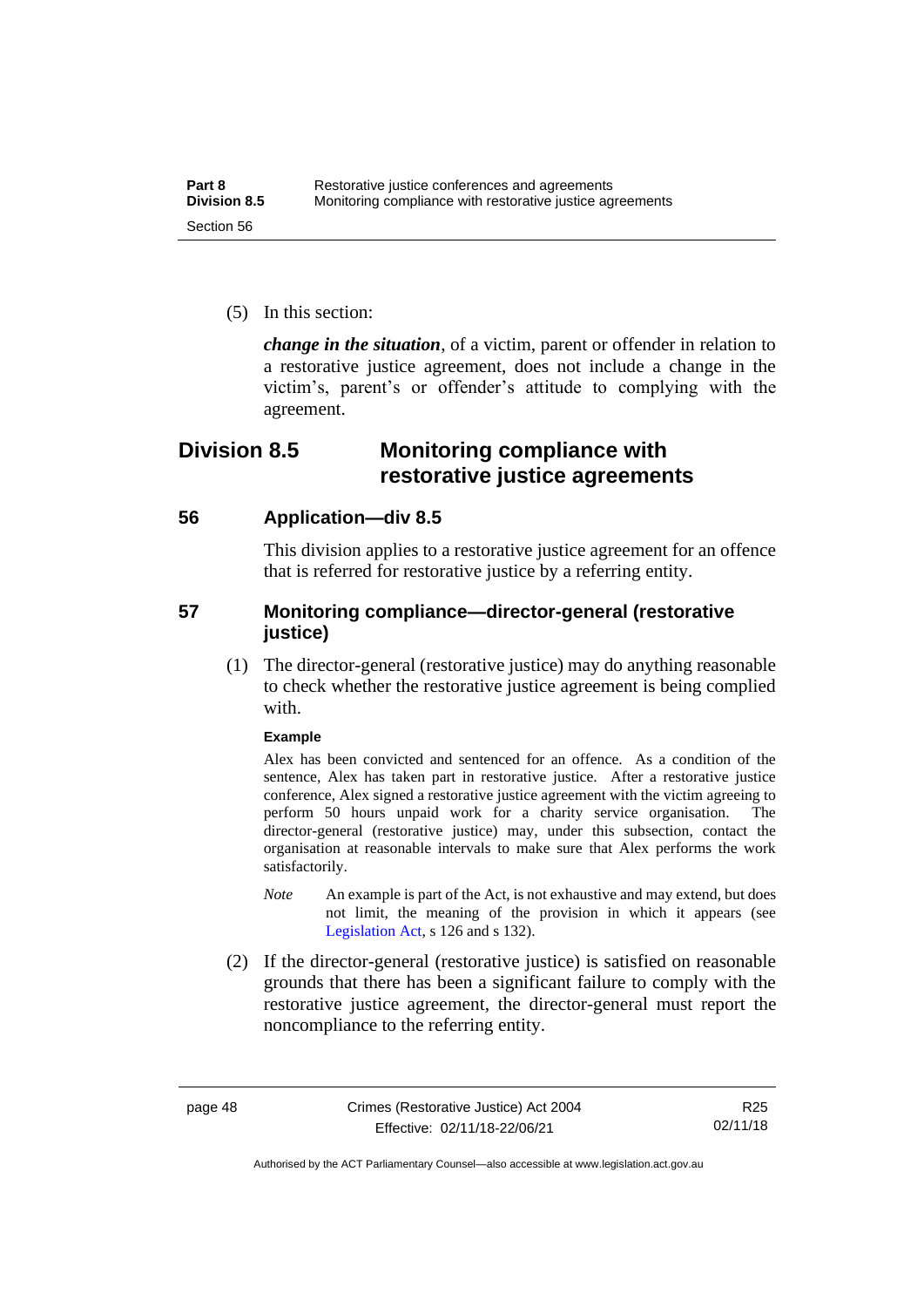- (3) If the director-general (restorative justice) is satisfied on reasonable grounds that the restorative justice agreement has been substantially or fully complied with, the director-general must report the compliance to the referring entity.
- (4) Subsections (2) and (3) do not apply if the referring entity is the director-general (restorative justice).
	- *Note 1* The referring entity may be the director-general (restorative justice) under table 22, item 1 or 5.
	- *Note 2* Section 72 deals with what happens if the referring entity is the same director-general as the director-general (restorative justice), but the referring entity is the director-general in his or her capacity as director-general (corrections) or director-general (children and young people).

That section provides that the director-general must ensure that appropriate administrative arrangements are made for the report to be given by a delegate of the director-general as director-general (restorative justice) to a delegate of the director-general as director-general (corrections) or director-general (children and young people).

## **58 Monitoring compliance—referring entities**

(1) The referring entity may do anything reasonable to check whether the agreement is being complied with.

### **Example**

The example for section 57 (1) applies in relation to the checking of compliance by the referring entity.

- *Note* An example is part of the Act, is not exhaustive and may extend, but does not limit, the meaning of the provision in which it appears (see [Legislation Act,](http://www.legislation.act.gov.au/a/2001-14) s 126 and s 132).
- (2) If the referring entity is satisfied on reasonable grounds that there has been a significant failure to comply with the restorative justice agreement, the referring entity must report the noncompliance to the director-general (restorative justice).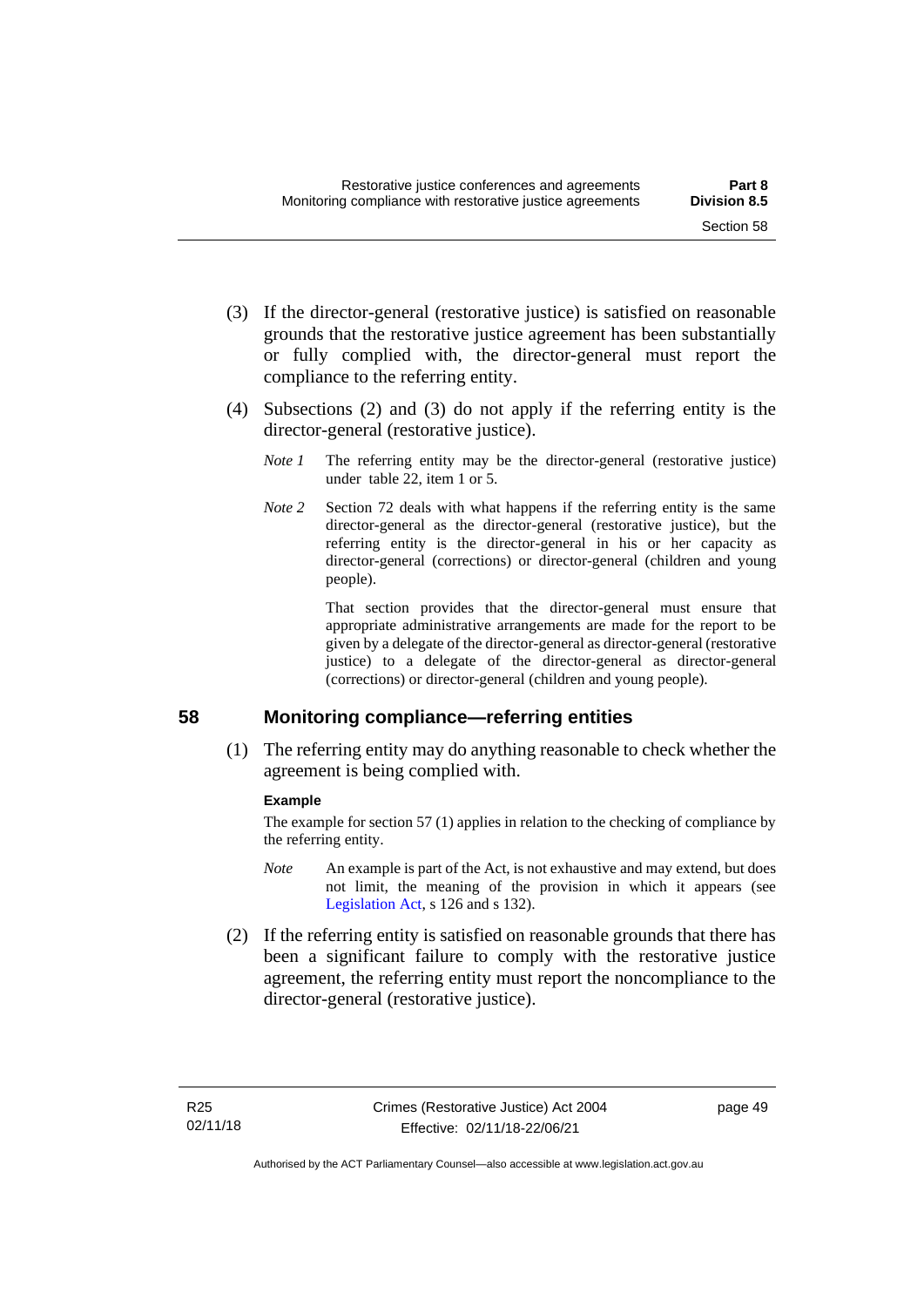- (3) If the referring entity is satisfied on reasonable grounds that the restorative justice agreement has been substantially or fully complied with, the referring entity must report the compliance to the director-general (restorative justice).
- (4) Subsections (2) and (3) do not apply if the referring entity is the director-general (restorative justice).
	- *Note 1* The referring entity may be the director-general (restorative justice) under s 22, table 22, item 1 or 5.
	- *Note 2* Section 72 deals with what happens if the referring entity is the same director-general as the director-general (restorative justice), but the referring entity is the director-general in his or her capacity as director-general (corrections) or director-general (children and young people).

That section provides that the director-general must ensure that appropriate administrative arrangements are made for the report to be given by a delegate of the director-general as director-general (corrections) or director-general (children and young people) to a delegate of the director-general as director-general (restorative justice).

## **Division 8.6 Evidence of statements made at conferences**

### **59 Evidence of offences**

- (1) This section applies if a statement is made by an offender (the *conference offender*) during a restorative justice conference, or in a restorative justice agreement, in relation to an offence (the *conference offence*) that has been committed by anyone (including the conference offender).
- (2) Evidence of the statement may not be admitted in court in a proceeding in relation to a less serious offence (including the conference offence, if that is a less serious offence), whether or not the conference offender is accused of the offence.

R25 02/11/18

Authorised by the ACT Parliamentary Counsel—also accessible at www.legislation.act.gov.au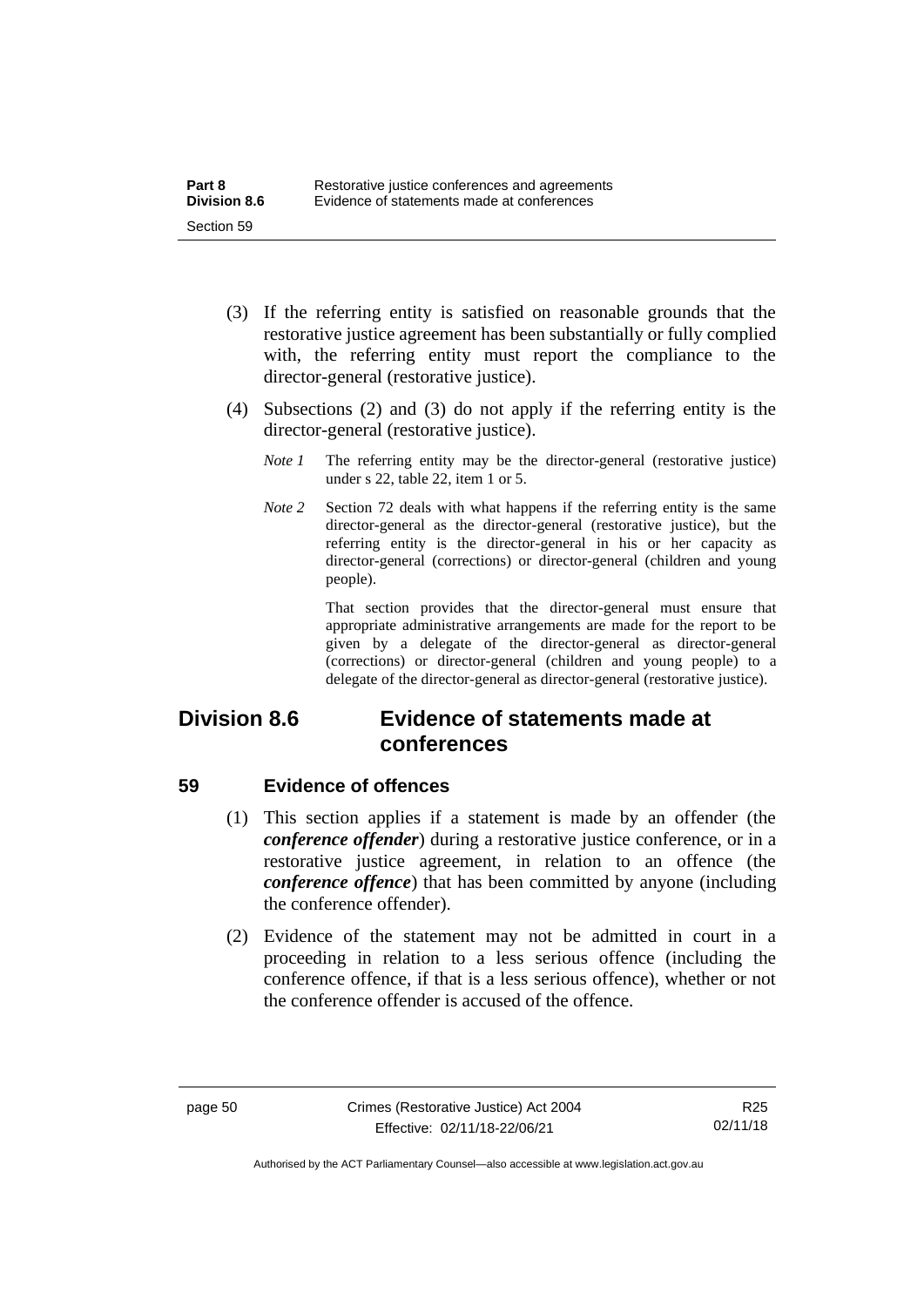- (3) However, subsection (2) does not prevent a court, in sentencing an offender for an offence (whether the offence is a less serious offence or a serious offence), from considering a statement made by the offender during a restorative justice conference, or in a restorative justice agreement, in relation to the offence or any other offence.
	- *Note* There may be circumstances in which evidence of the statement is admissible in court in a proceeding in relation to a serious offence, whether or not the conference offence is a serious offence, or the conference offender is accused of the offence. Territory law that deals generally with the admission of evidence in criminal proceedings would apply.

## **60 Evidence of future offences**

- (1) This section applies if a statement is made by an offender (the *conference offender*) during a restorative justice conference, or in a restorative justice agreement, in relation to an offence (the *conference future offence*) proposed to be committed after the time of the conference or agreement by anyone (including the conference offender).
- (2) This Act does not prevent evidence of the statement being admitted in court in a proceeding in relation to the conference future offence—
	- (a) whether or not the offence is a serious offence; and
	- (b) whether or not the conference offender intends to commit, or is alleged to have committed, the offence.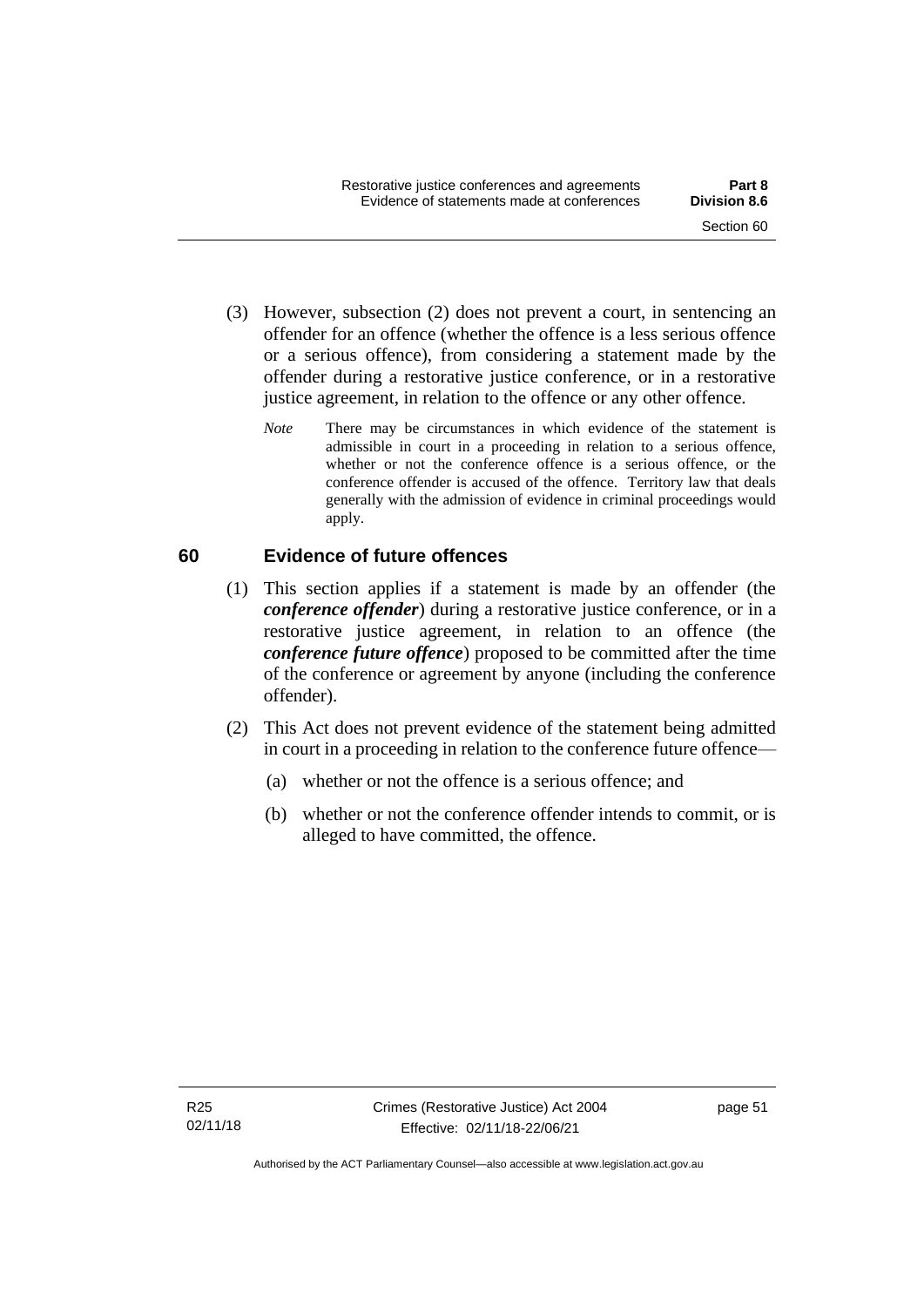**Part 9 Administration**<br> **Division 9.1 General adminition Division 9.1** General administration Section 61

# **Part 9 Administration**

## **Division 9.1 General administration**

### **61 Restorative justice guidelines**

- (1) The director-general may issue guidelines (*restorative justice guidelines*) outlining procedures for the following:
	- (a) the referral of offences for restorative justice, including procedures for making decisions about referrals;
	- (b) the management of restorative justice;
	- (c) the conduct of restorative justice conferences;
	- (d) monitoring the progress of restorative justice;
	- (e) monitoring compliance with restorative justice agreements;
	- (f) any other aspect of the administration of this Act.
- (2) Restorative justice guidelines—
	- (a) may deal with matters also dealt with elsewhere under this Act; but
	- (b) must not be inconsistent with this Act.
- (3) Restorative justice guidelines are disallowable instruments.

*Note* A disallowable instrument must be notified, and presented to the Legislative Assembly, under the [Legislation Act.](http://www.legislation.act.gov.au/a/2001-14)

(4) A referring entity for an offence must comply with the guidelines.

### **62 Police participation in restorative justice**

The director-general may make arrangements with the chief police officer—

(a) for the participation of police officers in the administration of this Act; and

Authorised by the ACT Parliamentary Counsel—also accessible at www.legislation.act.gov.au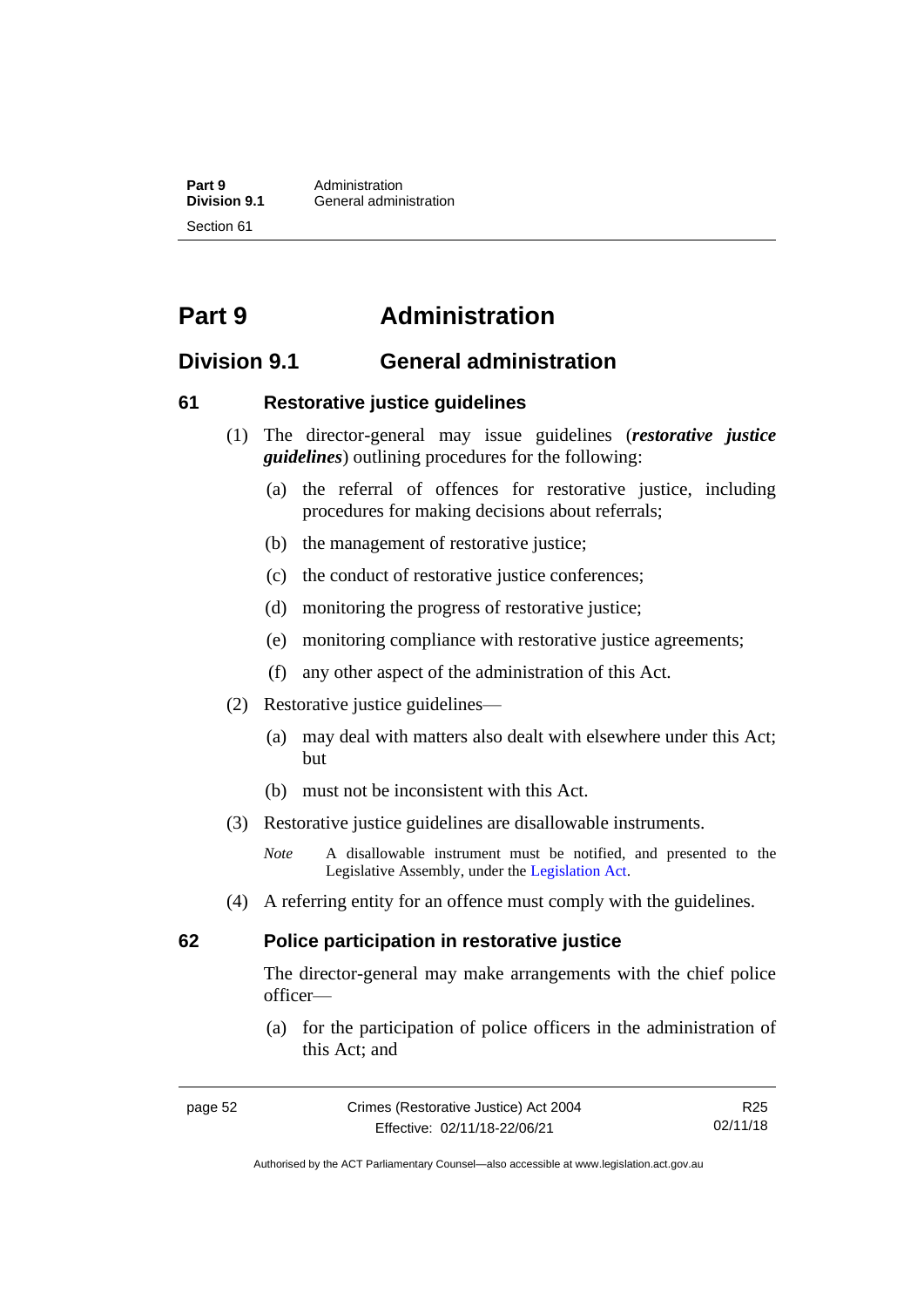(b) for the appointment of police officers to call restorative justice conferences, subject to this Act.

## **63 Information sharing**

- (1) The director-general may ask a referring entity to give the director-general information about a victim, the parent of a victim, an offender or anyone else if the information is necessary for the administration of this Act.
- (2) A referring entity must do everything reasonable to comply with a request under subsection (1).

## **64 Secrecy**

(1) In this section:

## *protected information*—

- (a) means information about a person that is disclosed to, or obtained by, a secret-keeper because of the exercise of a function by the secret-keeper under this Act; but
- (b) does not include—
	- (i) information in a restorative justice agreement; or
	- (ii) information disclosing who attended a restorative justice conference; or
	- (iii) a written record of consent made under section 52 (3).

### **Examples of protected information**

- 1 information obtained by a referring entity or the director-general in assessing the eligibility of a victim, parent or offender for restorative justice
- 2 information obtained by the convenor of a restorative justice conference in preparing the conference
- 3 a transcript (or other record) of what is said during a restorative justice conference that is kept by the convenor or the director-general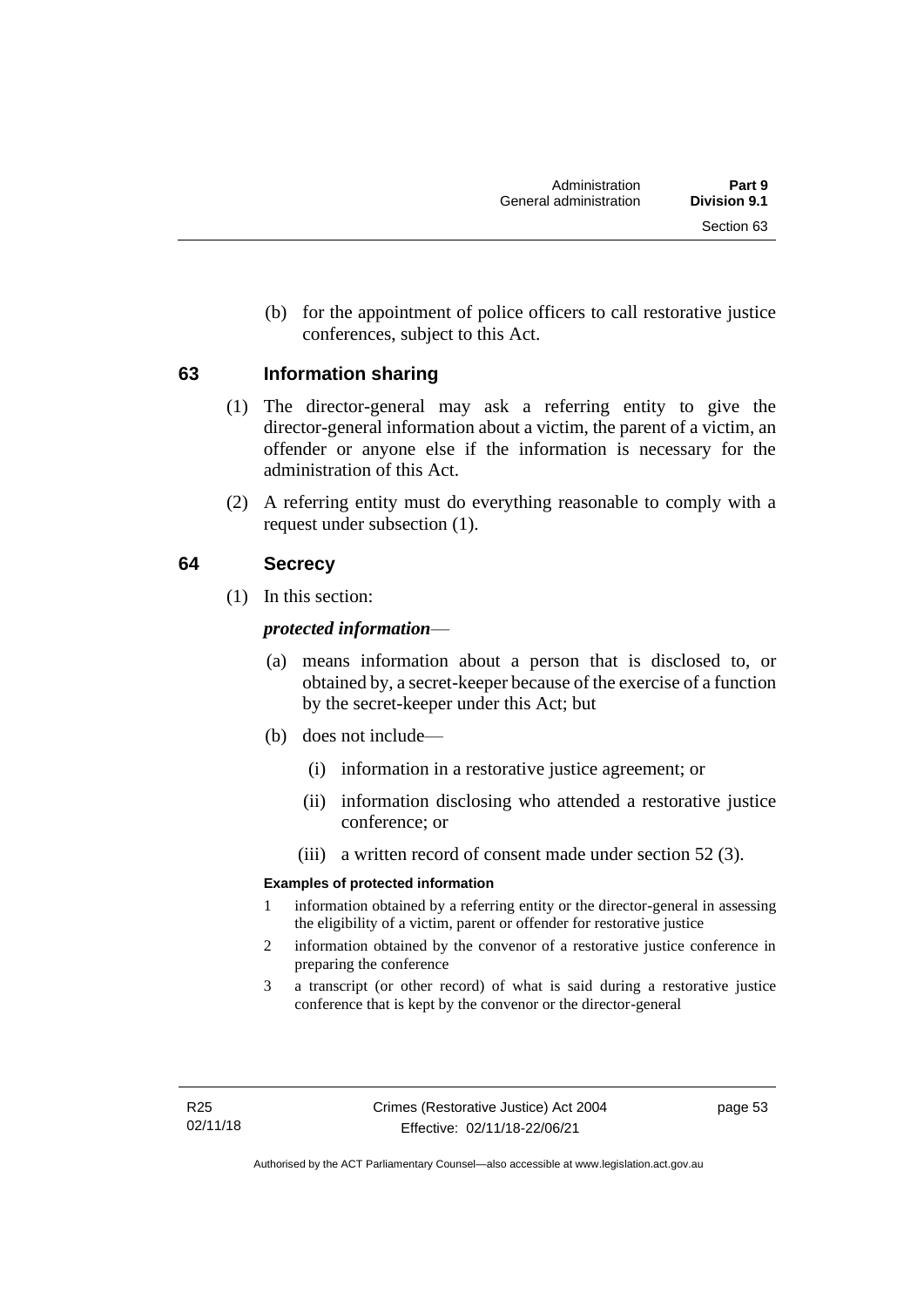*secret-keeper* means a person who is exercising, or has exercised, a function under this Act.

#### **Examples**

- 1 a referring entity, or the delegate of a referring entity, if the referring entity or delegate is considering whether to refer an offence for restorative justice
- 2 the director-general, or a delegate of the director-general, if the director-general or delegate is considering whether an offence is suitable for restorative justice, or whether a restorative justice conference for an offence should be called
- 3 the convenor of a restorative justice conference, if the convenor is making preparations for a restorative justice conference
- 4 a staff member of an administrative unit, if the staff member is assisting a secret-keeper mentioned in examples 1, 2 or 3 in carrying out the functions mentioned in those examples
- *Note* An example is part of the Act, is not exhaustive and may extend, but does not limit, the meaning of the provision in which it appears (see [Legislation Act,](http://www.legislation.act.gov.au/a/2001-14) s 126 and s 132).
- (2) A secret-keeper commits an offence if the secret-keeper—
	- (a) makes a record of protected information; or
	- (b) directly or indirectly discloses or communicates protected information about someone to someone else.

Maximum penalty: 50 penalty units, imprisonment for 6 months or both.

- (3) Subsection (2) does not apply if the record is made, or the information is disclosed or communicated—
	- (a) under this or any other Act; or
	- (b) in relation to the exercise of a function, as a secret-keeper, under this or any other Act.
- (4) Subsection (2) does not prevent a secret-keeper from divulging or communicating protected information about someone with that person's consent.

R25 02/11/18

Authorised by the ACT Parliamentary Counsel—also accessible at www.legislation.act.gov.au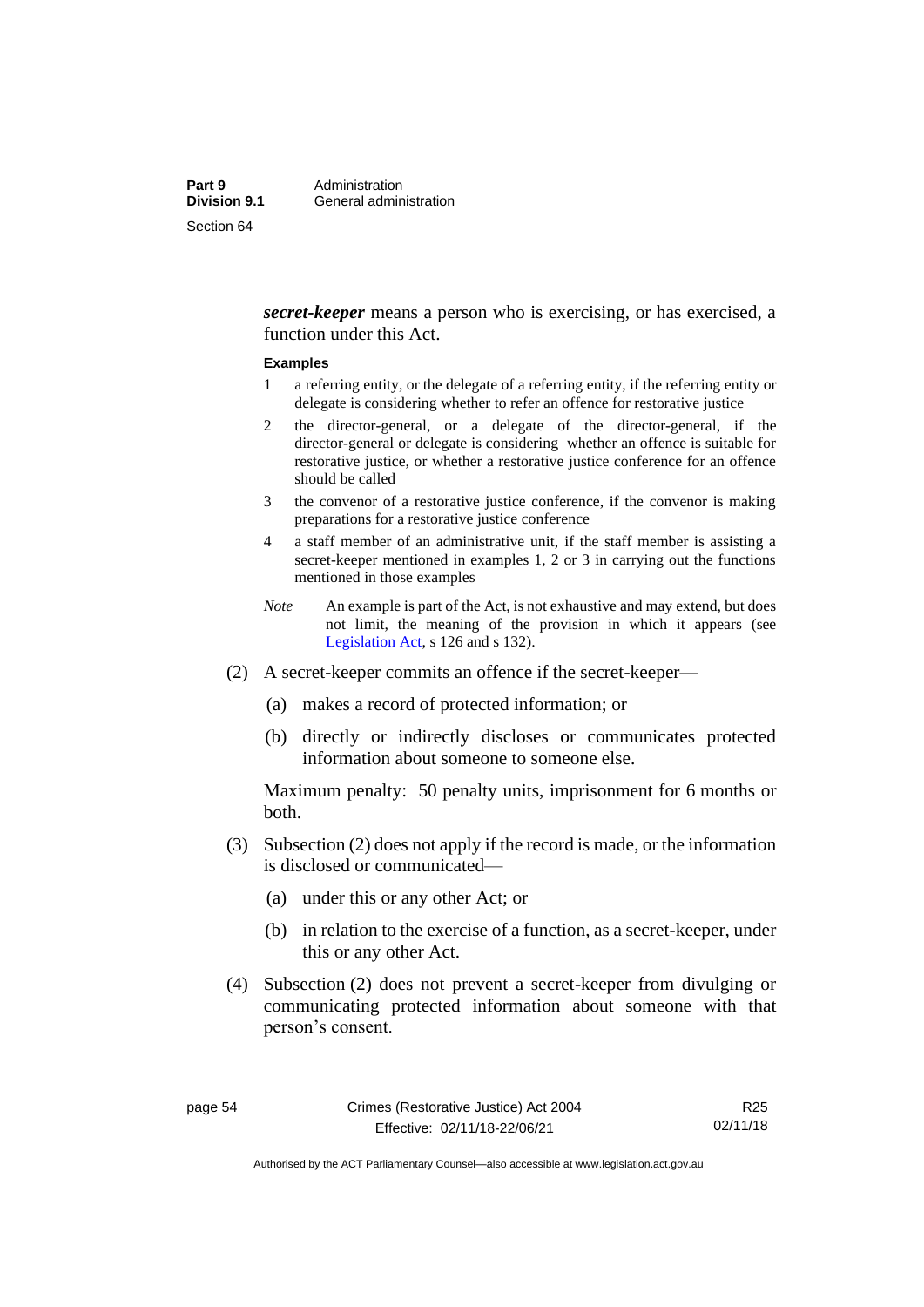- (5) For a civil proceeding, a secret-keeper must not—
	- (a) disclose or communicate protected information to a court; or
	- (b) produce or permit access to a document containing protected information to a court.
- (6) For a criminal proceeding, unless it is necessary to do so to comply with this Act, any other territory law or a law of the Commonwealth, a secret-keeper is not required—
	- (a) to disclose or communicate protected information to a court; or
	- (b) to produce or permit access to a document containing protected information to a court.

### **65 Secrecy about information acquired under other Acts**

- (1) The provisions of another Act imposing restrictions or obligations of secrecy or nondisclosure of information acquired in the administration of that Act apply to a person who, in the exercise of functions under this Act, has access to the information because of the information having been acquired in the administration of the other Act.
- (2) For subsection (1), the person who has access to the information in the exercise of functions under this Act is taken to be a person engaged in the administration of the other Act.
- (3) Subsection (1) does not prevent—
	- (a) the giving of access to records under this Act; or
	- (b) the preparation and dissemination of guides and aids to finding information contained in the records.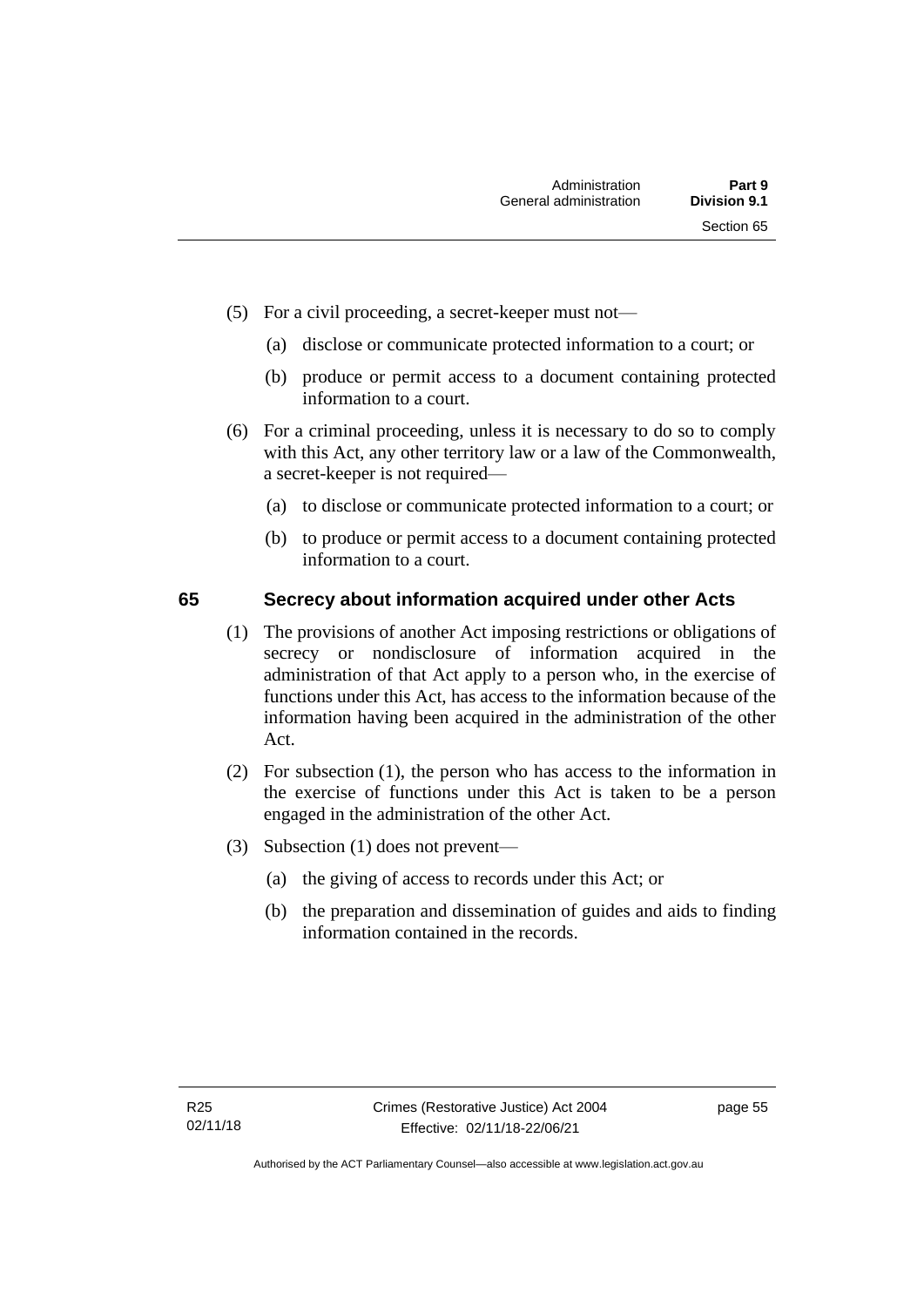### **66 Protection from liability**

- (1) A person is not personally liable for anything done or omitted to be done honestly and without negligence—
	- (a) in the exercise of a function under this Act; or
	- (b) in the reasonable belief that the act or omission was in the exercise of a function under this Act.
- (2) Any liability that, apart from subsection (1), would attach to a person attaches instead to the Territory.

## **Division 9.2 Reporting and records**

### **67 Meaning of** *referring entity—***div 9.2**

(1) In this division:

*referring entity*, in relation to an offence—see section 22.

(2) However, if an offence is referred for restorative justice by a court in making a sentence-related order, *referring entity* means the director-general (corrections).

### **68 Quarterly reporting by director-general**

- (1) This section applies in relation to a quarter of a year if—
	- (a) an offence is referred for restorative justice before the start of, or during, the quarter; and
	- (b) restorative justice—
		- (i) has not ended for the offence; or
		- (ii) ended for the offence during the quarter.
	- *Note Quarter* is defined in the [Legislation Act,](http://www.legislation.act.gov.au/a/2001-14) dict, pt 1 to mean the 3 months following 1 January, 1 April, 1 July or 1 October in any year.

Authorised by the ACT Parliamentary Counsel—also accessible at www.legislation.act.gov.au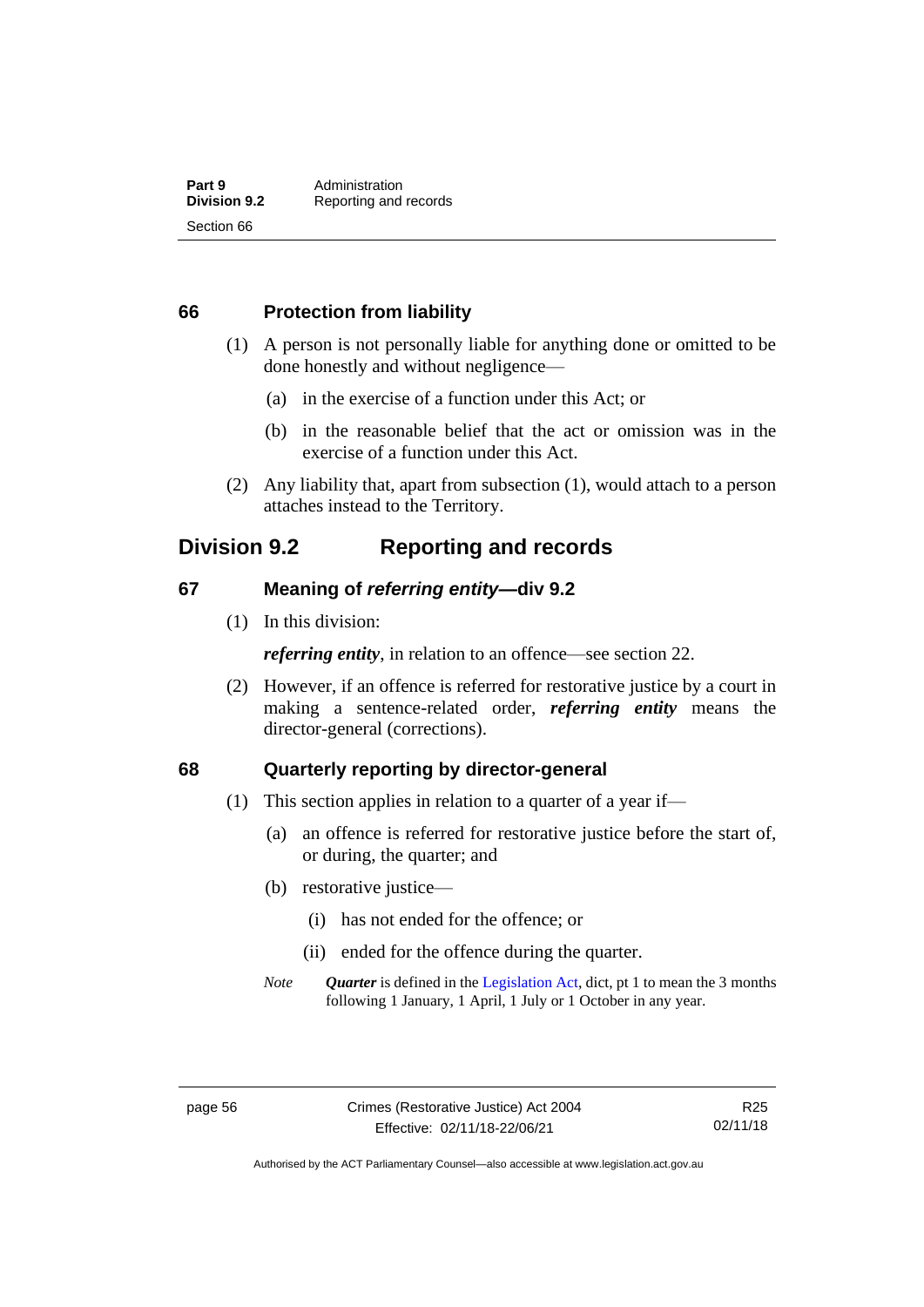- (2) Within 14 days after the last day of the quarter, the director-general (restorative justice) must report to the referring entity on the progress of restorative justice for the offence during the quarter.
	- *Note* Section 72 deals with what happens if the referring entity is the same director-general as the director-general (restorative justice), but the referring entity is the director-general in his or her capacity as director-general (corrections) or director-general (children and young people).

That section provides that the director-general must ensure that appropriate administrative arrangements are made for the report to be given by a delegate of the director-general as director-general (restorative justice) to a delegate of the director-general as director-general (corrections) or director-general (children and young people).

- (3) This section does not apply if the referring entity is the director-general (restorative justice).
	- *Note* The referring entity may be the director-general (restorative justice) under table 22, item 1 or 5.
- (4) In this section:

*ends*—restorative justice *ends* for an offence if—

- (a) the director-general decides that restorative justice is not suitable for the offence; or
- (b) the convenor of a restorative justice conference for the offence discontinues the conference under section 47; or
- (c) a restorative justice conference for the offence is concluded.
- *Note Restorative justice* means the process of restorative justice provided under this Act, including a restorative justice conference (see s 10). Restorative justice, apart from the process provided under this Act that is mentioned in the definition, does not necessarily end as provided in the definition of *ends* for this section.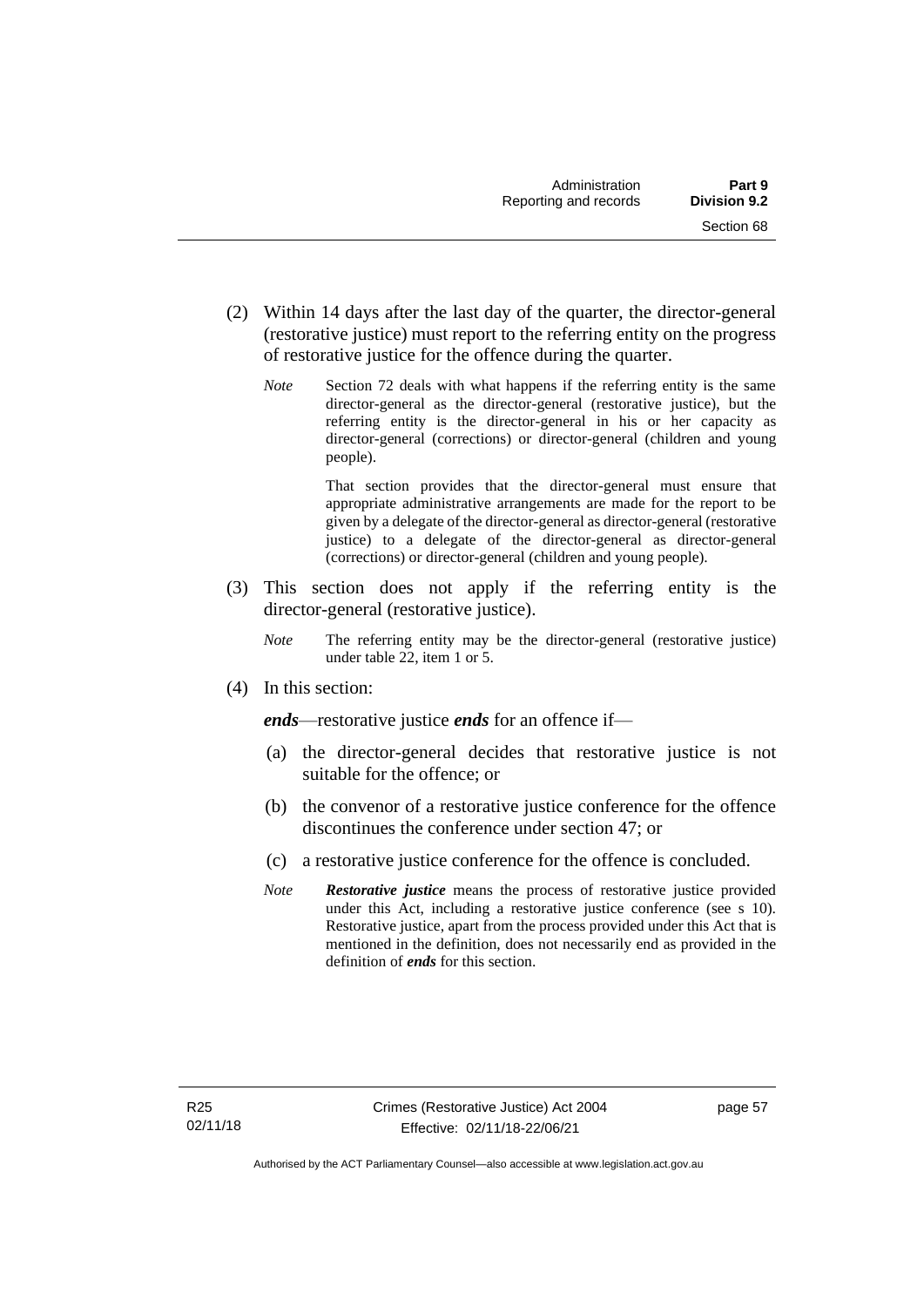### **69 Record-keeping by referring entities**

- (1) If an offence is referred to the director-general for restorative justice, the referring entity must ensure that appropriate records are kept in relation to—
	- (a) the circumstances in which the referral was made; and
	- (b) the progress of restorative justice for the offence; and
	- (c) the outcome of restorative justice for the offence.
- (2) The referring entity must also ensure that a copy of any restorative justice agreement for the offence (as amended, if at all, under section 55) is kept as part of the records.
- (3) The records mentioned in subsection (1) must be kept as part of the administrative or court records normally kept by the referring entity in relation to the offence.

### **70 Record-keeping by director-general**

- (1) The director-general must keep records of—
	- (a) each referral of an offence to the director-general for restorative justice; and
	- (b) any assessment of suitability for restorative justice under part 7, whether because of a referral of an offence for restorative justice or in other circumstances; and
	- (c) each offence for which a restorative justice conference is called; and
	- (d) each restorative justice conference that is conducted; and
	- (e) each restorative justice conference that is cancelled or discontinued; and
	- (f) each restorative justice agreement that is reached at a conference; and

R25 02/11/18

Authorised by the ACT Parliamentary Counsel—also accessible at www.legislation.act.gov.au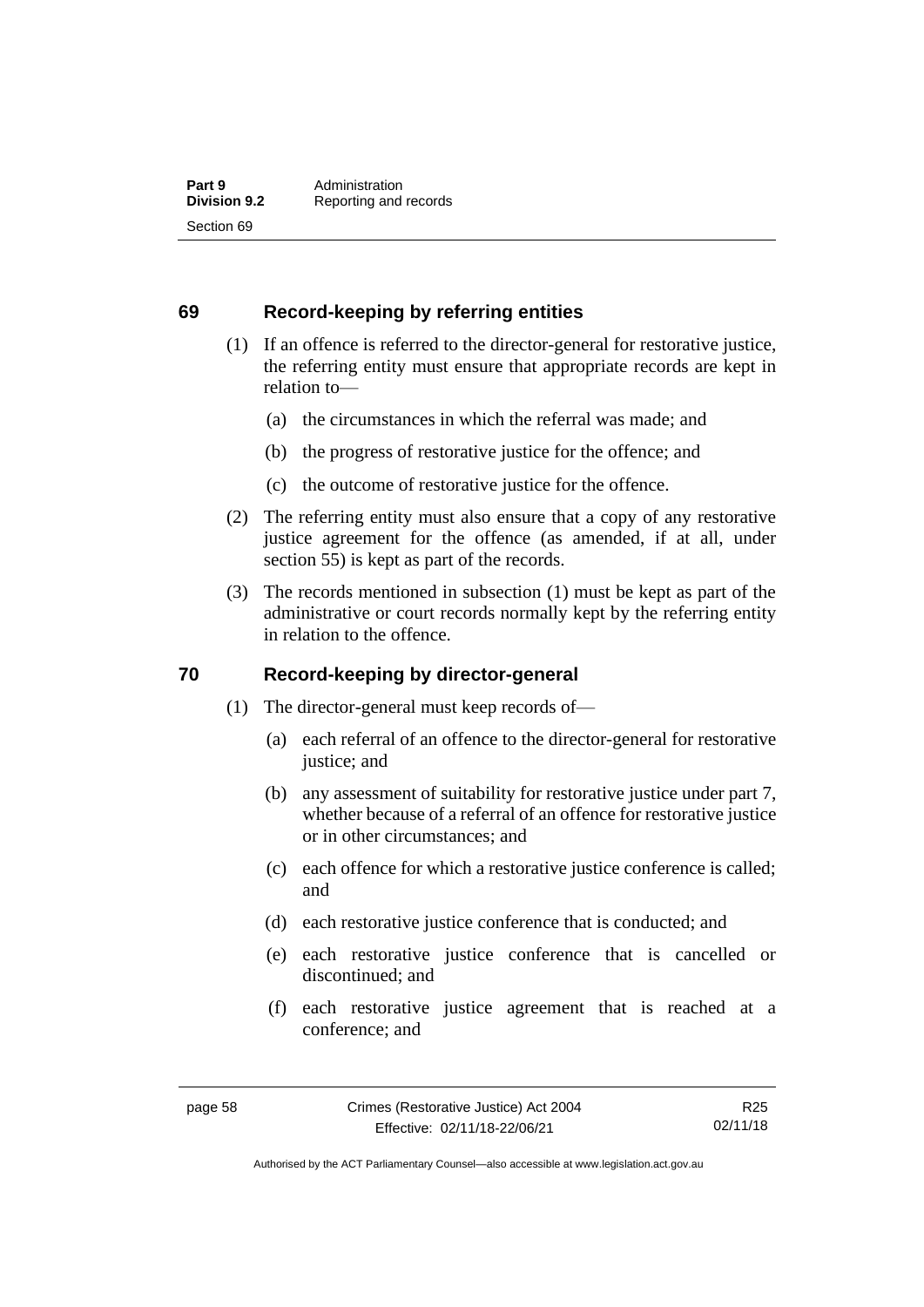- (g) the offender's compliance with each restorative justice agreement.
- (2) The records mentioned in subsection (1) (g) must be kept in consultation with the relevant referring entity.
- (3) A record of an offence for which a restorative justice agreement is reached must include a copy of the restorative justice agreement (as amended, if at all, under section 55).

### **71 Restorative justice database**

- (1) The director-general must ensure that a database is kept of information in the records required to be kept under section 70 to enable research, analysis and evaluation of restorative justice.
- (2) The database must be kept as required by regulation.
- (3) A regulation made for this section—
	- (a) may allow access to the information in the database by anyone for research, analysis and evaluation of restorative justice; but
	- (b) must not allow access to the information in the database in any form that would allow the identity of anyone taking part in restorative justice to be worked out.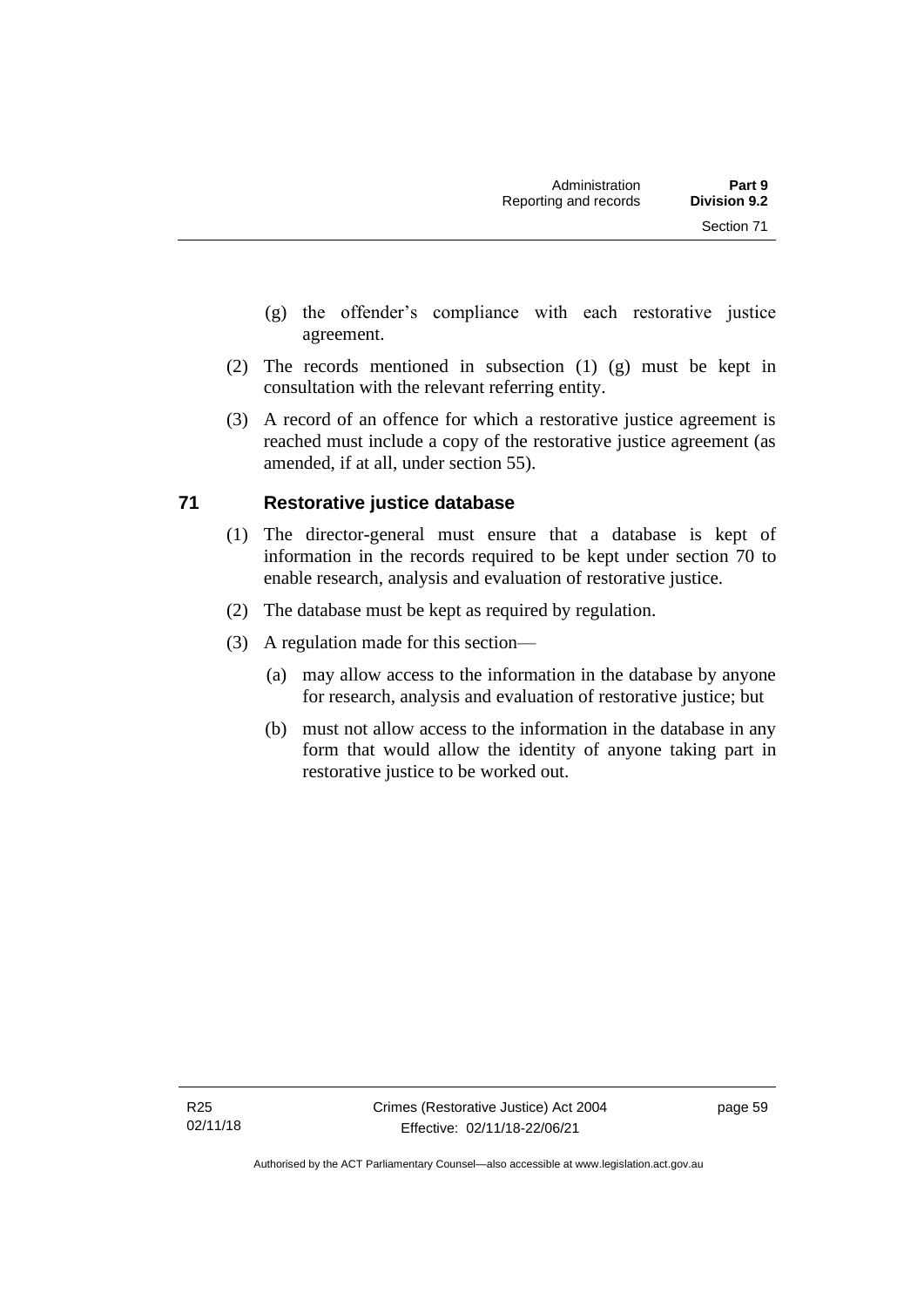#### **Part 10** Miscellaneous

Section 72

## **Part 10 Miscellaneous**

### **72 Exercise of functions by director-general**

- (1) This section applies if—
	- (a) section 23, section 57, section 58 or section 68 requires a director-general, in the director-general's capacity as responsible for a particular matter (the *first capacity*) to give a referral or report to a director-general, in the director-general's capacity as responsible for another matter (the *second capacity*); and
	- (b) a single director-general acts in both the first and second capacities.
- (2) A director-general mentioned in subsection (1) must ensure that administrative arrangements are made for a delegate of the director-general in the first capacity to give the referral or report to a delegate of the director-general in the second capacity who is a different person from the delegate in the first capacity.

#### **Example**

Pat has been found guilty of an offence but, without convicting Pat, the court makes a good behaviour order under the *[Crimes \(Sentencing\) Act 2005](http://www.legislation.act.gov.au/a/2005-58)*, section 17 (Nonconviction orders—general). The offence is referred for restorative justice by the director-general (corrections).

After a restorative justice conference, Pat enters into a restorative justice agreement with the victim of the offence. Under the agreement, Pat promises to attend a rehabilitation program on a particular night of the week for 3 months. However, after 2 weeks, Pat breaches the agreement by stopping to attend the program.

The director-general (restorative justice) becomes aware of the breach of the agreement. Under section 57 (2), the director-general (restorative justice) must report the breach to the referring entity, the director-general (corrections). However, the director-general (restorative justice) is the same person as the director-general (corrections).

page 60 Crimes (Restorative Justice) Act 2004 Effective: 02/11/18-22/06/21

R25 02/11/18

Authorised by the ACT Parliamentary Counsel—also accessible at www.legislation.act.gov.au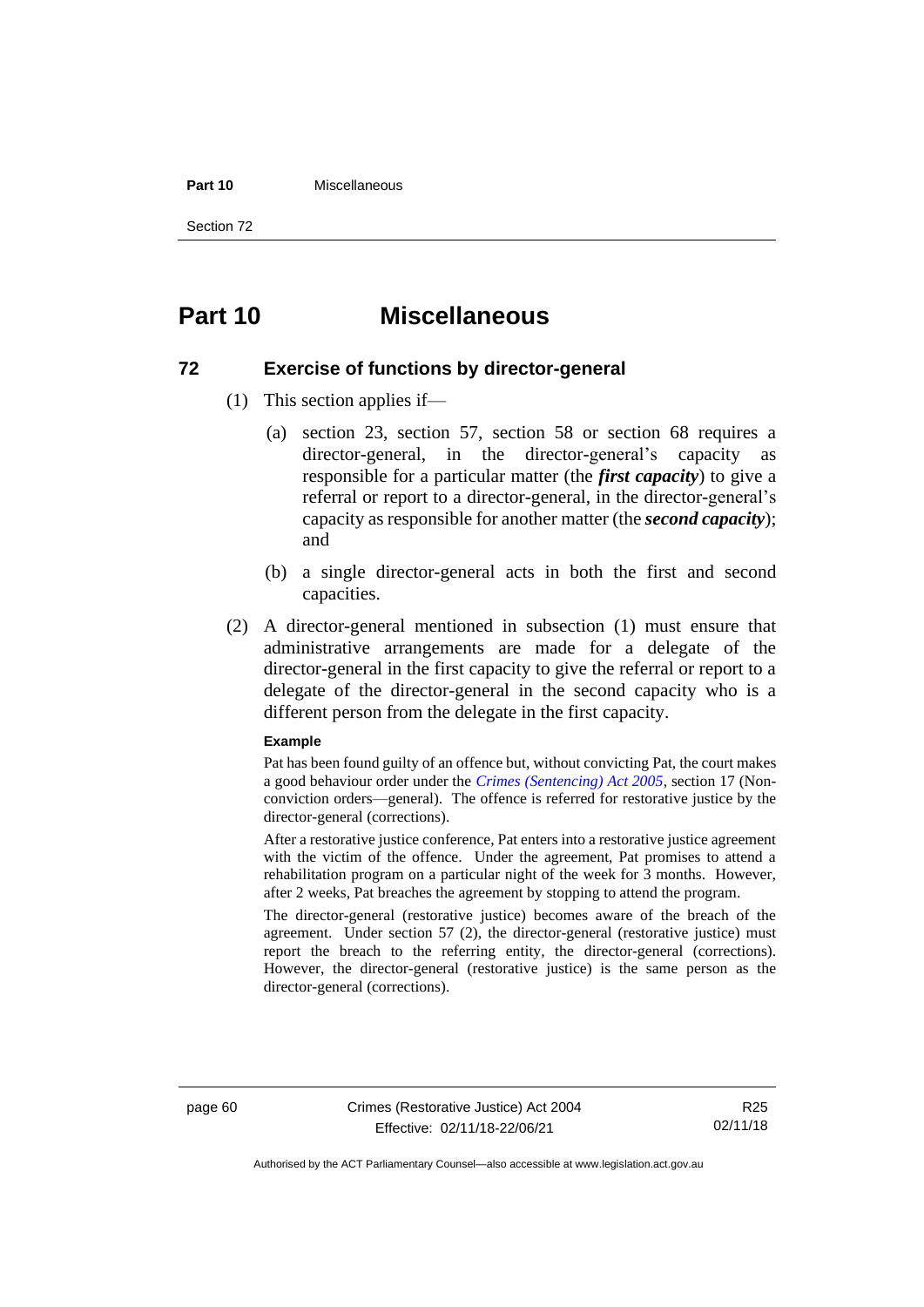This section requires the director-general to ensure that administrative arrangements are made for the report to be given by a delegate of the director-general in the director-general's capacity as administering this Act to someone else who is a delegate of the director-general in the director-general's capacity as administering sentence-related orders such as the order for Pat.

*Note* An example is part of the Act, is not exhaustive and may extend, but does not limit, the meaning of the provision in which it appears (see [Legislation Act,](http://www.legislation.act.gov.au/a/2001-14) s 126 and s 132).

### **73 Approved forms**

- (1) The Minister may approve forms for this Act.
- (2) If the Minister approves a form for a particular purpose, the form must be used for that purpose.

*Note* For other provisions about forms, see the [Legislation Act,](http://www.legislation.act.gov.au/a/2001-14) s 255.

(3) An approved form is a notifiable instrument.

*Note* A notifiable instrument must be notified under the [Legislation Act.](http://www.legislation.act.gov.au/a/2001-14)

### **74 Regulation-making power**

- (1) The Executive may make regulations for this Act.
	- *Note* A regulation must be notified, and presented to the Legislative Assembly, under the [Legislation Act.](http://www.legislation.act.gov.au/a/2001-14)
- (2) A regulation may make provision in relation to the following:
	- (a) referring entities for table 22, item 6;
	- (b) the qualifications and experience of convenors, for section 40 $(2)$  $(a)$ ;
	- (c) the functions of convenors, for section 41 (1) (k);
	- (d) the keeping of a database of restorative justice information, for section 71.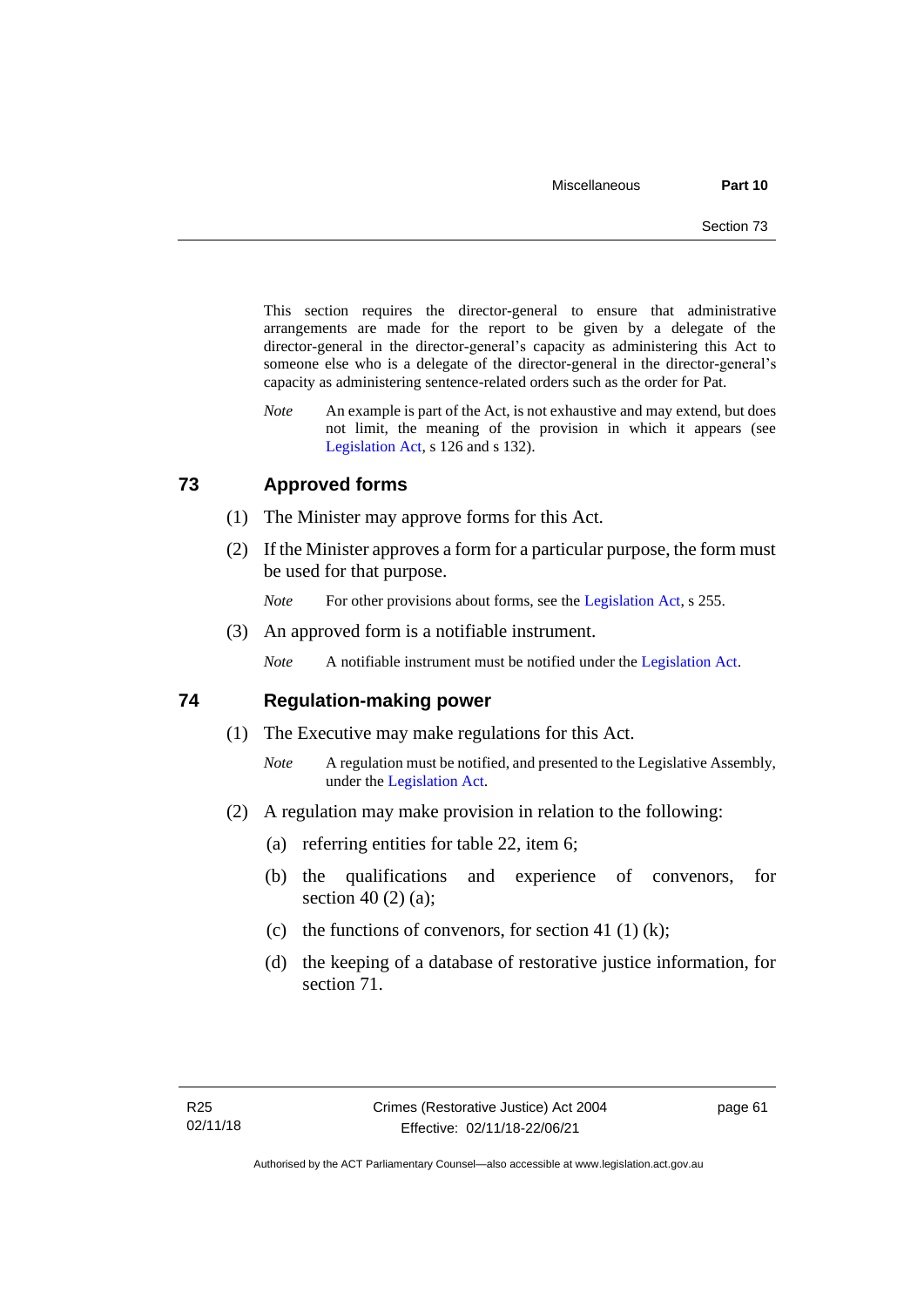**Dictionary** 

# **Dictionary**

(see s 3)

*Note 1* The [Legislation Act](http://www.legislation.act.gov.au/a/2001-14) contains definitions and other provisions relevant to this Act.

*Note 2* For example, the [Legislation Act,](http://www.legislation.act.gov.au/a/2001-14) dict, pt 1 defines the following terms:

- ACT
- adult
- amend
- chief police officer
- child
- Childrens Court
- director-general (see s 163)
- director of public prosecutions (or DPP)
- domestic partner (see s  $169(1)$ )
- found guilty (of an offence)
- Legislative Assembly
- Magistrates Court
- property
- quarter
- sentence administration board
- Supreme Court
- the Territory.

*adult offender*—see section 12.

*child victim*—see section 11.

*commission*, of an offence that is alleged to have been committed see section 12.

*convenor* means a person appointed as a convenor for part 8 (Restorative justice conferences and agreements) under section 40.

*court referral order*—see section 27 (2).

*director-general (children and young people)*—see section 22 (2).

R25 02/11/18

Authorised by the ACT Parliamentary Counsel—also accessible at www.legislation.act.gov.au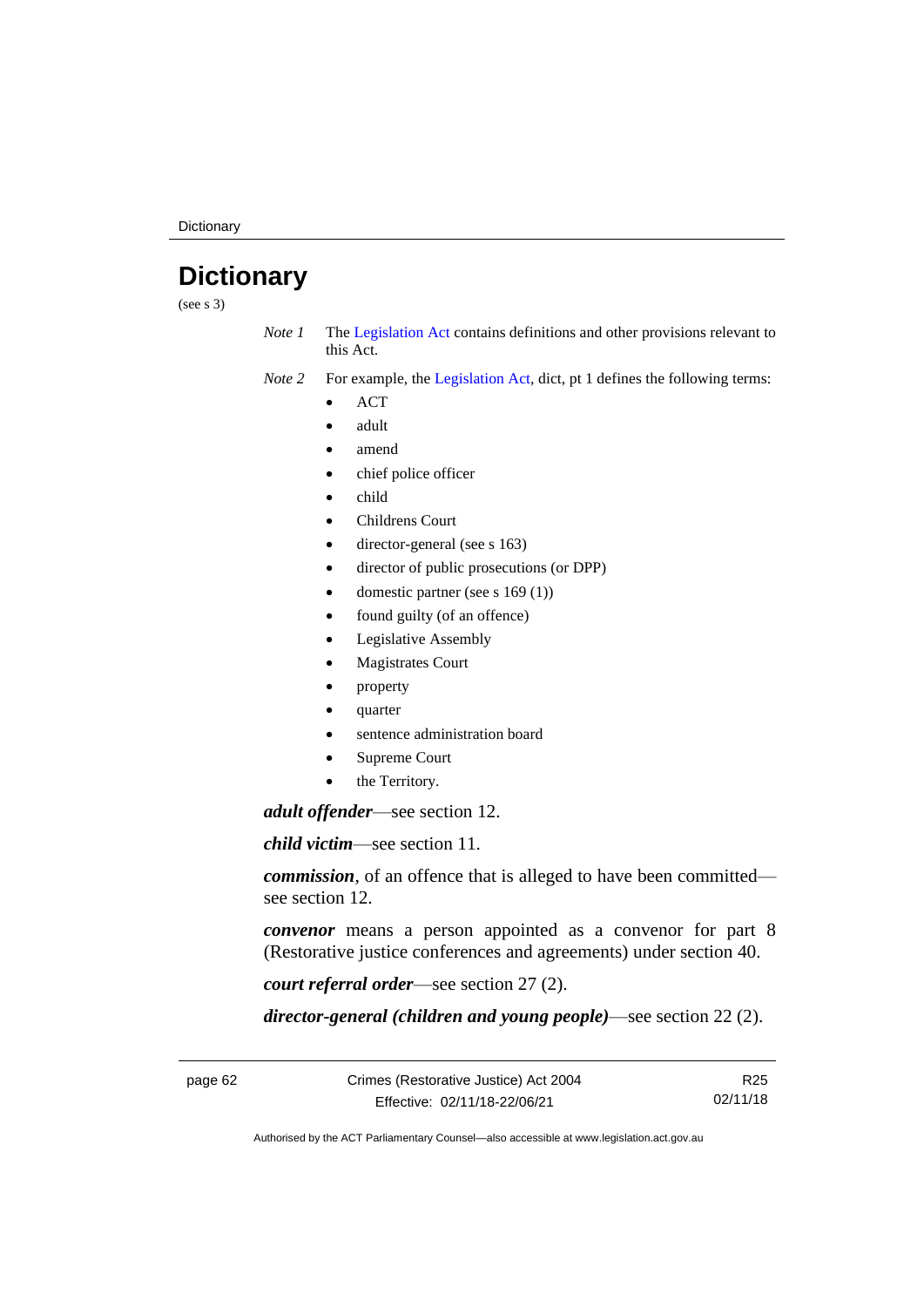```
director-general (corrections)—see section 22 (2).
```
#### *director-general (restorative justice)*—see section 22 (2).

*Note* If the Act refers simply to *the director-general*, this is a reference to the director-general of the administrative unit responsible for the administration of this Act (see [Legislation Act,](http://www.legislation.act.gov.au/a/2001-14) s 163).

*eligible offender*—see section 19.

*eligible parent*—see section 18.

*eligible victim*—see section 17.

*less serious family violence offence*—see section 12.

*less serious offence*— see section 12.

*less serious sexual offence*—see section 12.

*objects*, of this Act—see section 6.

*offence*—see section 12.

*offender*—see section 12.

*parent*—see section 11.

*personal characteristics*, of a victim, or a parent of a child victim, or offender—see section 29.

*referred*—see section 10.

*referring entity*—

- (a) see section 22; but
- (b) for part 8 (Restorative justice conferences and agreements)—see section 38; and
- (c) for division 9.2 (Reporting and records)—see section 67.

*required participant*, in a restorative justice conference, for part 8 (Restorative justice conferences and agreements)—see section 42.

*restorative justice*—see section 10.

page 63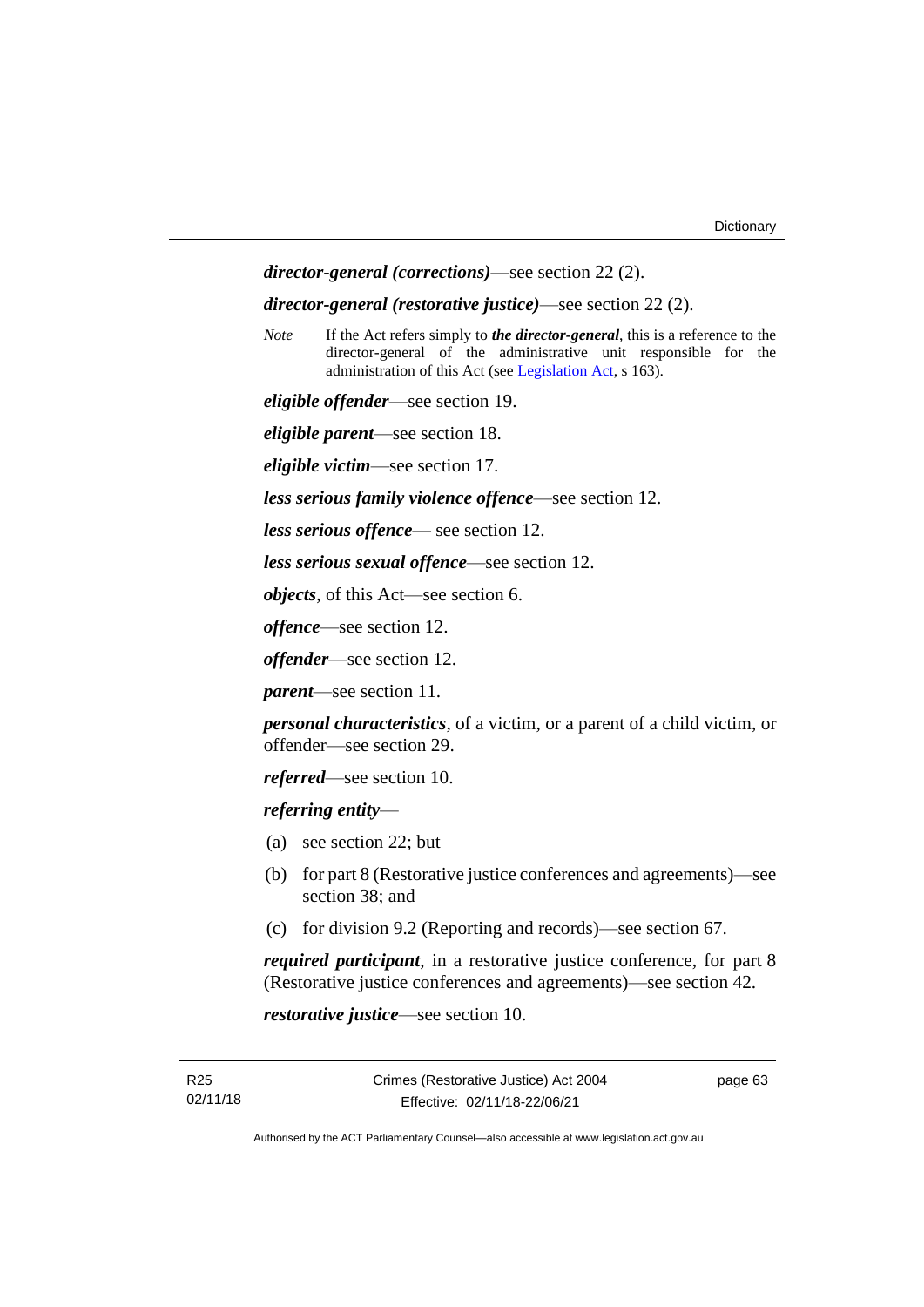*restorative justice agreement*—see section 50.

*restorative justice conference* means a conference called for part 8 (Restorative justice conferences and agreements).

*restorative justice guidelines*—see section 61.

*section 24 referral conditions*—see section 24.

*sentence-related order*, for an offender who is found guilty of an offence—see section 13.

*serious family violence offence*—see section 12.

*serious offence*—see section 12.

*serious sexual offence*—see section 12.

*sexual offence*—see section 12.

*substitute participant*, for part 8 (Restorative justice conferences and agreements)—see section 43.

*suitable*—section 10.

*suitable parent*—see section 35.

*suitable victim*—see section 34.

*victim*—see section 11.

*young offender*—see section 12.

page 64 Crimes (Restorative Justice) Act 2004 Effective: 02/11/18-22/06/21

R25 02/11/18

Authorised by the ACT Parliamentary Counsel—also accessible at www.legislation.act.gov.au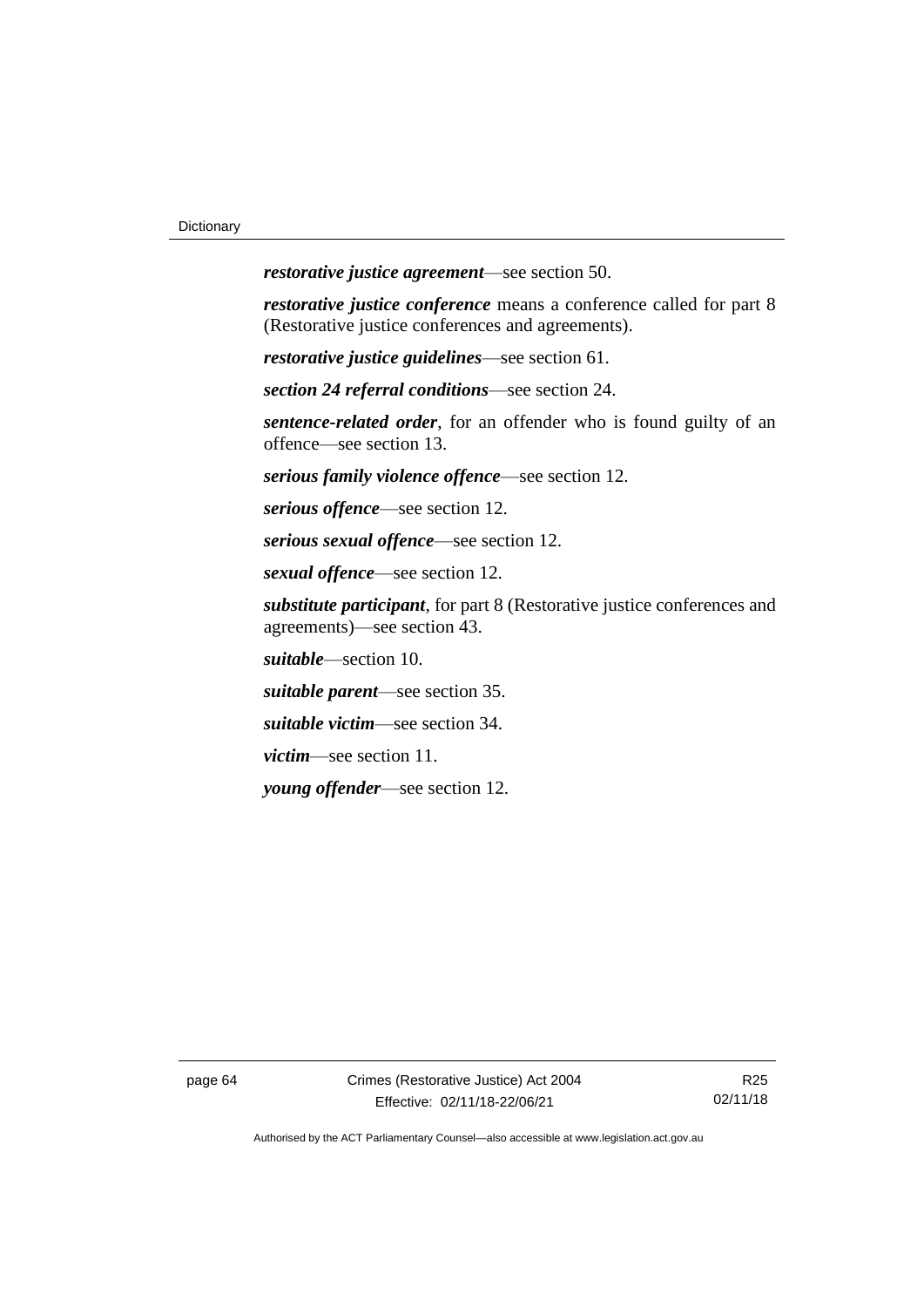# **Endnotes**

# **1 About the endnotes**

Amending and modifying laws are annotated in the legislation history and the amendment history. Current modifications are not included in the republished law but are set out in the endnotes.

Not all editorial amendments made under the *[Legislation Act 2001](http://www.legislation.act.gov.au/a/2001-14)*, part 11.3 are annotated in the amendment history. Full details of any amendments can be obtained from the Parliamentary Counsel's Office.

Uncommenced amending laws are not included in the republished law. The details of these laws are underlined in the legislation history. Uncommenced expiries are underlined in the legislation history and amendment history.

If all the provisions of the law have been renumbered, a table of renumbered provisions gives details of previous and current numbering.

The endnotes also include a table of earlier republications.

| $A = Act$                                    | $NI = Notifiable$ instrument                |
|----------------------------------------------|---------------------------------------------|
| $AF =$ Approved form                         | $o = order$                                 |
| $am = amended$                               | $om = omitted/repealed$                     |
| $amdt = amendment$                           | $ord = ordinance$                           |
| $AR = Assembly resolution$                   | $orig = original$                           |
| $ch = chapter$                               | par = paragraph/subparagraph                |
| $CN =$ Commencement notice                   | pres = present                              |
| $def = definition$                           | prev = previous                             |
| $DI = Disallowable instrument$               | $(\text{prev}) = \text{previously}$         |
| $dict = dictionary$                          | $pt = part$                                 |
| $disallowed = disallowed by the Legislative$ | $r = rule/subrule$                          |
| Assembly                                     | $reloc = relocated$                         |
| $div = division$                             | $renum = renumbered$                        |
| $exp = expires/expired$                      | $R[X]$ = Republication No                   |
| $Gaz = gazette$                              | $RI =$ reissue                              |
| $hdg =$ heading                              | $s = section/subsection$                    |
| $IA = Interpretation Act 1967$               | $sch = schedule$                            |
| ins = inserted/added                         | $sdiv = subdivision$                        |
| $LA =$ Legislation Act 2001                  | $SL = Subordinate$ law                      |
| $LR =$ legislation register                  | $sub =$ substituted                         |
| $LRA =$ Legislation (Republication) Act 1996 | $underlining = whole or part not commenced$ |
| $mod = modified/modification$                | or to be expired                            |
|                                              |                                             |

# **2 Abbreviation key**

R25 02/11/18 Crimes (Restorative Justice) Act 2004 Effective: 02/11/18-22/06/21

page 65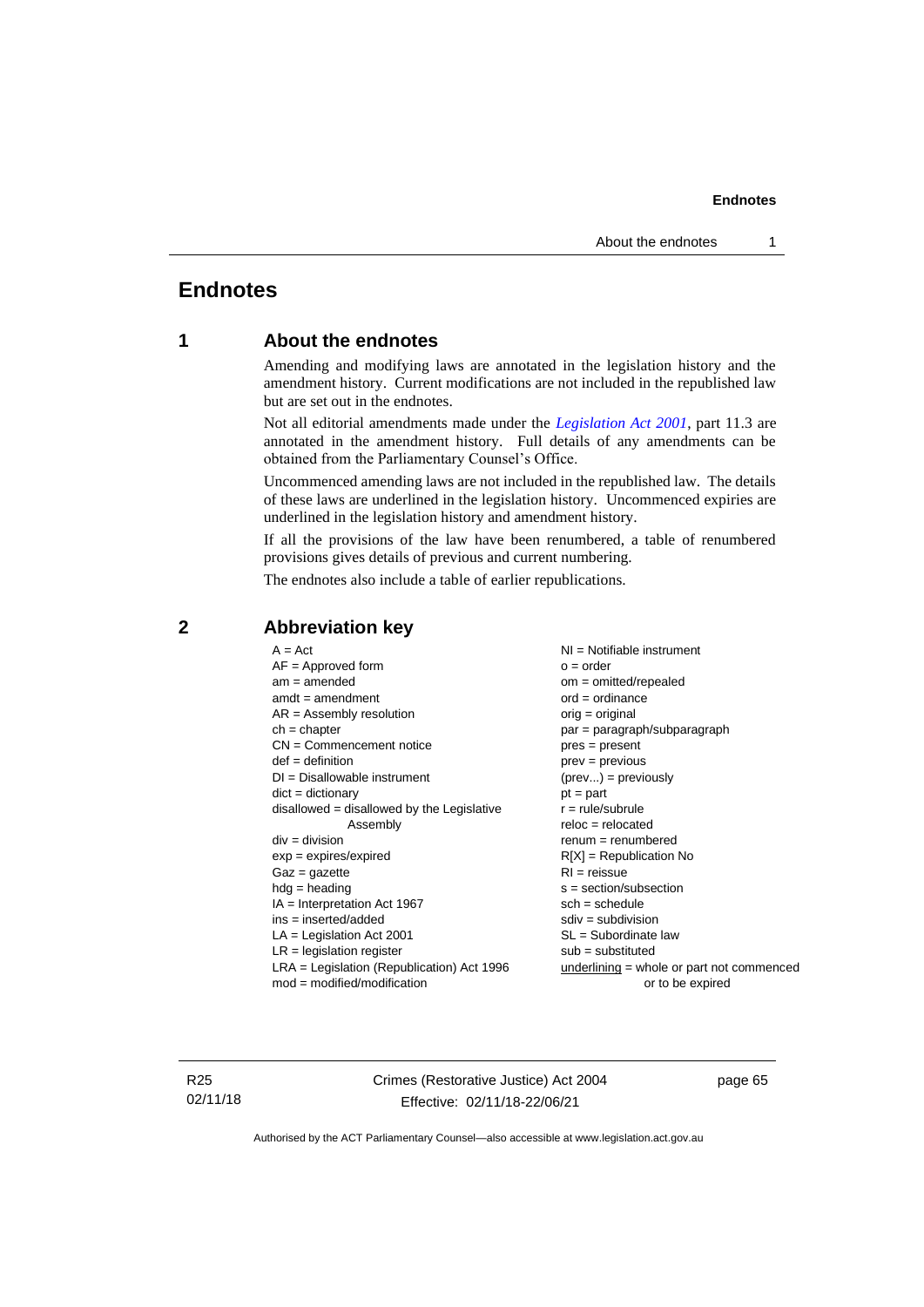3 Legislation history

# **3 Legislation history**

# **Crimes (Restorative Justice) Act 2004 A2004-65**

notified LR 6 September 2004

s 1, s 2 commenced 6 September 2004 (LA s 75 (1))

remainder commenced 31 January 2005 (s 2 and [CN2004-28\)](http://www.legislation.act.gov.au/cn/2004-28/default.asp)

as amended by

## **[Domestic Violence and Protection Orders Amendment Act 2005](http://www.legislation.act.gov.au/a/2005-13) A2005-13 sch 1 pt 1.5**

notified LR 24 March 2005

s 1, s 2 commenced 24 March 2005 (LA s 75 (1))

sch 1 pt 1.5 commenced 25 March 2005 (s 2)

#### **[Justice and Community Safety Legislation Amendment Act 2005](http://www.legislation.act.gov.au/a/2005-60)  [\(No](http://www.legislation.act.gov.au/a/2005-60) 4) A2005-60 sch 1 pt 1.12**

notified LR 1 December 2005

s 1, s 2 taken to have commenced 23 November 2005 (LA s 75 (2)) sch 1 pt 1.12 commenced 22 December 2005 (s 2 (4))

#### **[Civil Unions Act 2006](http://www.legislation.act.gov.au/a/2006-22) A2006-22 sch 1 pt 1.8**

notified LR 19 May 2006

s 1, s 2 commenced 19 May 2006 (LA s 75 (1))

sch 1 pt 1.8 never commenced

*Note* Act repealed by disallowance 14 June 2006 (see Cwlth Gaz 2006 No S93)

## **[Sentencing Legislation Amendment Act 2006](http://www.legislation.act.gov.au/a/2006-23) A2006-23 sch 1 pt 1.10** notified LR 18 May 2006

s 1, s 2 commenced 18 May 2006 (LA s 75 (1)) sch 1 pt 1.10 commenced 2 June 2006 (s 2 (1) and see Crimes [\(Sentence Administration\) Act 2005](http://www.legislation.act.gov.au/a/2005-59) A2005-59 s 2, [Crimes](http://www.legislation.act.gov.au/a/2005-58)  [\(Sentencing\) Act 2005](http://www.legislation.act.gov.au/a/2005-58) A2005-58, s 2 and LA s 79)

# **[Statute Law Amendment Act 2007](http://www.legislation.act.gov.au/a/2007-3) A2007-3 sch 3 pt 3.26**

notified LR 22 March 2007

s 1, s 2 taken to have commenced 1 July 2006 (LA s 75 (2)) sch 3 pt 3.26 commenced 12 April 2007 (s 2 (1))

page 66 Crimes (Restorative Justice) Act 2004 Effective: 02/11/18-22/06/21

R25 02/11/18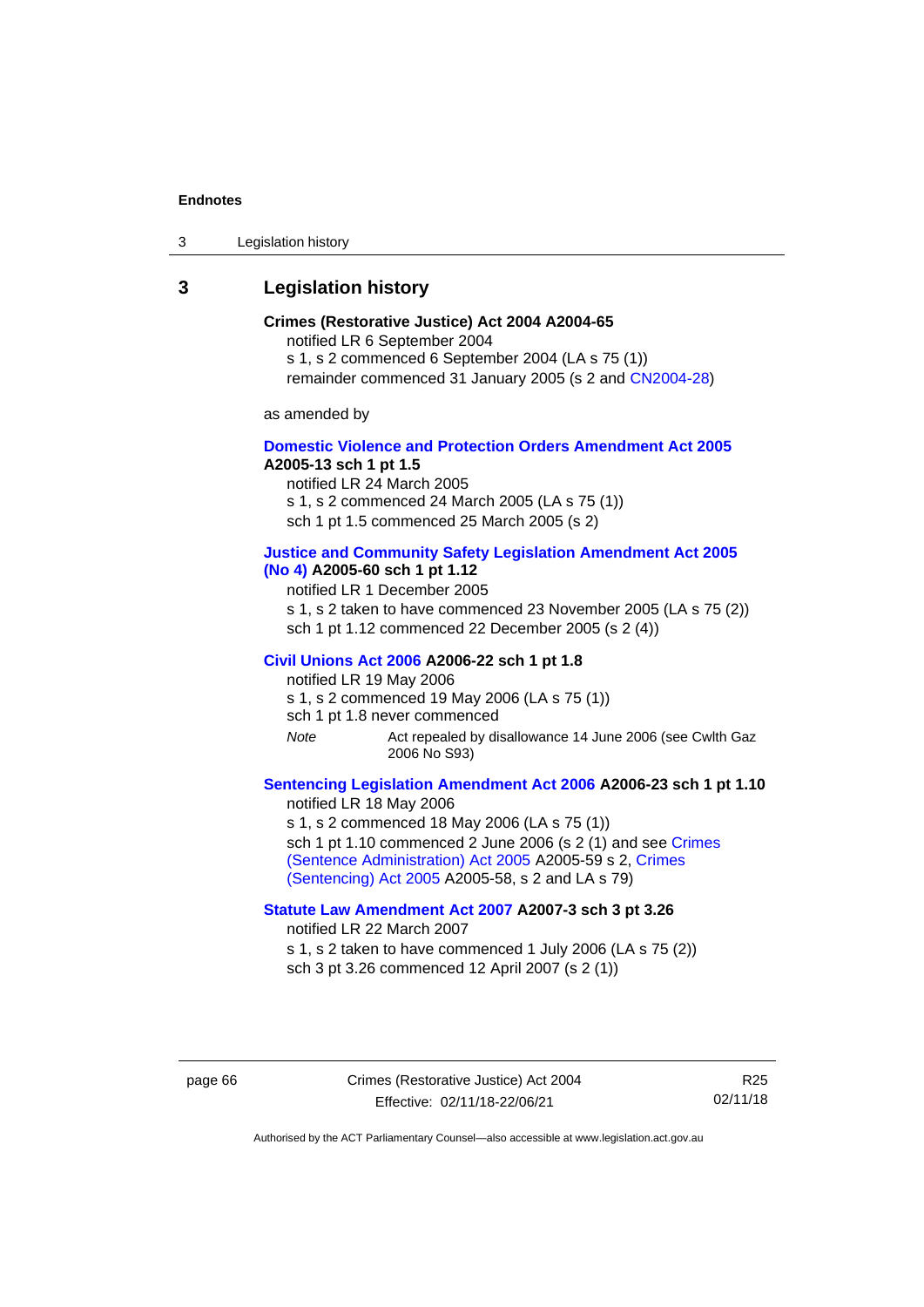# **[Children and Young People \(Consequential Amendments\) Act 2008](http://www.legislation.act.gov.au/a/2008-20) A2008-20 sch 3 pt 3.8, sch 4 pt 4.10**

notified LR 17 July 2008

s 1, s 2 commenced 17 July 2008 (LA s 75 (1))

s 3 commenced 18 July 2008 (s 2 (1))

sch 3 pt 3.8 commenced 27 October 2008 (s 2 (4) and see Children [and Young People Act 2008](http://www.legislation.act.gov.au/a/2008-19) A2008-19, s 2 and [CN2008-13\)](http://www.legislation.act.gov.au/cn/2008-13/default.asp) sch 4 pt 4.10 commenced 27 February 2009 (s 2 (5) and see [Children](http://www.legislation.act.gov.au/a/2008-19)  [and Young People Act 2008](http://www.legislation.act.gov.au/a/2008-19) A2008-19, s 2 and [CN2008-17 \(](http://www.legislation.act.gov.au/cn/2008-17/default.asp)and see [CN2008-13\)](http://www.legislation.act.gov.au/cn/2008-13/default.asp))

## **[Justice and Community Safety Legislation Amendment Act 2008](http://www.legislation.act.gov.au/a/2008-22)  [\(No](http://www.legislation.act.gov.au/a/2008-22) 2) A2008-22 sch 1 pt 1.3**

notified LR 8 July 2008 s 1, s 2 commenced 8 July 2008 (LA s 75 (1))

sch 1 pt 1.3 commenced 29 July 2008 (s 2)

# **[Justice and Community Safety Legislation Amendment](http://www.legislation.act.gov.au/a/2008-29)**

# **Act [2008](http://www.legislation.act.gov.au/a/2008-29) (No 3) A2008-29 sch 1 pt 1.6**

notified LR 13 August 2008 s 1, s 2 commenced 13 August 2008 (LA s 75 (1)) sch 1 pt 1.6 commenced 27 August 2008 (s 2)

# **[Court Legislation Amendment Act 2008](http://www.legislation.act.gov.au/a/2008-42) A2008-42 pt 2**

notified LR 8 September 2008 s 1, s 2 commenced 8 September 2008 (LA s 75 (1)) pt 2 commenced 8 March 2009 (s 2 and LA s 79)

# **[Domestic Violence and Protection Orders Act 2008](http://www.legislation.act.gov.au/a/2008-46) A2008-46 sch 3 pt 3.5**

notified LR 10 September 2008 s 1, s 2 commenced 10 September 2008 (LA s 75 (1)) sch 3 pt 3.5 commenced 30 March 2009 (s 2)

## **[Statute Law Amendment Act 2009 \(No 2\)](http://www.legislation.act.gov.au/a/2009-49) A2009-49 sch 3 pt 3.16**

notified LR 26 November 2009

s 1, s 2 commenced 26 November 2009 (LA s 75 (1))

sch 3 pt 3.16 commenced 17 December 2009 (s 2)

page 67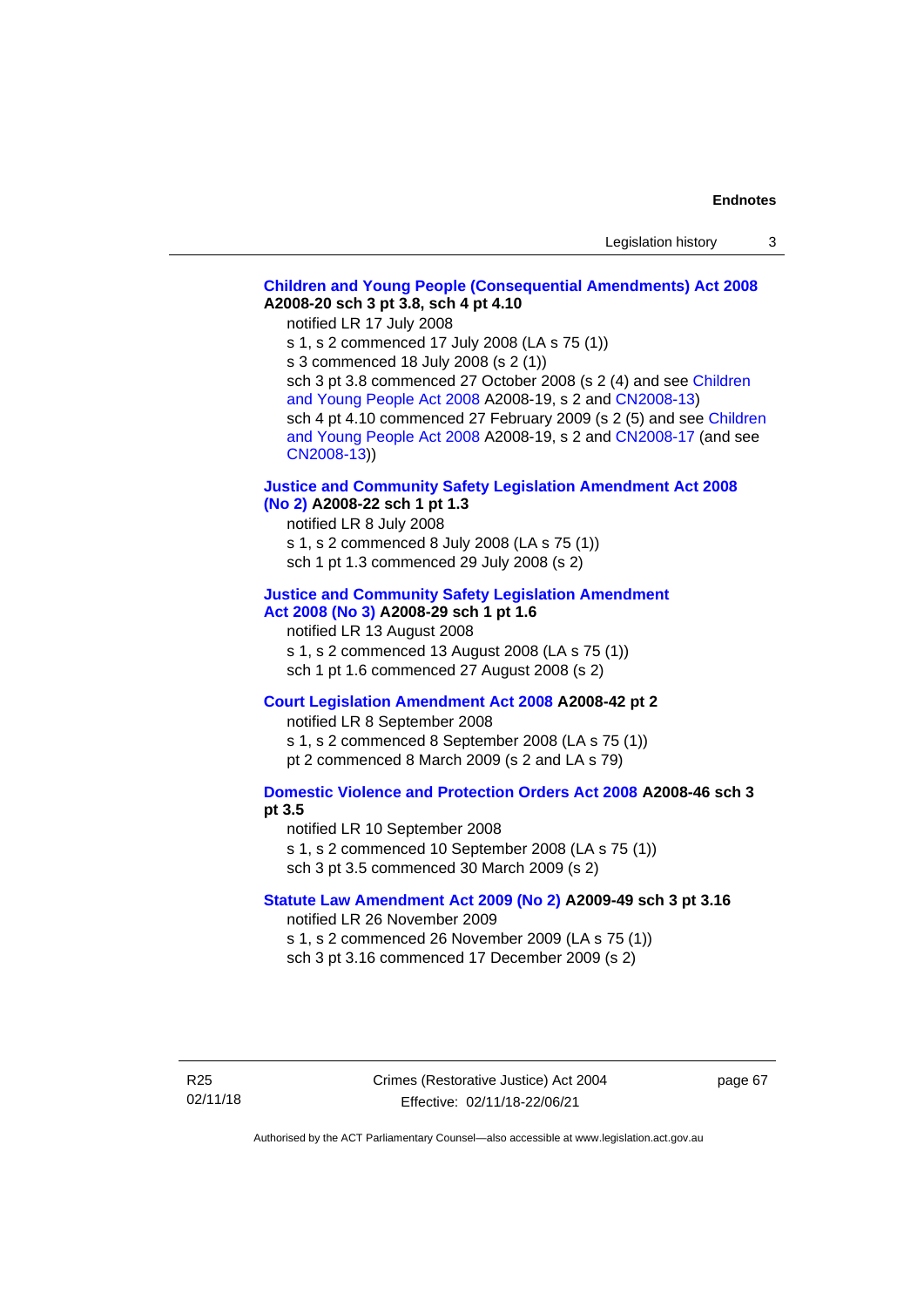| Legislation history<br>-3 |  |
|---------------------------|--|
|---------------------------|--|

# **[Administrative \(One ACT Public Service Miscellaneous Amendments\)](http://www.legislation.act.gov.au/a/2011-22)  Act [2011](http://www.legislation.act.gov.au/a/2011-22) A2011-22 sch 1 pt 1.43**

notified LR 30 June 2011 s 1, s 2 commenced 30 June 2011 (LA s 75 (1)) sch 1 pt 1.43 commenced 1 July 2011 (s 2 (1))

#### **[Statute Law Amendment Act 2012](http://www.legislation.act.gov.au/a/2012-21) A2012-21 sch 3 pt 3.10**

notified LR 22 May 2012 s 1, s 2 commenced 22 May 2012 (LA s 75 (1)) sch 3 pt 3.10 commenced 5 June 2012 (s 2 (1))

## **[Statute Law Amendment Act 2014](http://www.legislation.act.gov.au/a/2014-18) A2014-18 sch 3 pt 3.6**

notified LR 20 May 2014 s 1, s 2 commenced 20 May 2014 (LA s 75 (1)) sch 3 pt 3.6 commenced 10 June 2014 (s 2 (1))

#### **[Crimes \(Sentencing and Restorative Justice\) Amendment Act 2016](http://www.legislation.act.gov.au/a/2016-4/default.asp) A2016-4 pt 4, sch 1 pt 1.8**

notified LR 24 February 2016 s 1, s 2 commenced 24 February 2016 (LA s 75 (1)) pt 4 commenced 25 February 2016 (s 2 (2)) sch 1 pt 1.8 commenced 2 March 2016 (s 2 (1))

### **[Family Violence Act 2016](http://www.legislation.act.gov.au/a/2016-42/default.asp) A2016-42 sch 3 pt 3.6 (as am by [A2017-10](http://www.legislation.act.gov.au/a/2017-10/default.asp) s 7)**

notified LR 18 August 2016 s 1, s 2 commenced 18 August 2016 (LA s 75 (1)) sch 3 pt 3.6 commenced 1 May 2017 (s 2 (2) as am by [A2017-10](http://www.legislation.act.gov.au/a/2017-10/default.asp) s 7)

**[Public Sector Management Amendment Act 2016](http://www.legislation.act.gov.au/a/2016-52/default.asp) A2016-52 sch 1** 

#### **pt 1.17**

notified LR 25 August 2016 s 1, s 2 commenced 25 August 2016 (LA s 75 (1)) sch 1 pt 1.17 commenced 1 September 2016 (s 2)

#### **[Freedom of Information Act 2016](http://www.legislation.act.gov.au/a/2016-55/default.asp) A2016-55 sch 4 pt 4.7 (as am by [A2017-14](http://www.legislation.act.gov.au/a/2017-14) s 19)**

notified LR 26 August 2016

s 1, s 2 commenced 26 August 2016 (LA s 75 (1))

sch 4 pt 4.7 commenced 1 January 2018 (s 2 as am by [A2017-14](http://www.legislation.act.gov.au/a/2017-14) s 19)

page 68 Crimes (Restorative Justice) Act 2004 Effective: 02/11/18-22/06/21

R25 02/11/18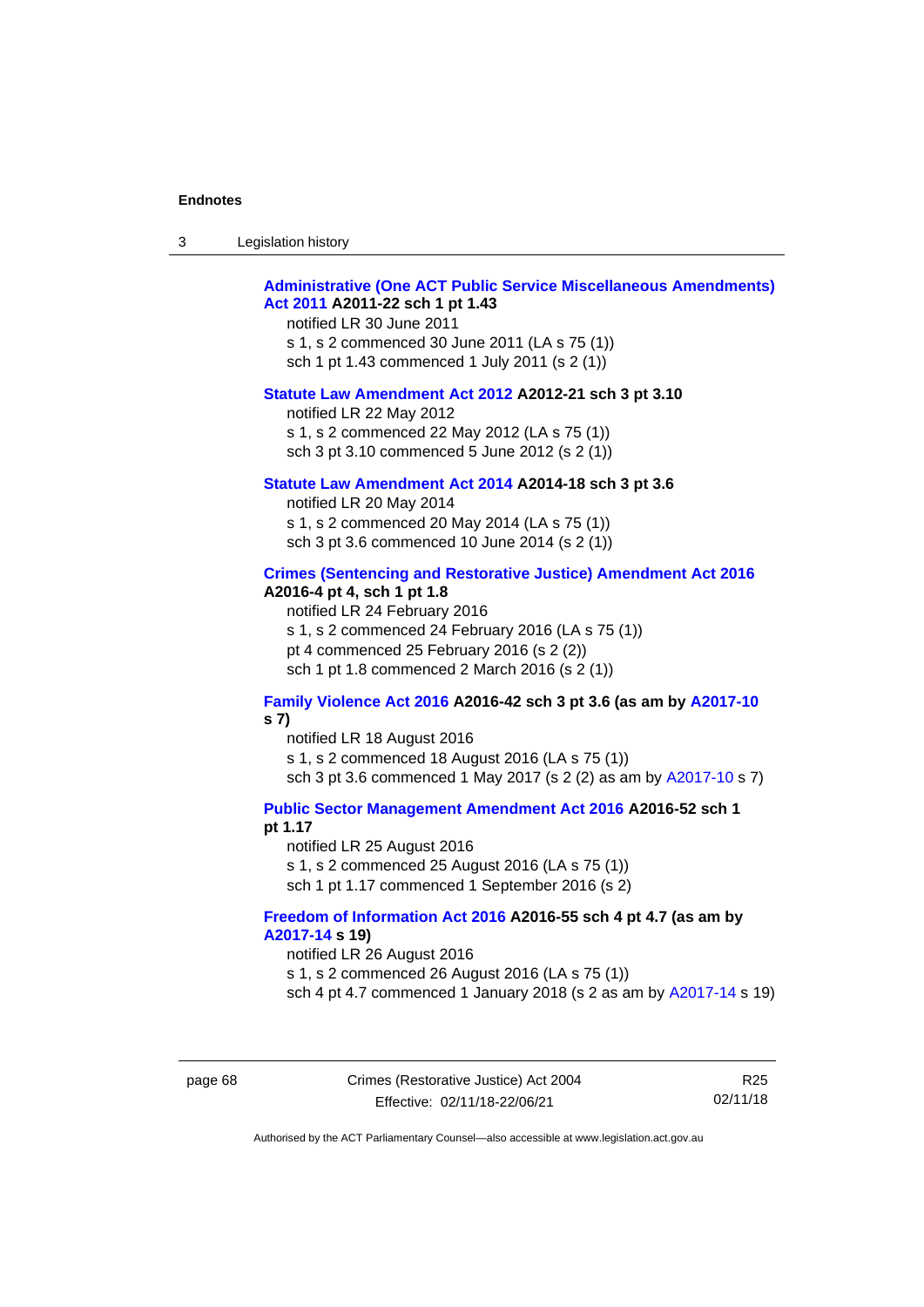| Legislation history |  |
|---------------------|--|
|---------------------|--|

# **[Family and Personal Violence Legislation Amendment Act 2017](http://www.legislation.act.gov.au/a/2017-10/default.asp) A2017-10 s 7**

notified LR 6 April 2017

- s 1, s 2 commenced 6 April 2017 (LA s 75 (1))
- s 7 commenced 30 April 2017 (s 2 (1))
- *Note* This Act only amends the Family Violence Act 2016 [A2016-42.](http://www.legislation.act.gov.au/a/2016-42/default.asp)

## **[Justice and Community Safety Legislation Amendment Act 2017](http://www.legislation.act.gov.au/a/2017-14/default.asp)  [\(No](http://www.legislation.act.gov.au/a/2017-14/default.asp) 2) A2017-14 s 19**

notified LR 17 May 2017

s 1, s 2 commenced 17 May 2017 (LA s 75 (1))

- s 19 commenced 24 May 2017 (s 2 (1))
- *Note* This Act only amends the Freedom of Information Act 2016 [A2016-55.](http://www.legislation.act.gov.au/a/2016-55/default.asp)

## **[Justice and Community Safety Legislation Amendment Act 2018](http://www.legislation.act.gov.au/a/2018-12/default.asp) A2018-12 pt 4**

notified LR 18 April 2018

s 1, s 2 commenced 18 April 2018 (LA s 75 (1))

pt 4 commenced 25 April 2018 (s 2)

#### **[Crimes \(Restorative Justice\) Amendment Act 2018](http://www.legislation.act.gov.au/a/2018-34/default.asp) A2018-34**

notified LR 26 September 2018

s 1, s 2 commenced 26 September 2018 (LA s 75 (1)) remainder commenced 1 October 2018 (s 2)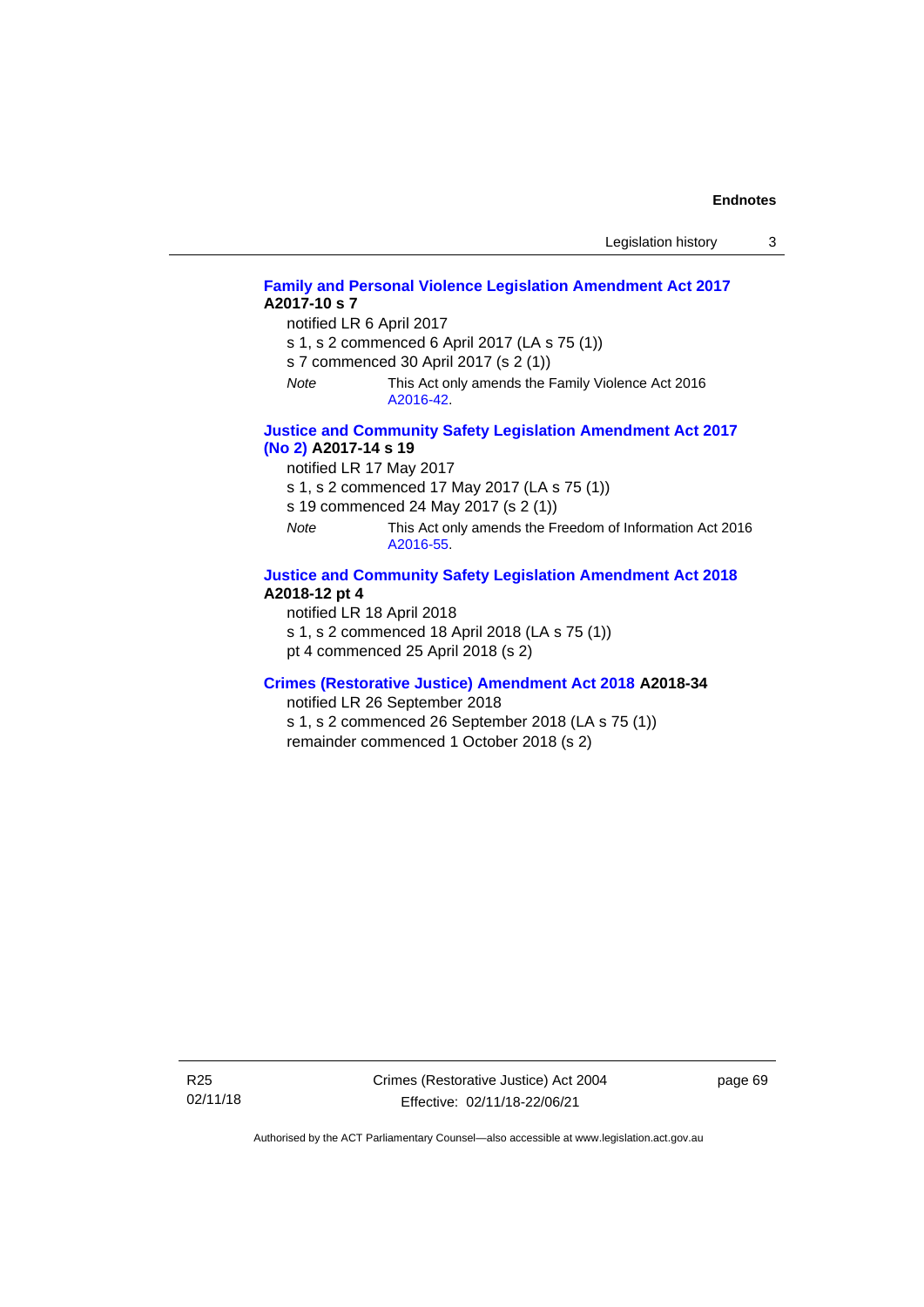4 Amendment history

## **4 Amendment history**

```
Commencement
s 2 om LA s 89 (4)
When restorative justice is available
s 8 am A2011-22 amdt 1.135
Definitions—restorative justice<br>s 10 def suitable
                 s 10 def suitable am A2011-22 amdt 1.135
Definitions—child victim, parent and victim
s 11 def parent am A2008-20 amdt 3.17
Definitions—offences and offenders
s 12 def commission am A2009-49 amdt 3.35
                 def domestic violence offence am A2005-13 amdt 1.28; 
                  A2008-46 amdt 3.14
                    sub A2016-4 s 89
                    om A2016-42 amdt 3.31
                 def family violence offence ins A2016-42 amdt 3.32
                 def less serious domestic violence offence ins A2016-4
                  s 90
                    om A2016-42 amdt 3.33
                 def less serious family violence offence ins A2016-42
                  amdt 3.34
                 def less serious sexual offence ins A2016-4 s 90
                 def relevant person ins A2016-4 s 90
                    om A2016-42 amdt 3.35
                 def relevant relationship ins A2016-4 s 90
                    om A2016-42 amdt 3.35
                 def serious domestic violence offence ins A2016-4 s 90
                    om A2016-42 amdt 3.35
                 def serious family violence offence ins A2016-42 amdt 3.36
                 def serious sexual offence ins A2016-4 s 90
                 def sexual offence ins A2016-4 s 90
Definition—sentence-related order
s 13 sub A2006-23 amdt 1.100; A2008-20 amdt 4.30; A2016-4
                  amdt 1.16
Application of Act—less serious offences
 A2016-4 s 91
                 am A2016-42 amdt 3.37
Application of Act—serious offences
s 15 am A2014-18 amdt 3.20
                 sub A2016-4 s 91
                 am A2016-42 amdt 3.37
```
page 70 Crimes (Restorative Justice) Act 2004 Effective: 02/11/18-22/06/21

R25 02/11/18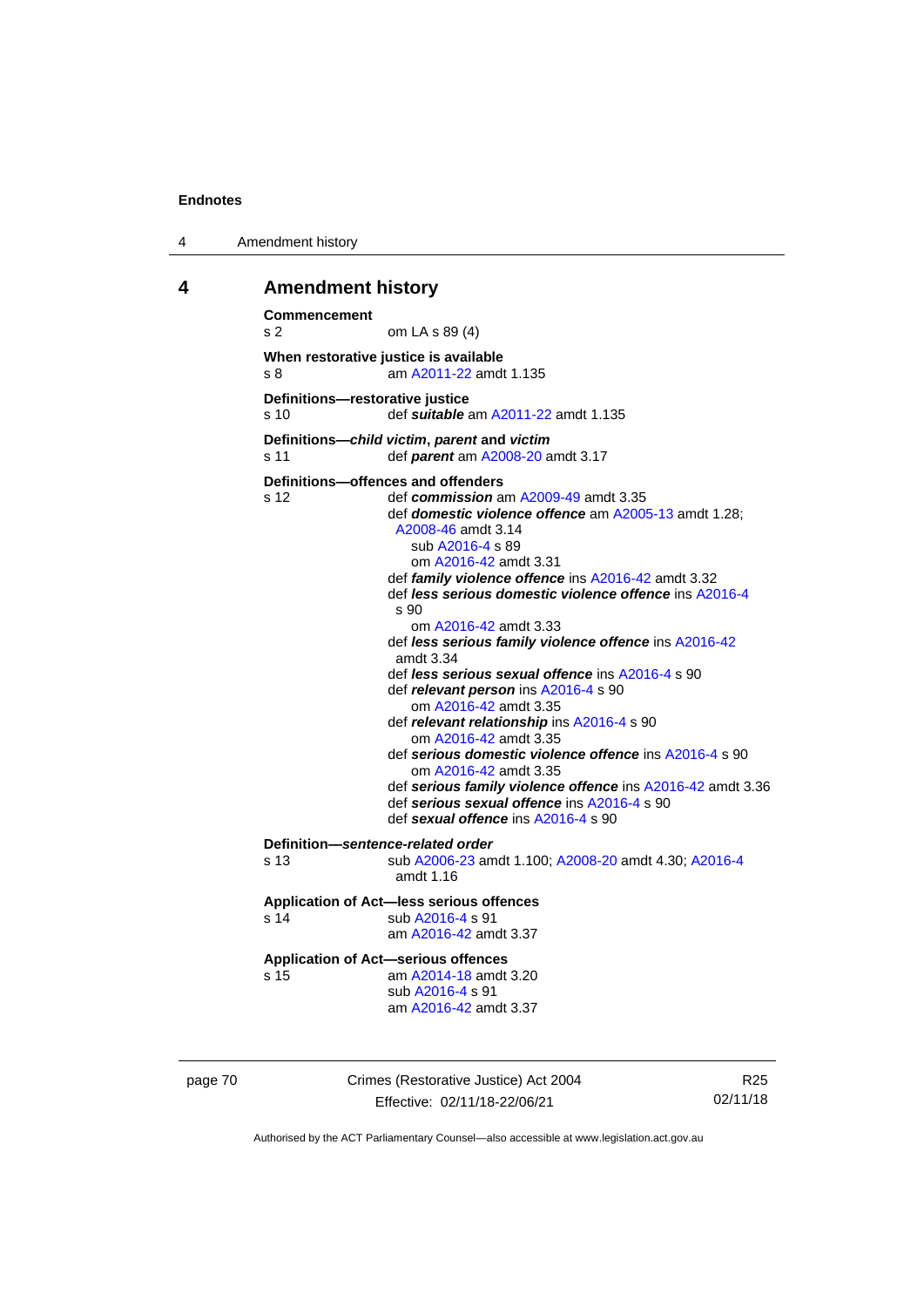Amendment history 4

```
Application of Act—family violence offences and sexual offences
s 16 hdg am A2016-42 amdt 3.37
s 16 am A2011-22 amdt 1.135
                 sub A2016-4 s 91
                 am A2016-42 amdt 3.37
                 (5)-(8) exp 1 November 2018 (s 16 (8) and NI2018-601)
Eligible victims
 A2018-34 s 4
Eligible parents
s 18 am A2018-34 s 5
Eligible offenders
s 19 am A2018-34 s 6
Accepting or not denying responsibility for offences
s 20 am A2006-23 amdt 1.101
                 sub A2018-34 s 7
Definitions—referral
s 21 def chief executive (children and young people) om 
                  A2011-22 amdt 1.127
                 def chief executive (corrections) om A2011-22 amdt 1.127
                 def chief executive (restorative justice) om A2011-22
                  amdt 1.127
                 def court referral order am A2014-18 amdt 3.21
                 def director-general (children and young people) ins 
                  A2011-22 amdt 1.128
                 def director-general (corrections) ins A2011-22 amdt 1.128
                 def director-general (restorative justice) ins A2011-22
                  amdt 1.128
                 def section 24 referral conditions am A2014-18 amdt 3.22
Referring entities
                 s 22 am A2005-60 amdt 1.53; A2008-22 amdt 1.17; A2008-20
                  amdt 4.31, amdt 4.32; A2008-42 s 4; A2011-22 amdt 1.129, 
                  amdt 1.135; A2014-18 amdt 3.23; A2016-4 ss 92-94; 
                  A2016-52 amdt 1.57; A2018-34 s 8
Referral—procedure
s 23 am A2011-22 amdt 1.135
Referral power
s 24 am A2008-29 amdt 1.14; A2016-4 s 95; A2016-42 amdt 3.37; 
                  A2018-34 s 9, s 10
Explanation of restorative justice
s 25 am A2008-29 amdt 1.15, amdt 1.16; A2009-49 amdt 3.36; 
                  A2018-34 s 11, s 12
```
R25 02/11/18 Crimes (Restorative Justice) Act 2004 Effective: 02/11/18-22/06/21

page 71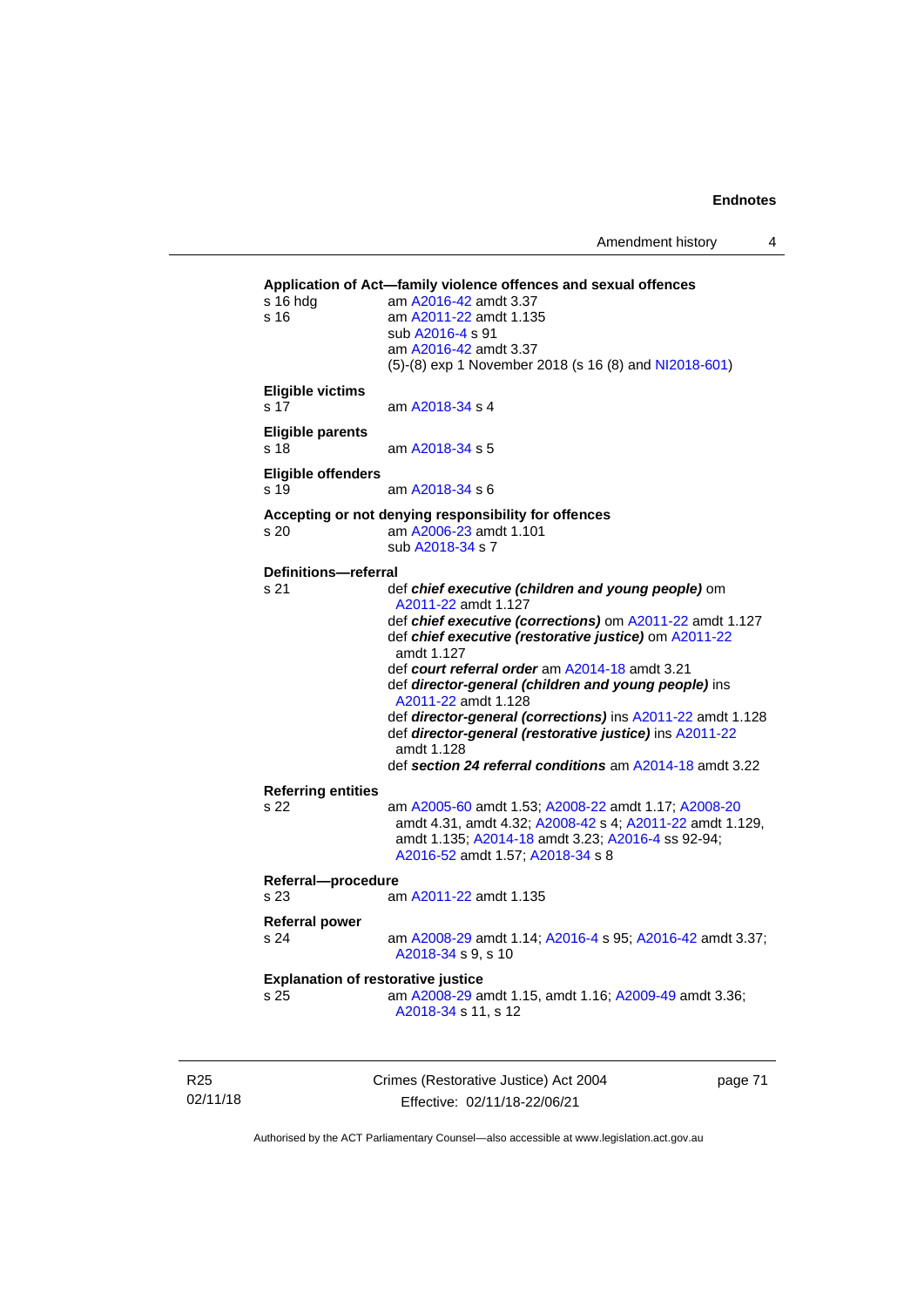|  | 4 | Amendment history |
|--|---|-------------------|
|--|---|-------------------|

| sexual offences                             | Referral by DPP-less serious family violence offences and less serious                                                                                                                                                                                                         |
|---------------------------------------------|--------------------------------------------------------------------------------------------------------------------------------------------------------------------------------------------------------------------------------------------------------------------------------|
| s 26 hdg<br>s 26                            | sub A2016-4 s 96<br>am A2016-42 amdt 3.37<br>am A2016-4 ss 97-100; A2016-42 amdt 3.37<br>(3)-(8) exp 1 November 2018 (s 26 (6) and NI2018-601)                                                                                                                                 |
|                                             |                                                                                                                                                                                                                                                                                |
| s 27 hdg<br>s 27                            | Referral during court proceeding-before offender enters plea<br>sub A2018-34 s 13<br>am A2008-29 amdt 1.17; A2011-22 amdt 1.135; A2016-4<br>ss 101-104; A2016-42 amdt 3.37; A2018-34 s 14; ss renum<br><b>R24 LA</b><br>(6)-(11) exp 1 November 2018 (s 27 (9) and NI2018-601) |
| Court referral orders-reports               |                                                                                                                                                                                                                                                                                |
| s 28                                        | am A2008-29 amdt 1.18; A2011-22 amdt 1.135; A2018-34<br>s 15, s 16                                                                                                                                                                                                             |
| div 6.4 hdg                                 | Referrals not requiring offender notification<br>ins A2018-34 s 17                                                                                                                                                                                                             |
| s 28A                                       | Referrals not requiring offender notification-post-sentence stage<br>ins A2018-34 s 17                                                                                                                                                                                         |
| s 29                                        | <b>Meaning of personal characteristics</b><br>sub A2018-34 s 18                                                                                                                                                                                                                |
| Suitability-eligibility requirement<br>s 30 | am A2011-22 amdt 1.135                                                                                                                                                                                                                                                         |
| s 31                                        | Finding of eligibility by referring entity<br>am A2011-22 amdt 1.135; A2018-34 s 19, s 20                                                                                                                                                                                      |
| Suitability-decision<br>s 32                | am A2008-29 amdt 1.19; A2011-22 amdt 1.135; A2018-34<br>s 21                                                                                                                                                                                                                   |
|                                             | Explanation of restorative justice-before consent                                                                                                                                                                                                                              |
| s 32A                                       | ins A2008-29 amdt 1.20<br>am A2011-22 amdt 1.135; A2018-34 s 22, s 23                                                                                                                                                                                                          |
| Suitability-general considerations<br>s 33  | am A2011-22 amdt 1.135; A2016-4 ss 105-107; A2016-42<br>amdt 3.37                                                                                                                                                                                                              |
|                                             | $(3)-(8)$ exp 1 November 2018 (s 33 (6) and NI2018-601)                                                                                                                                                                                                                        |
| Suitability-victims<br>s 34                 | am A2011-22 amdt 1.135                                                                                                                                                                                                                                                         |
|                                             |                                                                                                                                                                                                                                                                                |
| Suitability-eligible parents                |                                                                                                                                                                                                                                                                                |

page 72 Crimes (Restorative Justice) Act 2004 Effective: 02/11/18-22/06/21

R25 02/11/18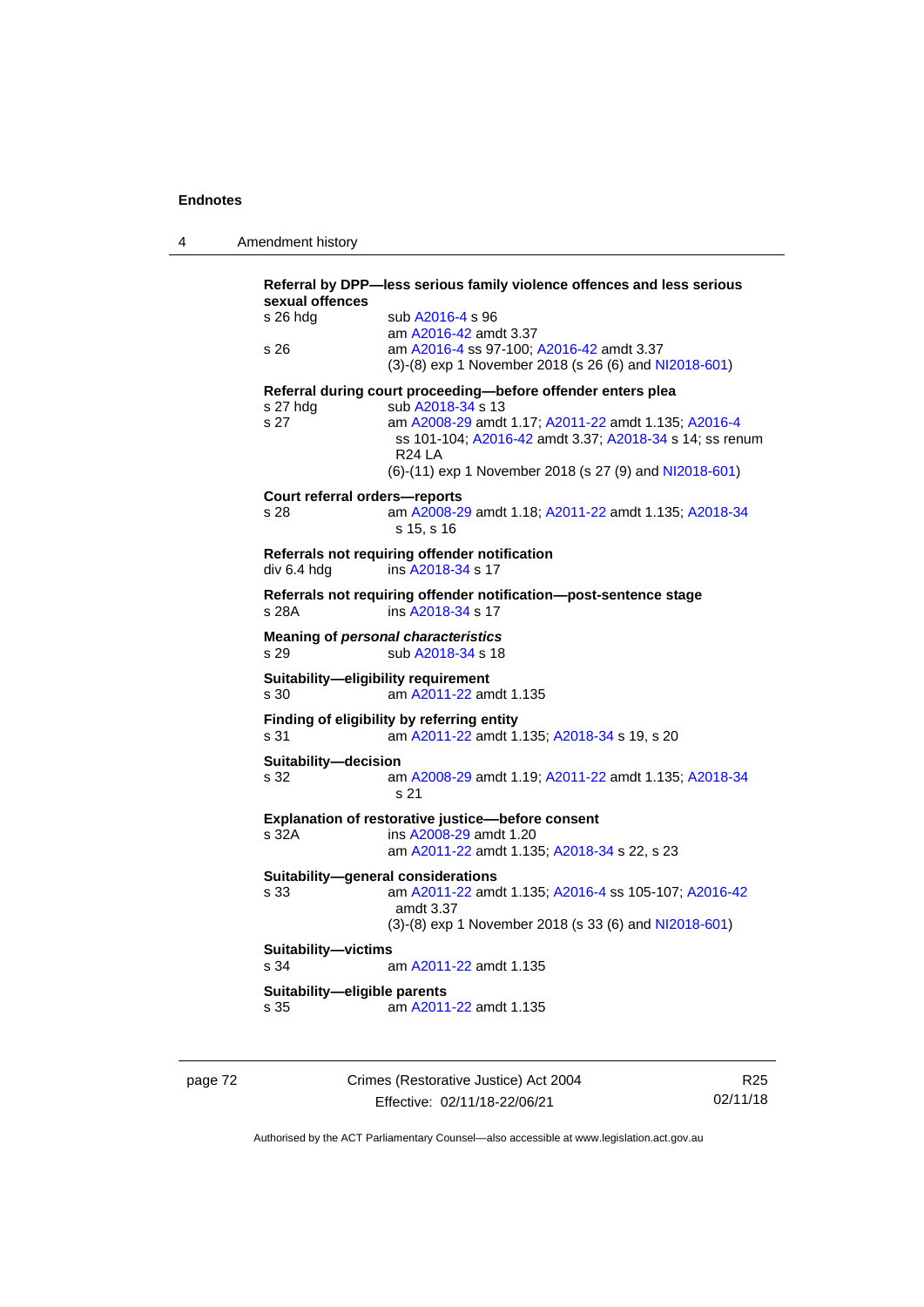```
Amendment history 4
```

```
Suitability—offenders
s 36 am A2011-22 amdt 1.135
Definitions—pt 8
s 37 def referring entity ins A2008-22 amdt 1.18
Meaning of referring entity—pt 8
s 38 am A2011-22 amdt 1.135
Decision to call conference
s 39 am A2008-22 amdt 1.19; A2011-22 amdt 1.135
Appointment of convenors
s 40 am A2008-22 amdt 1.20, amdt 1.21; A2008-29 amdt 1.21; 
                A2011-22 amdt 1.135
Invited participants
s 44 am A2006-22 amdt 1.28, amdt 1.29 (A2006-22 rep before 
                commenced by disallowance (see Cwlth Gaz 2006 No S93)); 
                A2007-3 amdt 3.135
Explanation for participants
s 45 am A2018-34 s 24, s 25
Form of agreement
s 52 am A2018-34 s 26
Explanation of effect of agreement
s 53 am A2018-34 s 27, s 28
Amendment of agreement
s 55 am A2006-23 amdt 1.102
Monitoring compliance—director-general (restorative justice)
 A2011-22 amdt 1.135
s 57 am A2011-22 amdt 1.135
Monitoring compliance—referring entities
s 58 am A2011-22 amdt 1.135
Restorative justice guidelines
s 61 am A2011-22 amdt 1.135
Police participation in restorative justice
s 62 am A2011-22 amdt 1.135
Information sharing
                A2011-22 amdt 1.135
Secrecy
s 64 am A2011-22 amdt 1.135; A2016-55 amdt 4.9; A2018-34 s 29
Meaning of referring entity—div 9.2
s 67 am A2011-22 amdt 1.135
```
R25 02/11/18 Crimes (Restorative Justice) Act 2004 Effective: 02/11/18-22/06/21

page 73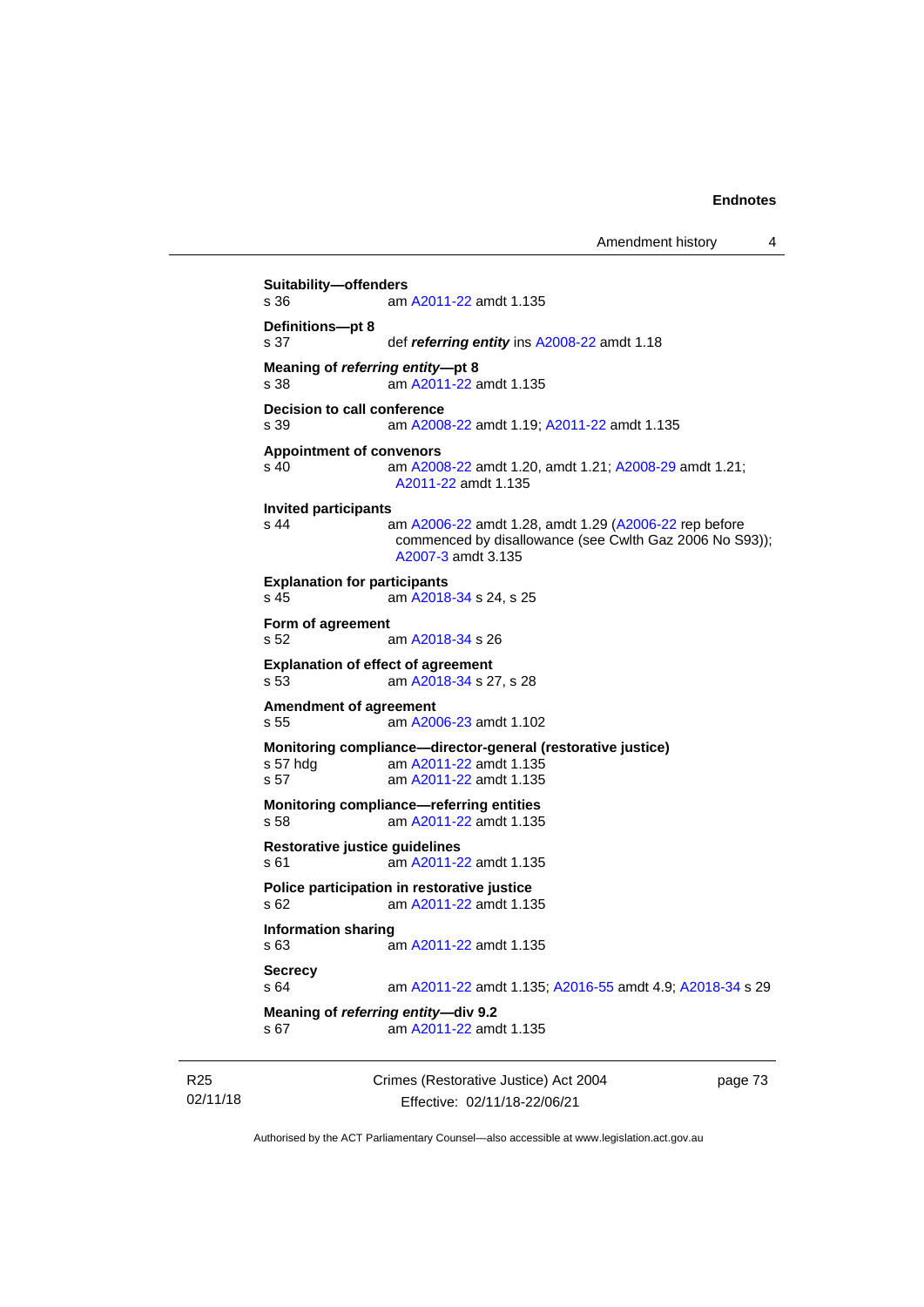4 Amendment history

```
Quarterly reporting by director-general
s 68 hdg  A2011-22 amdt 1.135
s 68 am A2011-22 amdt 1.135; A2018-12 s 6
Record-keeping by referring entities
s 69 am A2011-22 amdt 1.135
Record-keeping by director-general
 A2011-22 amdt 1.135<br>s 70 c am A2011-22 amdt 1.135
                 A2011-22 amdt 1.135
Restorative justice database
s 71 am A2011-22 amdt 1.135
Exercise of functions by director-general
 A2011-22 amdt 1.135
s 72 am A2006-23 amdt 1.103; A2011-22 amdt 1.130, amdt 1.135
Approved forms
s 73 am A2012-21 amdt 3.35
Regulation-making power
s 74  A2012-21 amdt 3.36
Ministerial reviews
s 75 exp 1 July 2008 (s 75 (4) (LA s 88 declaration applies))
Administrative Decisions (Judicial Review) Act 1989, schedule 1, new 
clause 9
s 76 om LA s 89 (3)
Crimes Act 1900, section 342 (1) (u)
s 77 om LA s 89 (3)
Crimes Act 1900, section 344 (1) (f)
s 78 om LA s 89 (3)
Crimes Act 1900, section 364 (1) (k)
s 79 om LA s 89 (3)
Dictionary
dict am A2011-22 amdt 1.131, amdt 1.132; A2014-18 amdt 3.24
                def chief executive (children and young people) om 
                 A2011-22 amdt 1.133
                def chief executive (corrections) om A2011-22 amdt 1.133
                def chief executive (restorative justice) om A2011-22
                 amdt 1.133
                def court referral order am A2014-18 amdt 3.25
                def director-general (children and young people) ins 
                 A2011-22 amdt 1.134
                def director-general (corrections) ins A2011-22 amdt 1.134
```
page 74 Crimes (Restorative Justice) Act 2004 Effective: 02/11/18-22/06/21

R25 02/11/18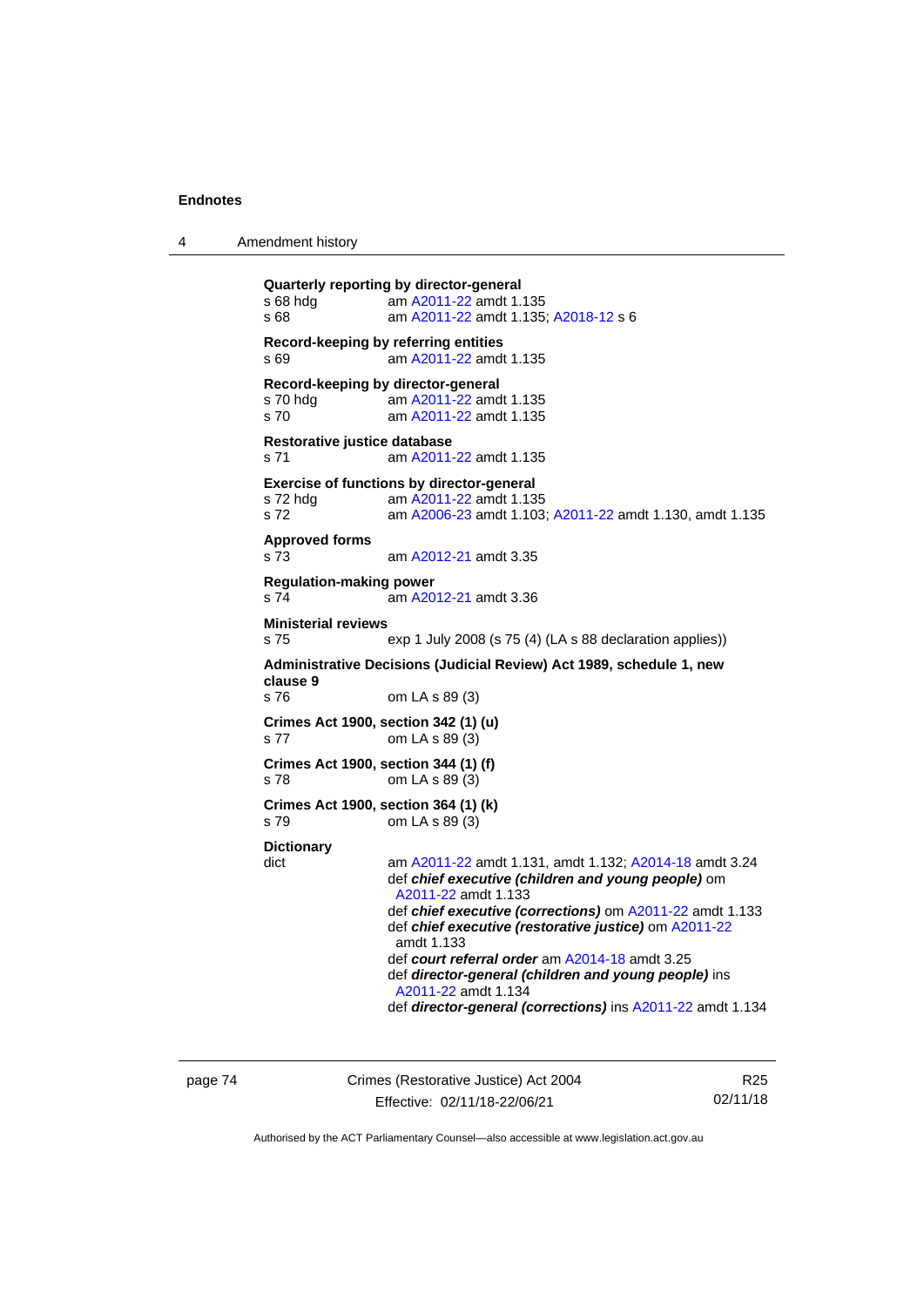def *director-general (restorative justice)* in[s A2011-22](http://www.legislation.act.gov.au/a/2011-22) amdt 1.134 def *domestic violence offence* om [A2016-4](http://www.legislation.act.gov.au/a/2016-4/default.asp) s 108 def *less serious domestic violence offence* in[s A2016-4](http://www.legislation.act.gov.au/a/2016-4/default.asp) s 109 om [A2016-42](http://www.legislation.act.gov.au/a/2016-42/default.asp) amdt 3.38 def *less serious family violence offence* ins [A2016-42](http://www.legislation.act.gov.au/a/2016-42/default.asp) amdt 3.39 def *less serious sexual offence* in[s A2016-4](http://www.legislation.act.gov.au/a/2016-4/default.asp) s 109 def *personal characteristics* sub [A2018-34](http://www.legislation.act.gov.au/a/2018-34/default.asp) s 30 def *relevant person* in[s A2016-4](http://www.legislation.act.gov.au/a/2016-4/default.asp) s 109 om [A2016-42](http://www.legislation.act.gov.au/a/2016-42/default.asp) amdt 3.40 def *relevant relationship* in[s A2016-4](http://www.legislation.act.gov.au/a/2016-4/default.asp) s 109 om [A2016-42](http://www.legislation.act.gov.au/a/2016-42/default.asp) amdt 3.40 def *restorative justice agreement* a[m A2014-18](http://www.legislation.act.gov.au/a/2014-18) amdt 3.26 def *section 24 referral conditions* am [A2014-18](http://www.legislation.act.gov.au/a/2014-18) amdt 3.27 def *serious domestic violence offence* in[s A2016-4](http://www.legislation.act.gov.au/a/2016-4/default.asp) s 109 om [A2016-42](http://www.legislation.act.gov.au/a/2016-42/default.asp) amdt 3.40 def *serious family violence offence* ins [A2016-42](http://www.legislation.act.gov.au/a/2016-42/default.asp) amdt 3.41 def *serious sexual offence* in[s A2016-4](http://www.legislation.act.gov.au/a/2016-4/default.asp) s 109 def *sexual offence* ins [A2016-4](http://www.legislation.act.gov.au/a/2016-4/default.asp) s 109

R25 02/11/18 Crimes (Restorative Justice) Act 2004 Effective: 02/11/18-22/06/21

page 75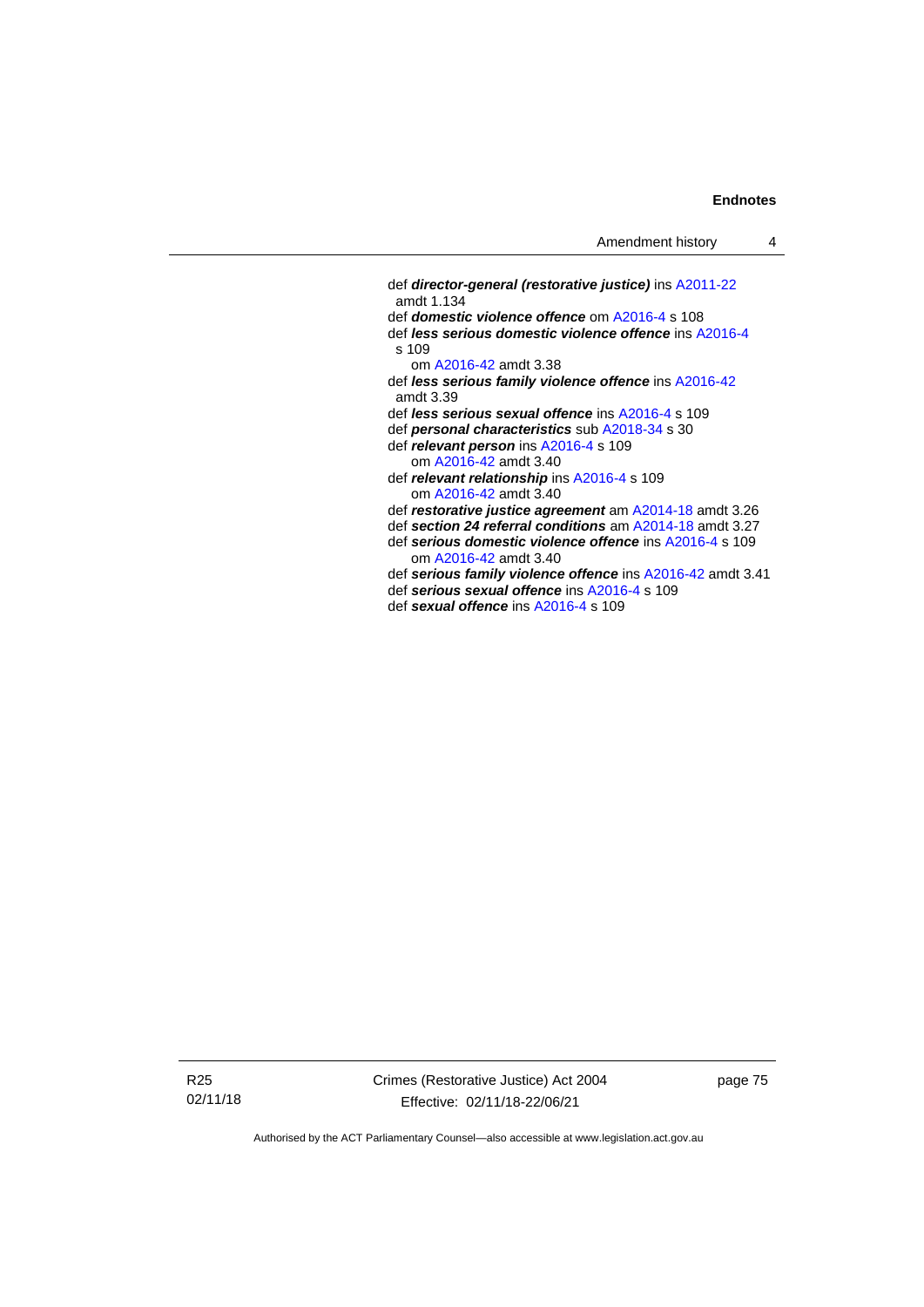5 Earlier republications

# **5 Earlier republications**

Some earlier republications were not numbered. The number in column 1 refers to the publication order.

Since 12 September 2001 every authorised republication has been published in electronic pdf format on the ACT legislation register. A selection of authorised republications have also been published in printed format. These republications are marked with an asterisk (\*) in column 1. Electronic and printed versions of an authorised republication are identical.

| <b>Republication</b><br>No and date | <b>Effective</b>             | Last<br>amendment<br>made by | <b>Republication</b><br>for |
|-------------------------------------|------------------------------|------------------------------|-----------------------------|
| R <sub>1</sub><br>31 Jan 2005       | 31 Jan 2005-<br>24 Mar 2005  | not amended                  | new Act                     |
| R <sub>2</sub>                      | 25 Mar 2005-                 | A2005-13                     | amendments by               |
| 25 Mar 2005                         | 21 Dec 2005                  |                              | A2005-13                    |
| R <sub>3</sub>                      | 22 Dec 2005-                 | A2005-60                     | amendments by               |
| 22 Dec 2005                         | 1 June 2006                  |                              | A2005-60                    |
| R <sub>4</sub>                      | 2 June 2006-                 | A2006-23                     | amendments by               |
| 2 June 2006                         | 11 Apr 2007                  |                              | A2006-23                    |
| R <sub>5</sub>                      | 12 Apr 2007-                 | A2007-3                      | amendments by               |
| 12 Apr 2007                         | 1 July 2008                  |                              | A2007-3                     |
| R <sub>6</sub><br>2 July 2008       | 2 July 2008-<br>28 July 2008 | A2007-3                      | commenced expiry            |
| R7                                  | 29 July 2008-                | A2008-22                     | amendments by               |
| 29 July 2008                        | 26 Aug 2008                  |                              | A2008-22                    |
| R <sub>8</sub>                      | 27 Aug 2008-                 | A2008-29                     | amendments by               |
| 27 Aug 2008                         | 26 Oct 2008                  |                              | A2008-29                    |
| R <sub>9</sub>                      | 27 Oct 2008-                 | A2008-46                     | amendments by               |
| 27 Oct 2008                         | 26 Feb 2009                  |                              | A2008-20                    |
| R <sub>10</sub>                     | 27 Feb 2009-                 | A2008-46                     | amendments by               |
| 27 Feb 2009                         | 7 Mar 2009                   |                              | A2008-20                    |
| R <sub>11</sub>                     | 8 Mar 2009-                  | A2008-46                     | amendments by               |
| 8 Mar 2009                          | 29 Mar 2009                  |                              | A2008-42                    |
| R <sub>12</sub>                     | 30 Mar 2009-                 | A2008-46                     | amendments by               |
| 30 Mar 2009                         | 16 Dec 2009                  |                              | A2008-46                    |

page 76 Crimes (Restorative Justice) Act 2004 Effective: 02/11/18-22/06/21

R25 02/11/18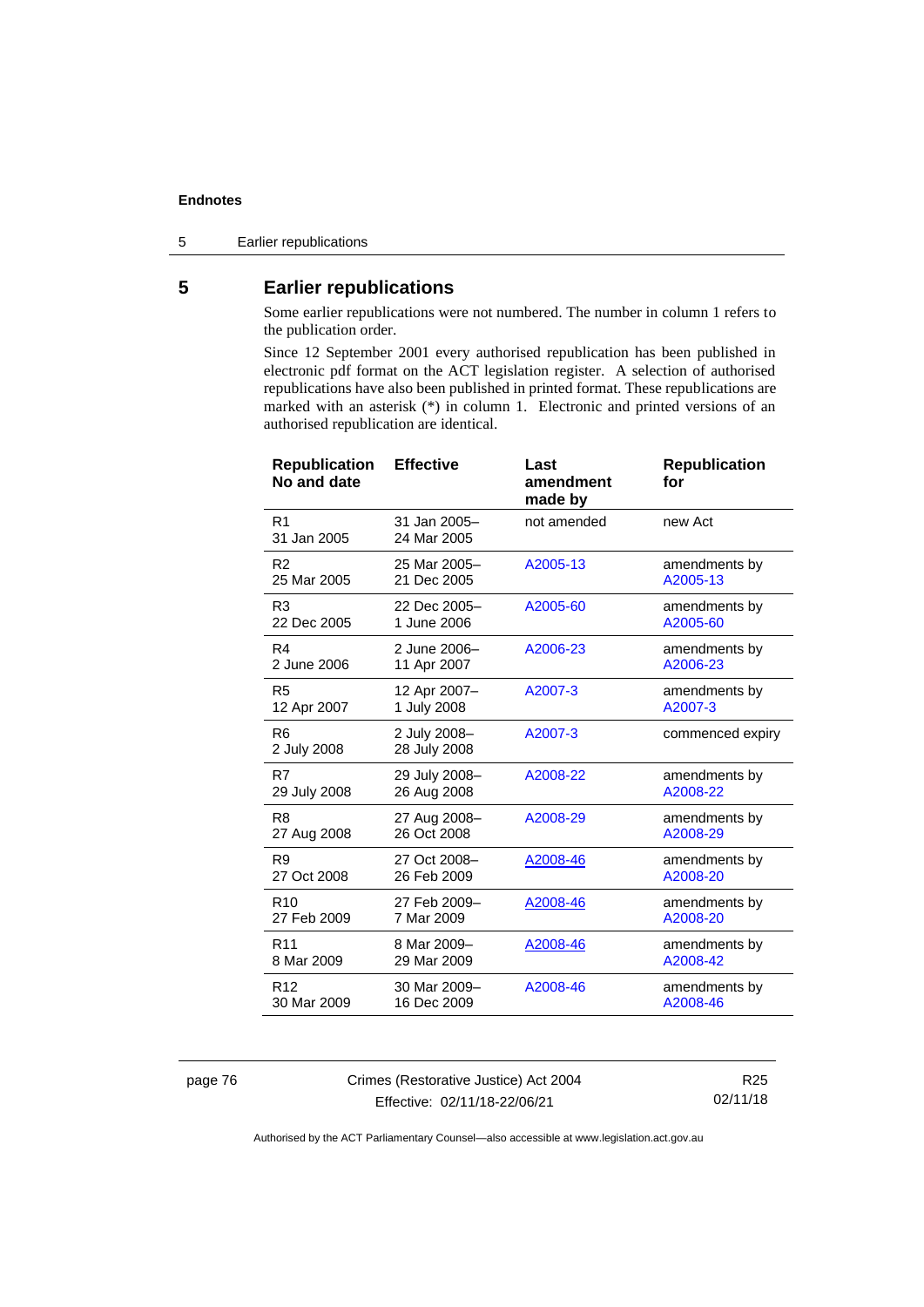Earlier republications 5

| <b>Republication</b><br>No and date | <b>Effective</b>            | Last<br>amendment<br>made by | <b>Republication</b><br>for                            |
|-------------------------------------|-----------------------------|------------------------------|--------------------------------------------------------|
| $R13*$                              | 17 Dec 2009-                | A2009-49                     | amendments by                                          |
| 17 Dec 2009                         | 30 June 2011                |                              | A2009-49                                               |
| R <sub>14</sub>                     | 1 July 2011-                | A2011-22                     | amendments by                                          |
| 1 July 2011                         | 4 June 2012                 |                              | A2011-22                                               |
| R <sub>15</sub>                     | 5 June 2012-                | A2012-21                     | amendments by                                          |
| 5 June 2012                         | 9 June 2014                 |                              | A2012-21                                               |
| R <sub>16</sub>                     | 10 June 2014-               | A2014-18                     | amendments by                                          |
| 10 June 2014                        | 24 Feb 2016                 |                              | A2014-18                                               |
| R <sub>17</sub>                     | 25 Feb 2016-                | A2016-4                      | amendments by                                          |
| 25 Feb 2016                         | 1 Mar 2016                  |                              | A2016-4                                                |
| R <sub>18</sub>                     | 2 Mar 2016-                 | A2016-4                      | amendments by                                          |
| 2 Mar 2016                          | 31 Aug 2016                 |                              | A2016-4                                                |
| R <sub>19</sub>                     | 1 Sept 2016-                | A2016-52                     | amendments by                                          |
| 1 Sept 2016                         | 30 Apr 2017                 |                              | A2016-52                                               |
| R <sub>20</sub><br>1 May 2017       | 1 May 2017-<br>23 May 2017  | A2017-10                     | amendments by<br>A2016-42 as<br>amended by<br>A2017-10 |
| R21<br>24 May 2017                  | 24 May 2017-<br>31 Dec 2017 | A2017-14                     | updated endnotes<br>as amended by<br>A2017-14          |
| R <sub>22</sub><br>1 Jan 2018       | 1 Jan 2018-<br>24 Apr 2018  | A2017-14                     | amendments by<br>A2016-55 as<br>amended by<br>A2017-14 |
| R <sub>23</sub>                     | 25 Apr 2018-                | A2018-12                     | amendments by                                          |
| 25 Apr 2018                         | 30 Sept 2018                |                              | A2018-12                                               |
| R <sub>24</sub>                     | 1 Oct 2018-                 | A2018-34                     | amendments by                                          |
| 1 Oct 2018                          | 1 Nov 2018                  |                              | A2018-34                                               |

R25 02/11/18 Crimes (Restorative Justice) Act 2004 Effective: 02/11/18-22/06/21

page 77